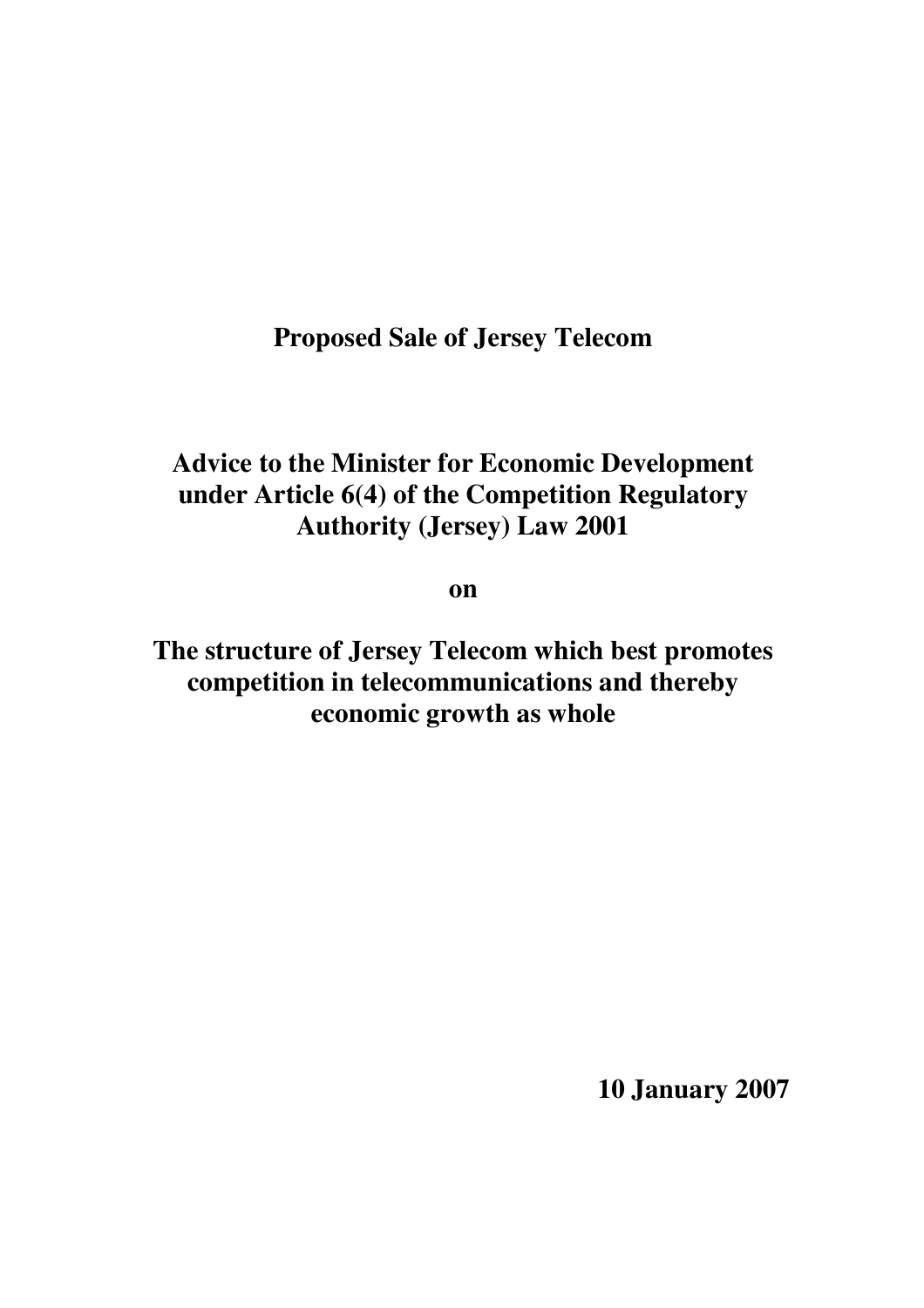## **Contents**

|    | <b>Executive Summary</b>                             |                                                                                                                                                                                                                       |                                        |  |
|----|------------------------------------------------------|-----------------------------------------------------------------------------------------------------------------------------------------------------------------------------------------------------------------------|----------------------------------------|--|
| 1. |                                                      | Introduction                                                                                                                                                                                                          | 1                                      |  |
| 2. | <b>Policy objectives</b>                             |                                                                                                                                                                                                                       | 1                                      |  |
|    | (i)                                                  | Competition policy<br>to promote consumer welfare, efficiency and economic growth<br>to regulate as a proxy for competition                                                                                           | $\overline{c}$                         |  |
|    | (ii)                                                 | Competition policy in telecommunications<br>to satisfy business and consumer demand<br>to focus on high quality services for the finance sector                                                                       | 4                                      |  |
| 3. | Satisfaction of demand through competition           |                                                                                                                                                                                                                       |                                        |  |
|    | (i)<br>(ii)<br>(iii)<br>(iv)                         | Facilities-based competition<br>Access-based competition<br>Resale competition<br>Preferred type of competition for Jersey                                                                                            | 5<br>6<br>6<br>6                       |  |
| 4. |                                                      | Satisfaction of demand through regulation                                                                                                                                                                             | 7                                      |  |
| 5. | <b>Experience with development of competition</b>    |                                                                                                                                                                                                                       |                                        |  |
|    | (i)<br>(ii)                                          | International experience<br>wireless competition<br>$\equiv$<br>fixed-line competition<br>$\overline{\phantom{0}}$<br>Regulatory experience in Jersey                                                                 | 8<br>11                                |  |
| 6. | The problem: lack of sustainable competition         |                                                                                                                                                                                                                       |                                        |  |
|    | (i)<br>(ii)<br>(iii)<br>(iv)<br>(v)<br>(vi)<br>(vii) | High capital costs and economies of scale<br>Lack of equality of access<br>Competition and incentives<br>Regulatory tools in general<br>Regulatory tools not optimal<br>Accounting separation<br>Experience in Jersey | 12<br>13<br>14<br>15<br>16<br>17<br>18 |  |
| 7. | International responses to the problem               |                                                                                                                                                                                                                       |                                        |  |
|    | (i)                                                  | Operational separation<br>the UK<br>New Zealand<br>Australia<br>$\equiv$<br>Italy                                                                                                                                     | 18                                     |  |
|    | (ii)                                                 | Structural separation<br>possible structure<br>Europe                                                                                                                                                                 | 21                                     |  |
|    | (iii)                                                | Faroes version of structural separation                                                                                                                                                                               | 23                                     |  |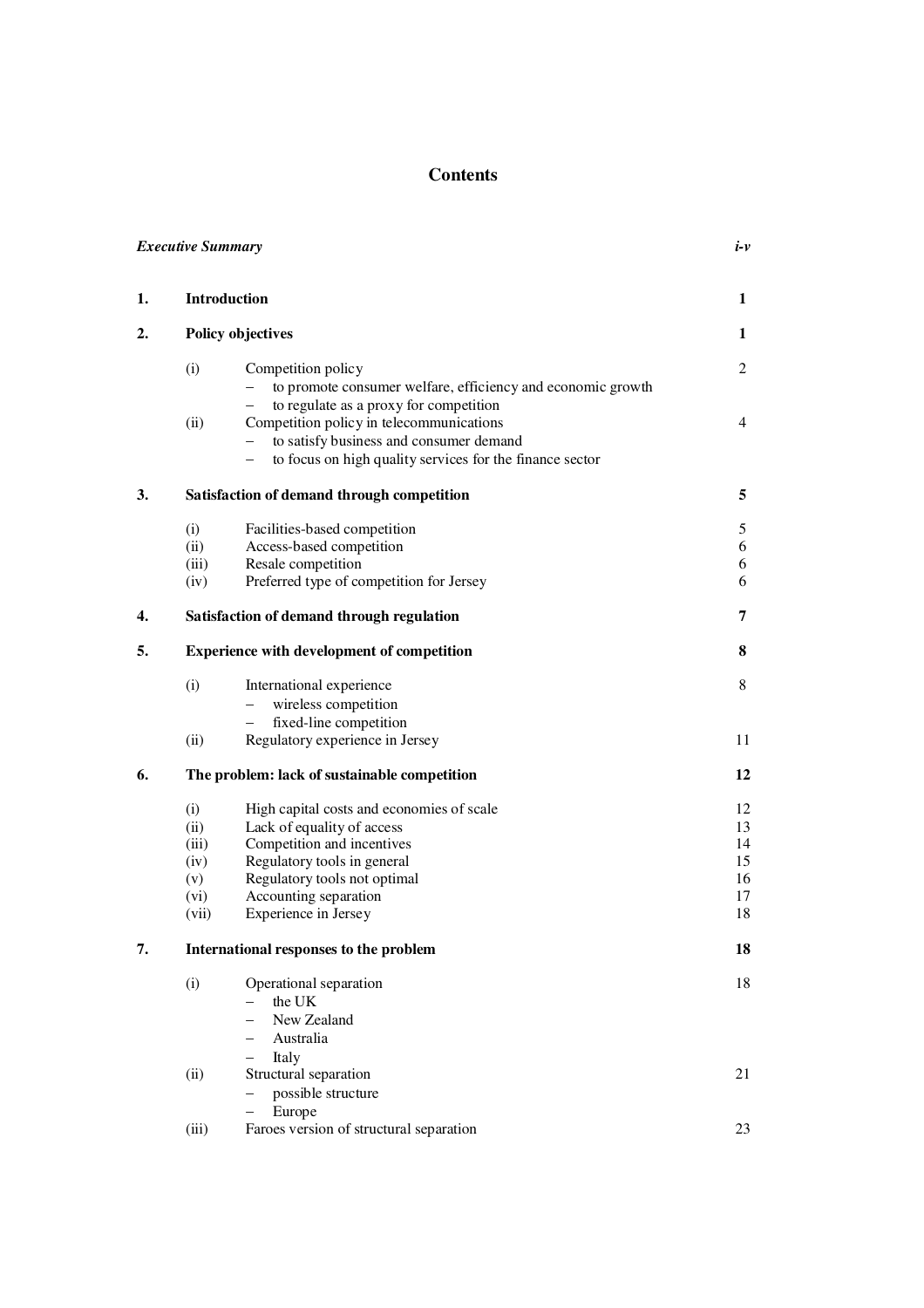| 8.  | <b>Benefits of structural separation</b> |                                                                                                                                                                              |                      |
|-----|------------------------------------------|------------------------------------------------------------------------------------------------------------------------------------------------------------------------------|----------------------|
|     | (i)<br>(ii)<br>(iii)<br>(iv)             | Removal of incentives to discriminate – more competition and demand<br>Less need for regulation<br>Investment incentives<br>Increased value to shareholder                   | 24<br>25<br>27<br>27 |
| 9.  | <b>Costs of structural separation</b>    |                                                                                                                                                                              | 28                   |
|     | (i)<br>(ii)<br>(iii)<br>(iv)             | On-going loss of economies of scope<br>Less synchronisation of demand and supply<br>Loss of welfare-enhancing effects of price differentiation<br>One-off transitional costs | 28<br>29<br>29<br>30 |
| 10. | <b>OECD Recommendation</b>               |                                                                                                                                                                              | 30                   |
| 11. | Conclusion                               |                                                                                                                                                                              |                      |
|     | (i)<br>(ii)                              | A unique opportunity<br>Options                                                                                                                                              | 32<br>33             |

| Appendix A | Terms of reference                                               | 35 |
|------------|------------------------------------------------------------------|----|
| Appendix B | An illustration of on-going problems with behavioural regulation |    |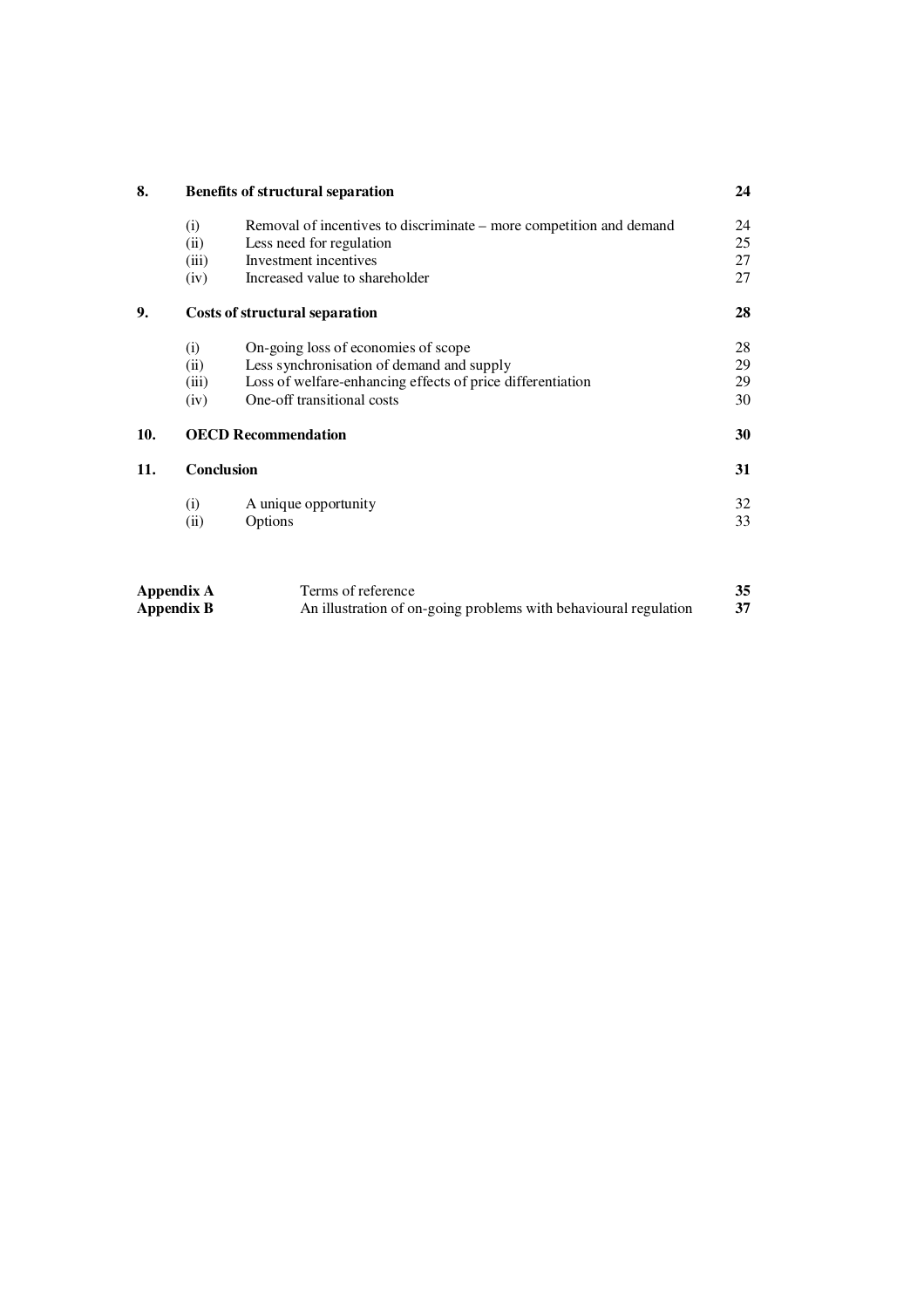## **Executive Summary**

#### *Issue – structure JT so as to best promote competition*

In the context of the proposed sale of JT, the JCRA has been asked to advise on what JT structure would best promote competition and economic growth (eg, sold as an integrated company or with its wholesale network and retail service functions separated).

This paper focuses on promoting competition in the local loop of the fixed-line sector since competition in the wireless sector is developing on a sustainable basis under current regulatory rules. Further, the JCRA recognises that there are pan-Channel Islands issues which may need to be addressed in the future as far as the structure of competition in Jersey is concerned. However, the legislation does not allow such issues easily to be taken into account.

#### *Types of competition*

Fixed-line competition can be introduced and promoted in three main ways:

- facilities-based competition (ie, competing networks);
- access-based competition (ie, leasing lines from a dominant network operator, otherwise called local loop unbundling (LLU) or Bitstream access); and
- resale competition (ie, where the retailer essentially resells the services of the incumbent with little value added).

The first two forms of competition are considered the most sustainable forms as the operator has, to varying degrees, control over network costs. Resale is the least effective form of competition because the operator is to a large extent dependent on the costs of the network operator upon whom it relies for service delivery.

#### *The problem – lack of sustainable competition*

In Jersey, the problem is that the small size of the economy combined with the economies of scale typical of network industries like telecommunications mitigate against the two most sustainable forms of competition. To date, no facilities- or access-based competition has emerged. Newtel, the sole fixed-line competitor to JT, is largely a reseller of JT's network services and provides minimal service differentiation (eg, its bandwidth is the same as JT's).

In the future, Newtel plans to gain more control over network functions (and, therefore, the types of services it can deliver to customers) by investing in network facilities and obtaining Bitstream access to JT's new generation network (NGN) currently being rolled-out.

However, in the circumstances of Jersey's small economy and the industry economies of scale, international experience would strongly suggest that optimal competition is unlikely to emerge in the future under the current structure of JT, even with the current regulatory framework which can compensate to some degree but not totally for the problems inherent in vertical integration.

This is for a number of fundamental reasons: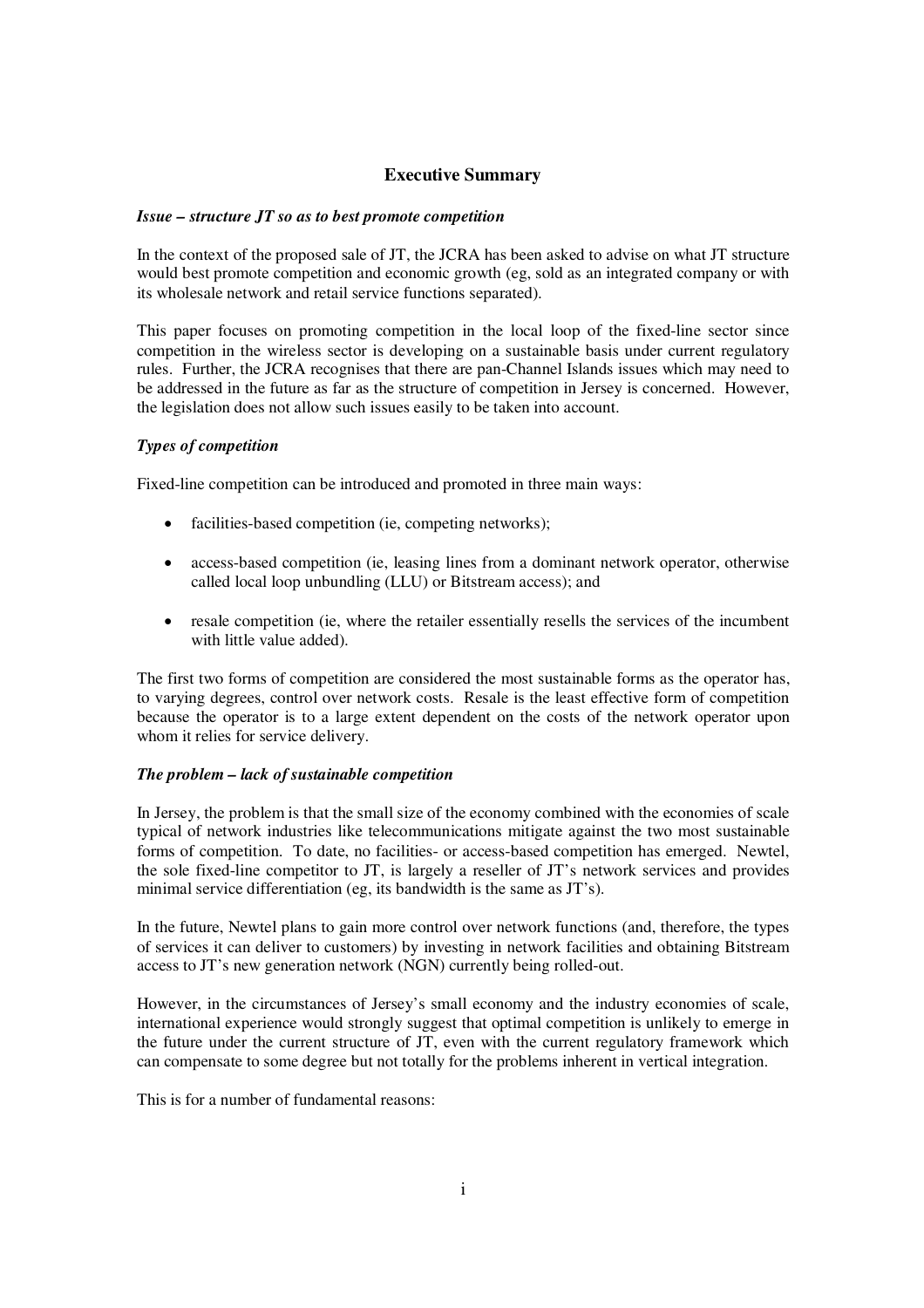- the economic self-interested incentives of an integrated company to favour its own downstream businesses when providing access given that providing access to thirdparties is providing access to its competitors;
- the fiduciary duty to maximise corporate profits, where legal;
- industry-specific law (including accounting separation) is not optimal in countering incentives to discriminate; and
- general competition law is too broad a tool to compensate for the difficulties in regulating a vertically integrated dominant operator and to deal effectively with the intricacies and dynamics of telecommunications, particularly when it comes to introducing competition (as opposed to promoting existing levels of competition).

Accounting separation is an integral part of Jersey industry-specific law but it is not optimal because of the following problems (which consistently occur internationally where accounting separation has been adopted):

- the accounts are not separated enough to enable separate identification of costs attributable to specific services and to show any below-cost predatory pricing, price discrimination or cross-subsidisation;
- the accounts do not necessarily show full economic costs (being based on historic costs rather then current costs); and
- there are well known arguments over the level of access charges and the most appropriate costing methodology (eg, historic-v-current, long run-v-short run, incremental-vavoidable, etc).

All of these problems lead to inevitable regulatory cost and delay in progress to more competitive markets. They are already a reality in Jersey, and are likely to continue to be.

## *Potential solutions*

Revising the structure of JT may have a significant influence on how competition develops. Three particular solutions present themselves:

## *(i) Structural separation*

The most clear-cut solution is to remove the incentive to discriminate. This can effectively be done through 'structural separation' (ie, the complete ownership and management separation of the wholesale and retail arms so that there is no commonality of interest between the two).

Indeed, under structural separation, and the appropriate price regulation of the wholesale business, there will be incentives to supply network services to as many access-seekers as possible in the interests of maximising profits. In turn, this can lead to increased levels of competition in retail markets and all the benefits that competition brings in terms of lower prices, higher quality and more innovative services.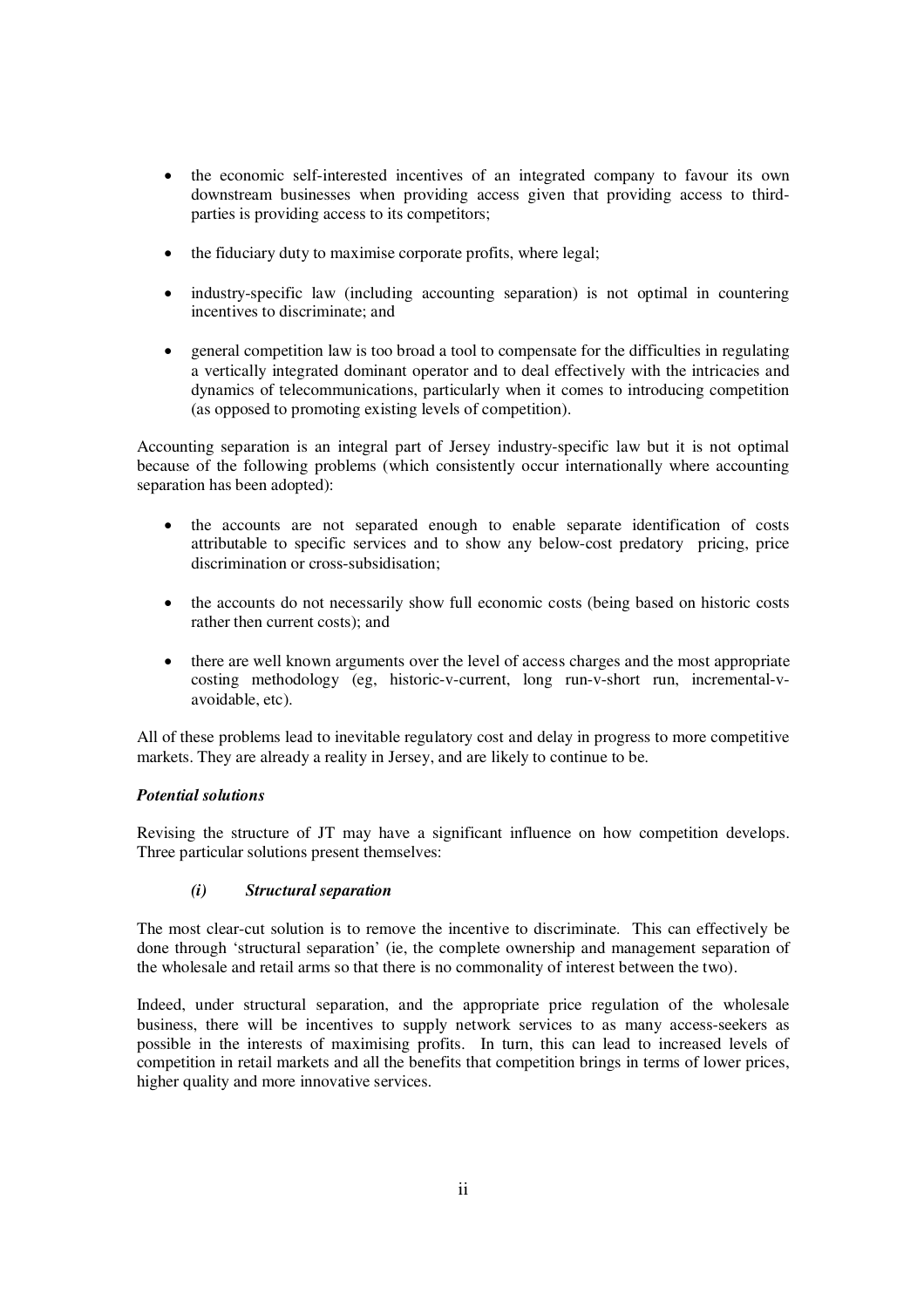Furthermore, because of the effective removal of incentives to discriminate, significantly less regulation (and the resources to enforce it) would be required.

Of course, this requires the restructuring of the incumbent and the one-off costs from this need to be factored into the overall analysis. Any economies of scope from vertical integration may be reduced or lost. However, the existence and the extent of these economies should not be taken for granted. Further analysis is required. For example, there may be dis-economies of scope from a lack of management focus on core activities. Further, a company may stay vertically integrated to exploit its 'monopoly premium' and, as such, this should not be considered a legitimate 'economy of scope'.

Another disadvantage of structural separation is that there may be a loss of synchronisation between supply and demand (ie, there is a loss of direct communication between the retailers who have first-hand knowledge of what customers want and the wholesaler who provides the underlying network needed to provide services demanded). However, should 'deep-level' competition (ie, facilities- or access-based competition) develop as a result of structural separation, there is the potential for greater synchronisation between supply and demand as such competition results in greater control over the network and the ability to configure the network to meet the variety of customer demands (for example, greater bandwidth, greater security and reliability, data streaming, data broadcast, always-on point-to-point data connectivity, video streaming, video-on-demand, pay TV, etc).

## *(ii) The Faroes version of structural separation*

To the extent there is concern as to the speed with which competition will develop, there is a variation on structural separation which has been adopted by the Faroe Islands which deals with the incentives to discriminate by providing positions for representatives of retail competitors on the Board of the separated wholesale company.

It is proving successful in providing competitive outcomes at the retail level, in synchronising demand and supply, and in focusing management on their core activities (for example, the retail company has reduced costs and increased revenues). The Director of Telecommunications in the Faoroes has expressed his willingness to meet States' Ministers to discuss the Faroes experience with their version of structural separation.

#### *(iii) Operational separation*

The third potential solution is operational separation (ie, separation of the wholesale and retail operations but kept under the same corporate ownership). This option is increasingly being adopted in a number of countries in attempts to overcome the lack of effectiveness with accounting separation in dealing with the economic incentives of incumbents to discriminate.

However, as indicated by the UK experience, there are continuing problems with operational separation, largely because this option does not remove the incentive to discriminate. Furthermore, the option may not replace the burdens of accounting separation but add to them by imposing new regulations on the vertically integrated incumbent (eg, regulations to establish Chinese walls and arms-length transactions). In a Jersey context, however, there would be likely to be less undertakings required.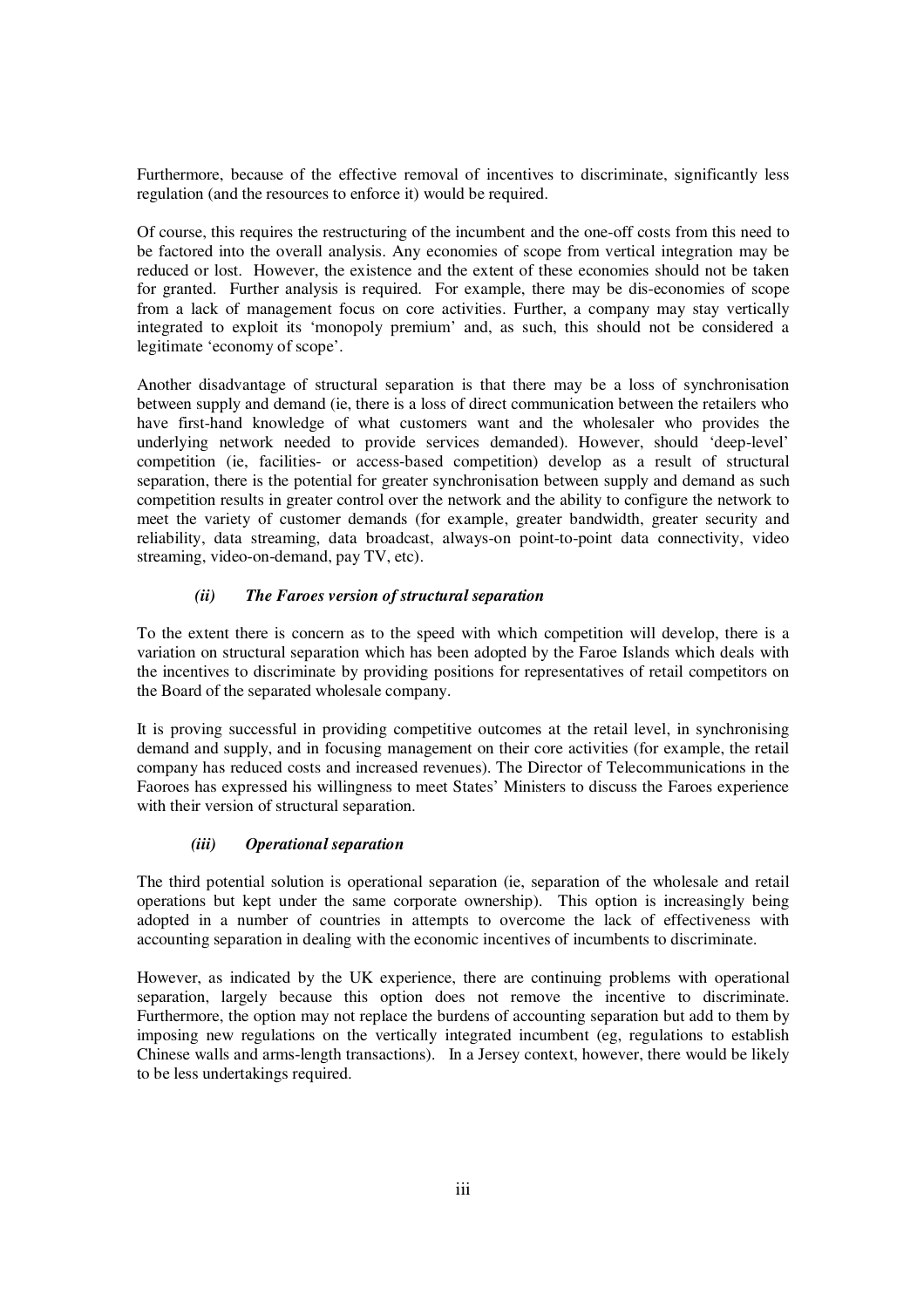## *Conclusions*

Pulling together the various and at times complex issues and arguments outlined in the paper:

- the States objective in telecommunications is to meet demand (particularly the demands of the financial sector) for telecommunications services, wherever appropriate by competition;
- competition occurs in the dimensions of price and quality but the States have expressed a preference for quality services in view of the demands of the financial sector and its importance to the Jersey economy;
- resale competition typically results in price competition but it does not always provide for high quality services since it involves minimal investment in the necessary infrastructure (however, such competition may play an important role in facilitating market entry and the transition to more investment-based competition);
- if competition is to result in high quality services, it can only be provided by 'deep-level' investments in network infrastructure such as that afforded by facilities- and access-based competition;
- of the two, facilities-based competition is not economically feasible in Jersey given the small market size, high capital costs and economies of scale;
- $\bullet$  access-based competition is the only potentially feasible form of competition in Jersey that will meet the demand for high quality services;
- however, on the basis of international experience and despite the best intentions of regulators, it appears that access-based competition is unlikely to develop on an effective, timely and sustainable basis while JT is structured as a vertically integrated supplier of network and retail services under the current regulatory regime;
- the JCRA notes Newtel's plans to become an access-based competitor;
- if access-based competition is successful, it would be expected to deliver significant ongoing benefits for the Jersey economy as a whole in both quality and price of services;
- there may be a one-off loss in States revenue from structurally separating JT rather than selling as a whole but the JCRA understands that there may be market interest in acquiring separated entities; and
- $\bullet$  there are also likely to be on-going costs stemming from the loss of vertical efficiencies, reduced synchronisation of demand and supply, and loss of welfare-enhancing ability to price discriminate; but
- there is the likelihood of greater resale competition to keep downward pressure on retail prices.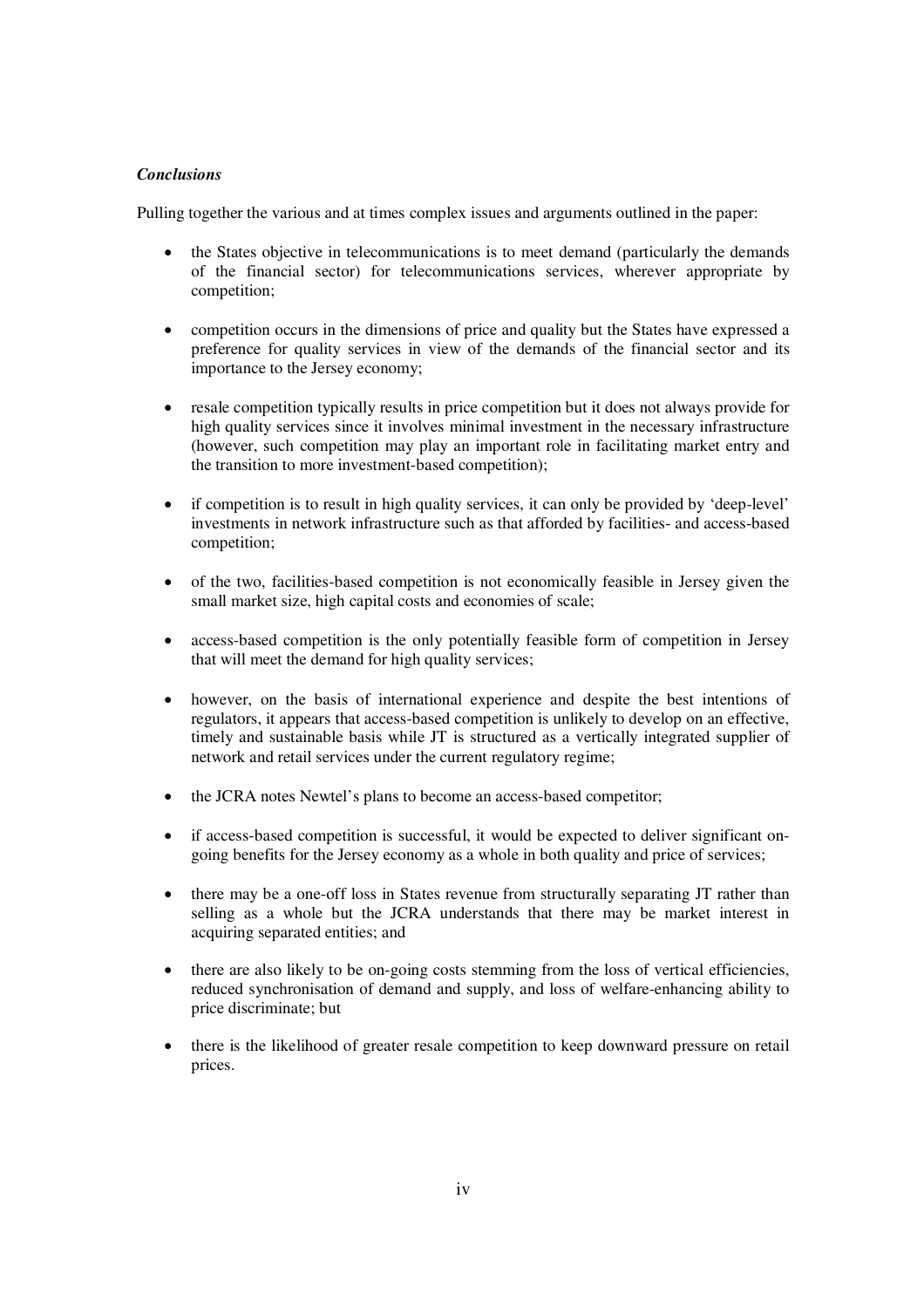#### *(i) Unique opportunity*

Ofcom has commented on the 'once-in-a-generation' opportunity to restructure BT for the benefit of future competition during its strategic review of telecommunications:

*This is a once-in-a-generation opportunity to ensure that the fundamental network and regulatory structures are aligned to ensure opportunities for fair competition in future. 1*

The States of Jersey has, indeed, a greater opportunity than the UK to restructure appropriately JT because it is still in States ownership. Restructuring does not preclude the ultimate sale of JT but, once sold without restructuring, that opportunity is likely to be lost for future generations.

#### *(ii) Options*

The Economic Development Minister has requested the JCRA to advise him on the structure of JT that the JCRA believed would best serve the States policy of promoting competition in telecommunications and thereby economic growth as a whole.

The JCRA concludes from the information presented in this paper that the current regulation (in particular, accounting separation) is not optimal from the point of view of promoting effective and sustainable competition.

The JCRA does not conclusively recommend any particular option for the structuring of JT because it is aware that there are other policy objectives in addition to the promotion of competition (such as maximising returns to the shareholder) as well as the possible disadvantages outlined earlier to be put into the equation.

However, it has pointed out the benefits and costs of both operational and structural separation. The costs of structural separation include the productive efficiency losses from separating a vertically integrated enterprise. But the benefits could be significantly greater because, by allowing for more effective and sustainable competition to develop, allocative and dynamic efficiencies are spread throughout the economy, including essential high quality telecommunications services for the finance sector.

The JCRA particularly points to the version of structural separation adopted in the Faroes Islands which is proving successful in operation by largely removing the incentives for discrimination but does not have the downside of wholly losing economies of scope from vertical integration. As mentioned, the Director of Telecommunications in the Faroes has expressed his willingness to meet States' Ministers to discuss the Faroes experience.

In conclusion, it should be emphasised that the payoffs in terms of consumer welfare, efficiency and economic growth are likely to be far greater in small economies from getting JT structurally right in the interests of promoting competition. We conclude with Michal Gal:

*Even small economies that enjoy some unusual comparative advantage must have the capacity to benefit from these hazards of fortune and to make them a basis for sustained economic development. Moreover, in small economies the importance of an appropriately structured and efficiently enforced competition policy may be greater than in large economies. 2*

<sup>1</sup> *Strategic Review of Telecommunications*, Phase 2 consultation document, Ofcom, 18 November 2004, para 1.57.

<sup>2</sup> *Competition Policy for Small Market Economies*, Michal S. Gal, Harvard University Press, 2003, p5.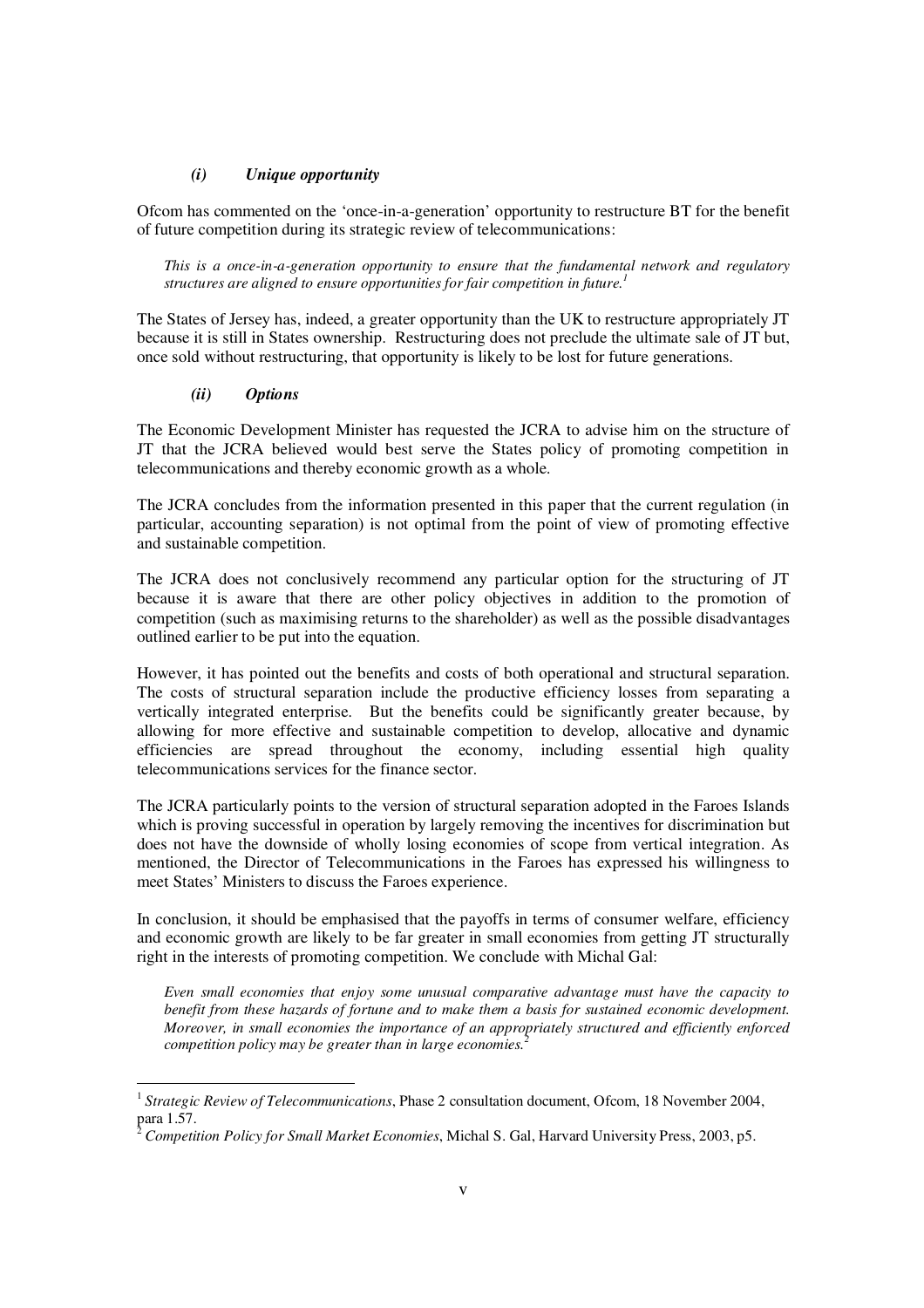Confidential

## **Proposed Sale of Jersey Telecom**

## **Advice on the structure of Jersey Telecom which best promotes competition in telecommunications and thereby economic growth as a whole**

## **1. INTRODUCTION**

On 13 July 2006, the Minister for Treasury and Resources (the Treasurer) issued a Discussion Paper proposing the sale of Jersey Telecom (JT).<sup>3</sup> As noted in the Paper, the Treasurer is legally obliged to maximise the value of the States shareholding in JT and exercise the States interest in the company solely on a commercial footing.<sup>4</sup>

Apart from providing an opportunity to maximise returns to the shareholder, the Treasurer and the Minister for Economic Development (the Economics Minister) both subsequently agreed that the proposed sale of JT would also provide a valuable and perhaps unique opportunity to achieve an industry structure which maximised the benefits to the Jersey economy through competition and economic growth.

Accordingly, on 2 October 2006, the Economics Minister requested the Jersey Competition Regulatory Authority (the JCRA) to advise him on the structure of JT that the JCRA believed would best serve the States policy of promoting competition in telecommunications and thereby economic growth as a whole. A copy of the full Terms of Reference may be found at Annex A.

## **2. POLICY OBJECTIVES**

Given the competition focus of the Terms of Reference, the JCRA considers it appropriate to commence this paper with an outline of the objectives of competition policy in telecommunications and the nexus with economic growth. For, somewhat counter-intuitively, competition may not always be the best means of achieving its policy aims.

<sup>3</sup> *Discussion Paper Issued by the Minister for Treasury & Resources on the Proposed Sale of Jersey Telecom* (the 'Privatisation Discussion Paper'), States of Jersey, 13 July 2006.

 $<sup>4</sup>$  ibid., p11.</sup>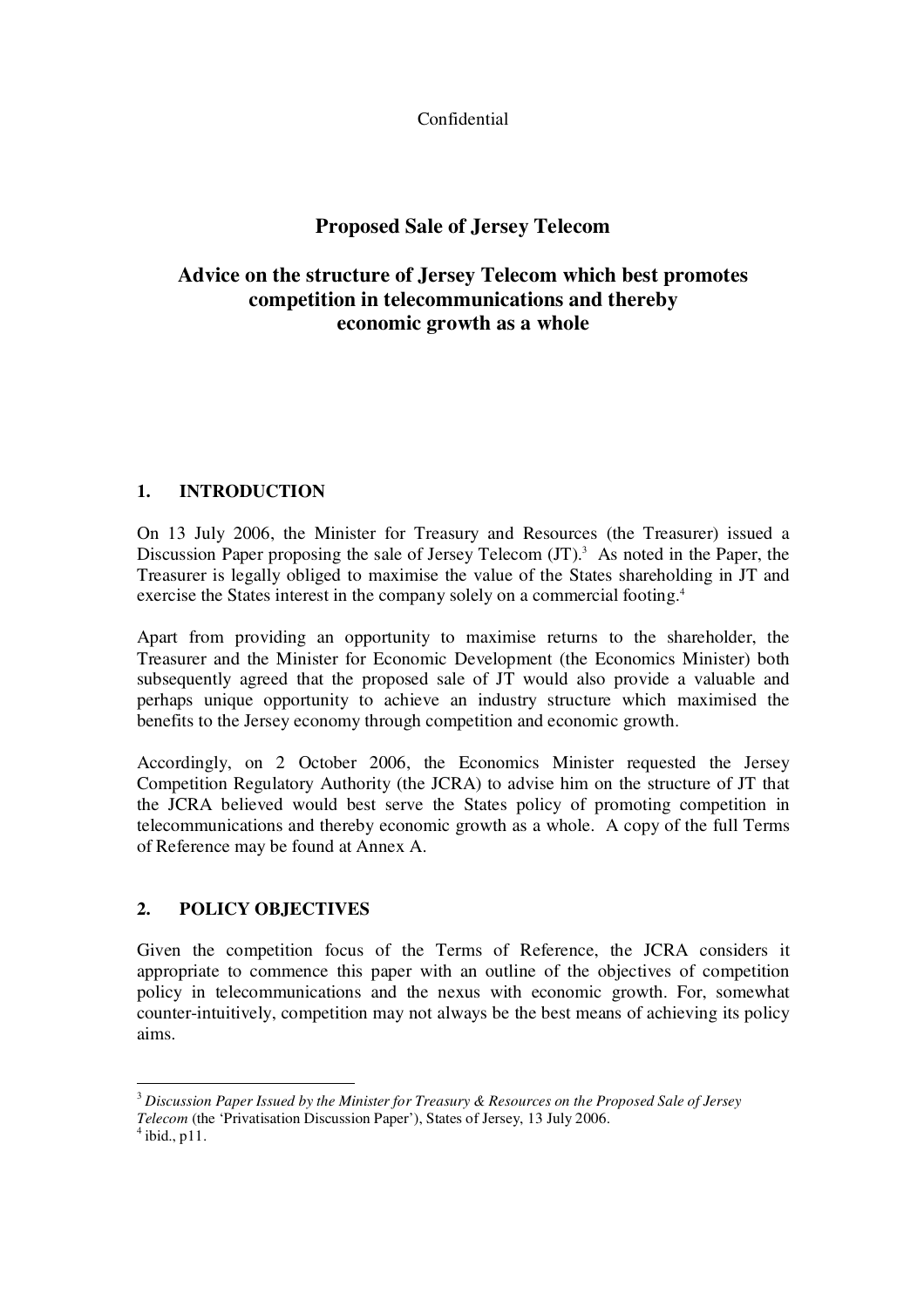## *(i) Competition policy*

#### *To promote consumer welfare, efficiency and economic growth*

The first point to note about competition policy is that competition is not an end in itself. Rather it is a means to other ends, in particular the ends of consumer welfare, efficiency and, ultimately, economic growth. As was noted during the passage through the States of the Competition (Jersey) Law 2005:

*International experience demonstrates that the enactment and enforcement of competition law helps create and promote conditions for healthy competition and promote consumer welfare by increasing efficiency … as well as several other effects and consequences including -*

- *(a) a reduction in prices for businesses and consumers alike because the forces of competition usually tend to reduce prices - this will help to reduce inflation;*
- *(b) an increase in service levels for businesses and consumers alike because suppliers are stimulated to compete on the basis of the service offered;*
- *(c) an increase in innovation within an economy because of the stimulus of competition;*
- *(d) an increase in productive efficiency within the economy because only those goods and services for which there is a demand will be purchased (this eliminates inef iciency or wasteful production);*
- *(e) an increase in allocative ef iciency within the economy because resources will be allocated to only those goods and services for which there is a demand. 5*

Given its focus on economic ends, competition policy has been recognised internationally as a key element of economic policy.

#### *To regulate as a proxy for competition*

The second point to note is that competition may not always be the most effective way of achieving the ultimate ends of consumer welfare, efficiency and economic growth. This may particularly be the case in small island economies like that of Jersey where small markets and economies of scale may combine to make monopolies the most efficient way of meeting demand. As Michal Gal has commented:

*A critical feature of small economies is the concentrated nature of many of their markets, resulting from the presence of economies of scale and high entry barriers. Smallness has adverse implications for domestic market structure and performance. The size of some industries is sub-optimal to the extent that limited demand constrains the development of a critical mass of domestic productive activities necessary to achieve the lowest costs of production. But even when productive efficiency can be achieved, small economies cannot support more than a few competitors in most of their industries. Competition is*

<sup>5</sup> *Competition Law*, Progress Report of Industry Committee presented to the States, 3 September 2002, p1.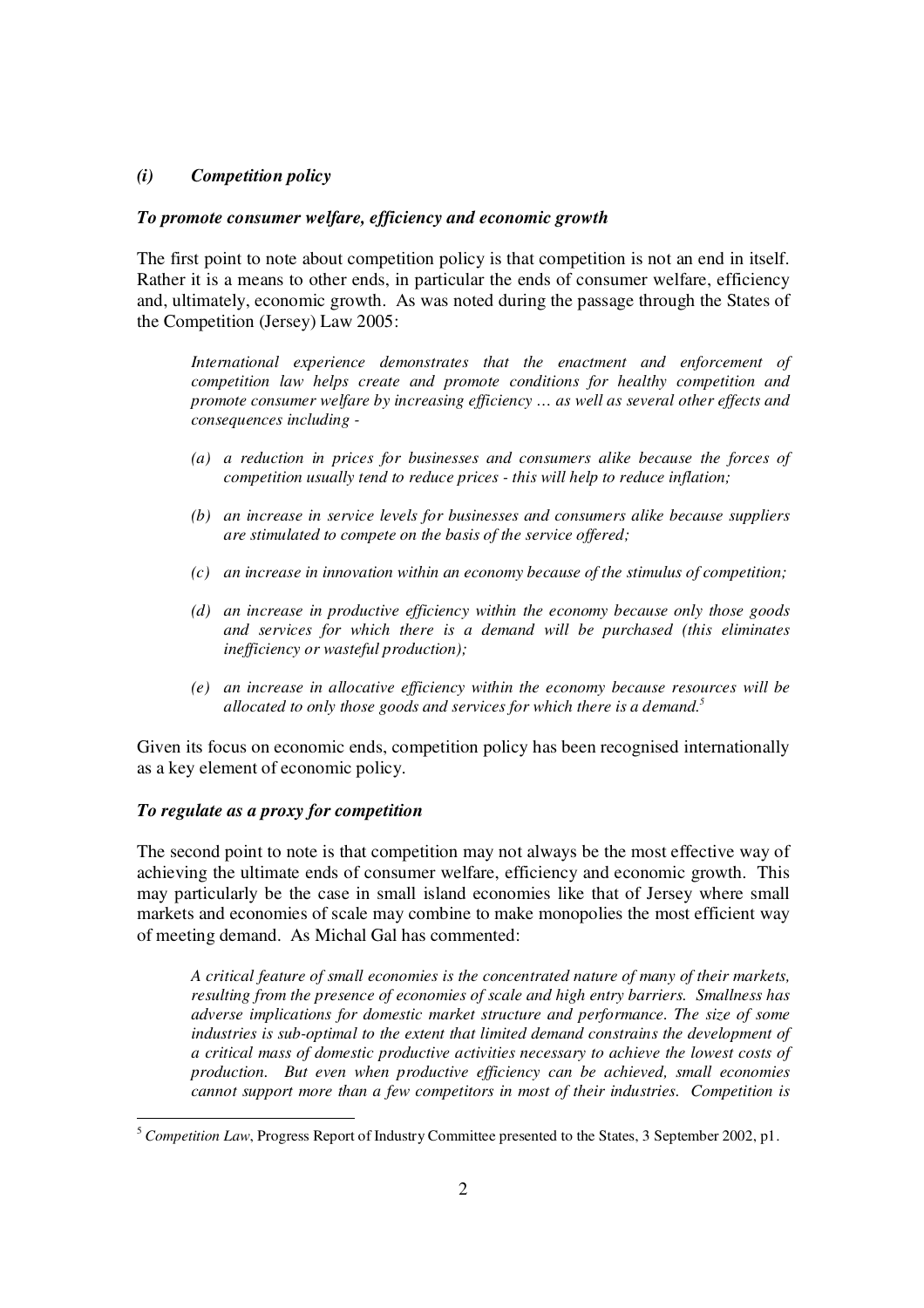*often characterized by monopoly or oligopoly protected by high entry barriers. These market conditions have an adverse impact on prices and output levels of many goods and services, that may carry over to vertically inter-connected industries. 6*

Accordingly, in its broadest sense, competition policy not only seeks to promote competition but also accommodates situations where competition is not economically feasible by regulating as a proxy for competition in the interests of consumer welfare, efficiency and economic growth. The States of Jersey have recognised this and the recognition is implicit in the title and powers of the JCRA.<sup>7</sup>

Michal Gal also recognises that the size of a market necessarily affects the competition policy it should adopt. 8

*… finding the balance between productive efficiency and competitive conditions in small economies is challenging. In the presence of scale economies, a balance should be struck between firms large and integrated enough to enjoy these economies and firms numerous enough and with sufficient opportunity for effective rivalry.*

*These salient characteristics require small economies to devise appropriate endogenous policies that offset at least some of the adverse effects of their small size. Competition policy can either increase or reduce the disadvantages of small size. To reduce them, competition policy has to be designed to deal effectively with the unique obstacles to competition that are inherent in an economy, including those that stem from small size. Even small economies that enjoy some unusual comparative advantage must have the capacity to benefit from these hazards of fortune and to make them a basis for sustained economic development. Moreover, in small economies the importance of an appropriately structured and efficiently enforced competition policy may be greater than in large economies. 9 [emphasis added]*

A good illustration of the points emphasised in the quotation above is the Jersey finance sector, its key role in Jersey's economic development and the importance of an appropriately structured competition policy in telecommunications for that sector. This paper now turns to a discussion of telecommunications policy in Jersey and how it is particularly focused on ensuring that high quality telecommunications services are provided to the finance sector in the interests of promoting Jersey's economic development.

<sup>6</sup> *Competition Policy for Small Market Economies*, Michal S. Gal, Harvard University Press, 2003, p 4. 7 *A Competition Law for Jersey*, Report of the Industry Committee presented to the States, 8 January 2002, para 7.

<sup>8</sup> *Competition Policy for Small Market Economies*, op.cit., p1.

 $<sup>9</sup>$  ibid., pp 4-5.</sup>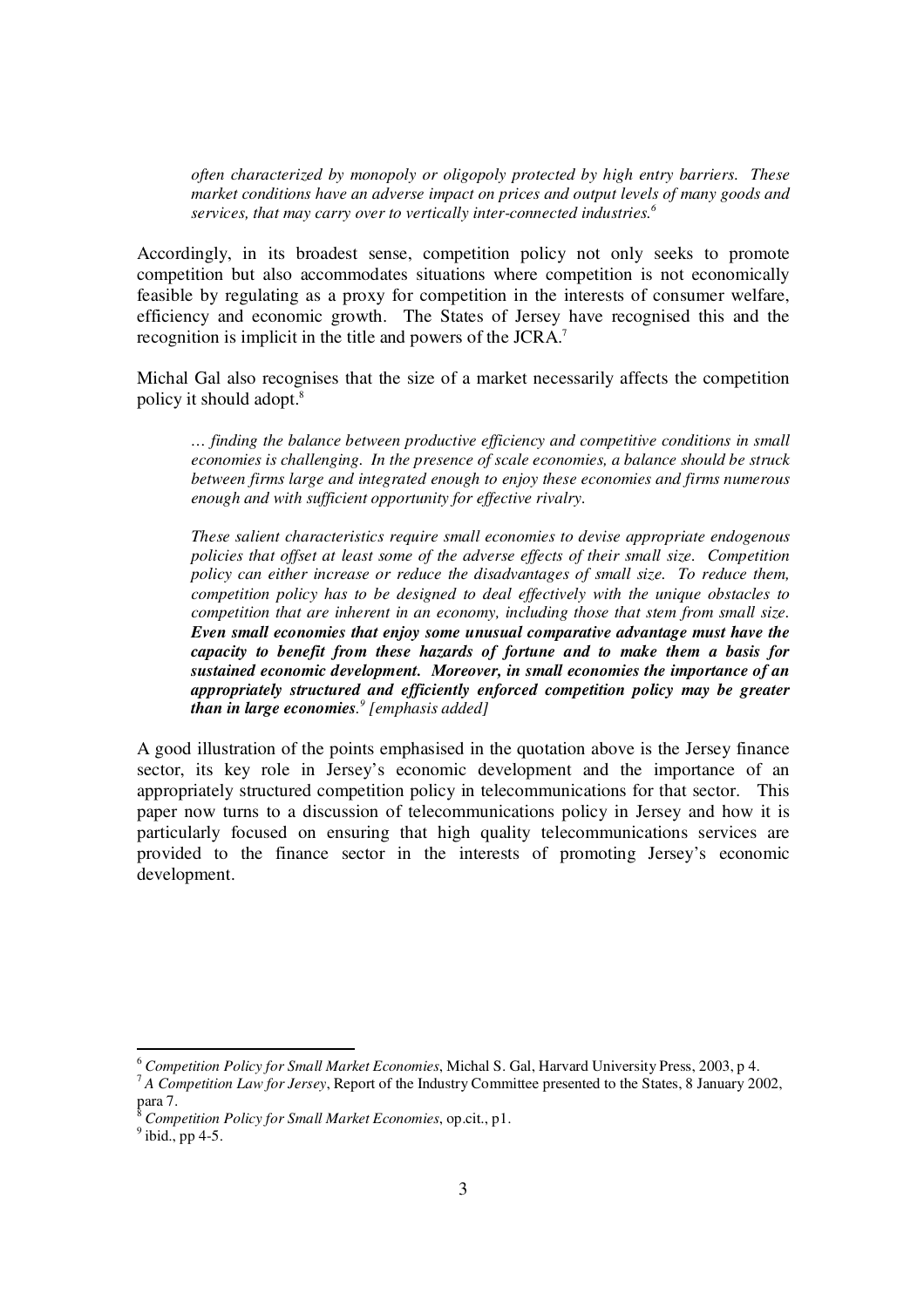### *(ii) Competition policy in telecommunications*

#### *To satisfy business and consumer demand*

The primary duty of the JCRA under the Telecommunications (Jersey) Law 2002 (the 'Law') is to ensure that demand for current and prospective telecommunications services is met so far as is reasonably practicable.<sup>10</sup> In seeking to meet this demand, the JCRA has a secondary duty to promote competition wherever appropriate:<sup>11</sup>

*… the JCRA … should have the duty to exercise [its] relevant functions in the manner best calculated to ensure the provision of … telecommunication services for the Island. Subject to this primary duty, the JCRA should have a secondary duty to act in a manner best calculated to further the interests of customers, wherever possible by promoting competition between service providers. 12*

It also has another secondary duty to promote efficiency when seeking to meet demand.<sup>13</sup> In deciding whether demand is satisfied, either through competition or otherwise, the JCRA must have regard to whether the services are affordable, innovative, of high quality and reliable. 14

A critical issue here is what sort of demand is sought to be met? Is it demand for affordable low prices services or demand for quality services? A reading of the extrinsic materials associated with the passage of the Law would indicate that there is a strong preference for quality services given the demands of the financial sector and its key role in the economic welfare of Jersey.

## *To focus on high quality services for the finance sector*

It is clear from the following statement by the Treasurer that quality is to be preferred over price given that the economic interests of Jersey are to a large extent the economic interests of the finance sector:

*As an international finance centre operating from an Island location, the provision of resilient and reliable telecommunications networks across which world-class services are available is fundamental to the continued success of Jersey. Business and residential consumers alike demand, and have come to expect, the availability of these services, and telecommunications companies in Jersey must invest heavily to ensure that they remain the provider of choice. 15 [emphasis added]*

And further:

<sup>10</sup> *Telecommunications (Jersey) Law 2002*, Article 7(1).

 $11$  ibid., Article 7(2)(a).

<sup>12</sup> *Incorporation of Jersey Post and Jersey Telecoms: Revised Approach*, Report of Policy and Resources Committee, lodged au Greffe, 6 June 2000, para 7.

<sup>13</sup> *Telecommunications (Jersey) Law 2002*, Article 7(2)(b).

 $14$  ibid., Article 7(3).

<sup>15</sup> *Privatisation Discussion Paper*, op.cit., p5.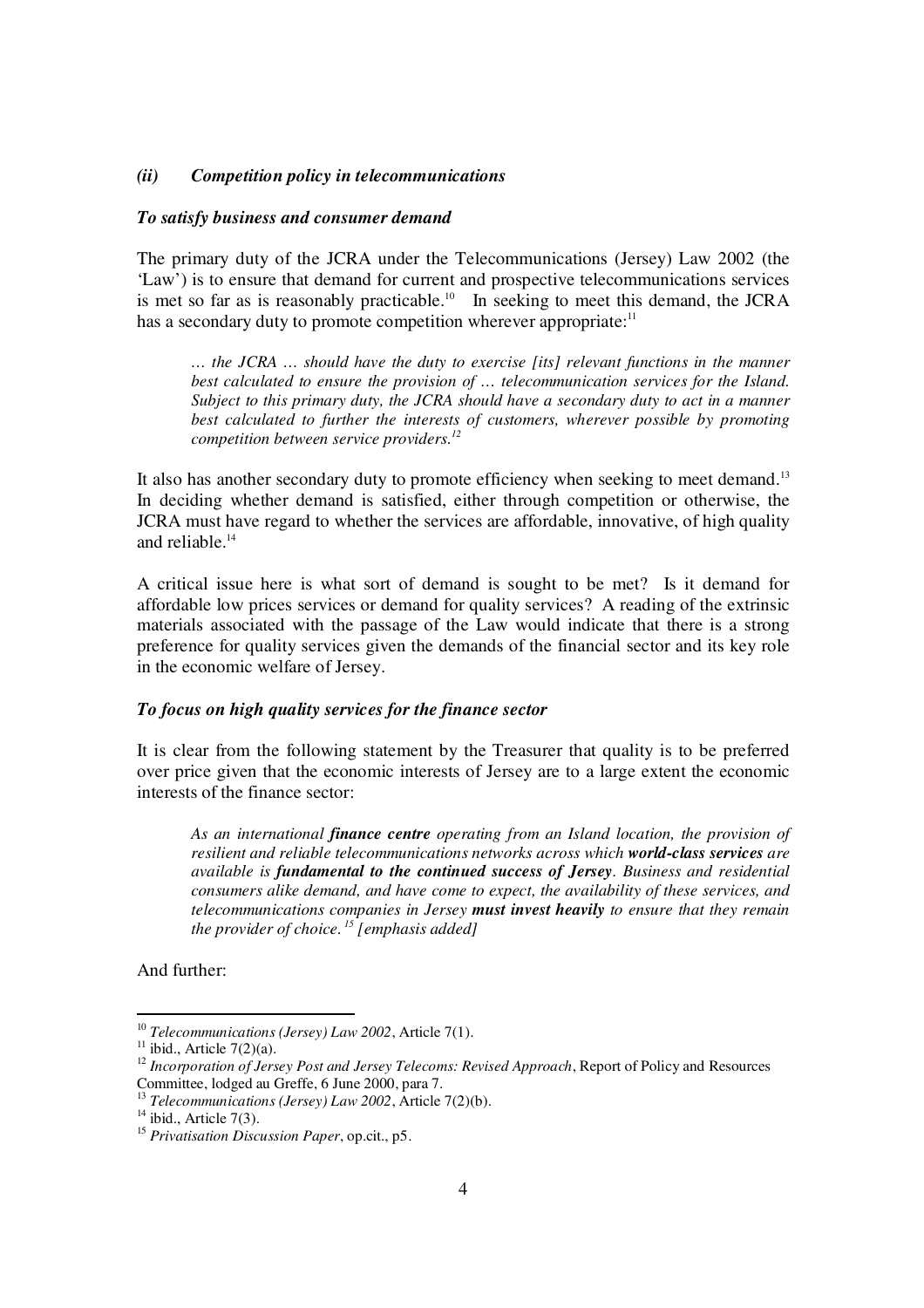*The continued need for investment in essential infrastructure to ensure the provision of all current and prospective demands for high-quality services to residential and business consumers is a key feature of the Telecommunications (Jersey) Law 2002. 16 [emphasis added]*

Competition largely occurs in the dimensions of price and quality. A further critical issue is therefore what type of competition can satisfy demand for quality services (rather than just low-price services) or whether regulatory intervention is required to meet that demand?

## **3. SATISFACTION OF DEMAND THROUGH COMPETITION**

States policy is that demand in telecommunications is to be met wherever appropriate by competition, and that the demand to be satisfied is for high quality services in view of the demands of the finance sector. This section discusses how demand can be met through competition. If it cannot be met through competition, we discuss later how it may be met though regulation.

Discussed first in general terms are the forms of competition in telecommunications and whether they can deliver on quality services. In telecommunications, whether fixed-line telecommunications or wireless, competition typically occurs in three main ways:

- facilities-based competition (ie, competing network infrastructure);
- $\bullet$  access-based competition (ie, leasing lines from an incumbent network operator and co-locating transmission and switching/router equipment in the incumbent's exchanges to transmit services over those lines); and
- resale competition (ie, where the retailer essentially resells the services of the incumbent under another brand name with limited value added).

## *(i) Facilities-based competition*

Facilities-based competition allows for complete control (either through ownership or long-term interconnection contracts) over the necessary network infrastructure and its associated costs. In particular, network ownership allows for the installation of the latest and most efficient technology and the supply of new services or increased bandwidth in response to shifts in demand. This is particularly important in telecommunications because of the range and complexity of service offerings and their dynamic nexus with technological progress.

<sup>16</sup> *Privatisation Discussion Paper*, op.cit., p8.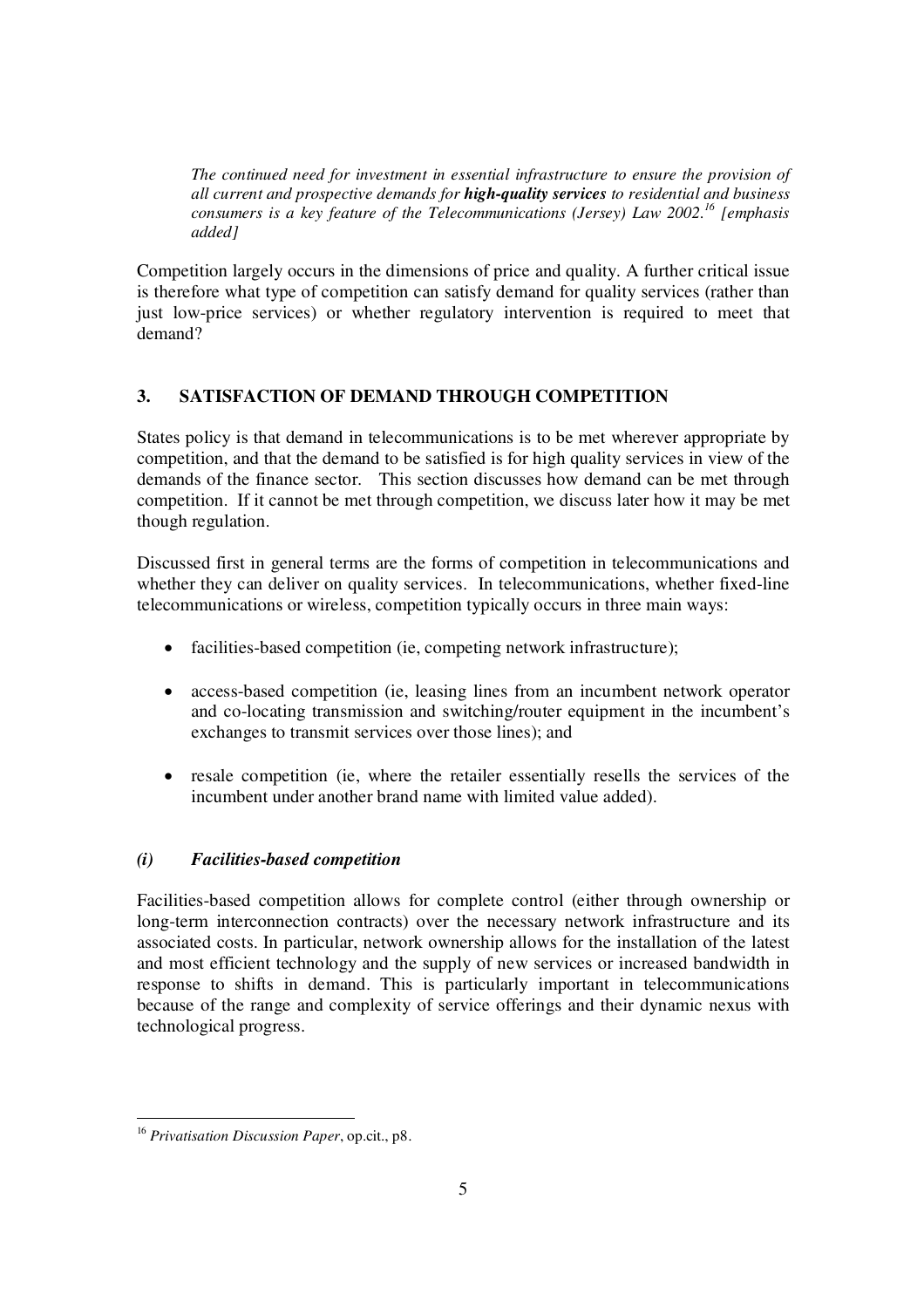## *(ii) Access-based competition*

Access-based competition allows for varying degrees of control – but not complete control – over the underlying network depending on the type of access acquired. In general, local loop unbundling (LLU) offers greater control than Bitstream access because it essentially involves the leasing of un-configured local lines which are then configured to satisfy demand. With Bitstream access, the access provider still provides the underlying transmission service and the access-based competitor is constrained by the specifications of that basic service.

## *(iii) Resale competition*

On the other hand, resellers do not have any meaningful degree of control over the quality and type of telecommunications services they re-supply. This is because they rely largely on retail margins being maintained above the wholesale rate at which services are acquired (ie, they rely on arbitrage opportunities). Sometimes limited value is added to these basic wholesale services (such as billing and customer support) but because resellers have little control over the network and its associated costs, they are ultimately circumscribed in the competitive services they can offer in response to shifts in demand.

As a result, resale competition occurs largely in the dimension of price competition but it can play an important role in facilitating 'quality' market entry and the transition to the more effective and sustainable form of facilities- and access-based competition.

## *(iv) Preferred type of competition for Jersey telecommunications*

We have noted that there is a strong preference in Jersey for competition which delivers high-quality services. However, only facilities- or access-based competition can satisfy demand for such services as it is only those two which allow for the necessary degree of control over service quality and innovation. As Ofcom has noted:

*Our market research and consultation suggested that businesses and consumers want much more than basic, reliable telecoms services at low prices: they also want choice, and rapid innovation and introduction of new services. Our assessment was that the most effective way of delivering this is through competition at the deepest level of infrastructure where competition will be effective and sustainable. 17*

In other words, the aim is not simply 'low-level' price competition but rather 'deep-level' quality competition which is effective and sustainable. To quote further from Ofcom:

*… whilst downward pressure on pricing can be achieved by a combination of regulation and arbitrage-based services competition, we concluded that the choice, diversity, and innovation required by consumers in today's much more diverse and fast-moving market*

<sup>17</sup> *Strategic Review of Telecommunications*, Final Statement, Ofcom, 22 September 2005, para 1.3.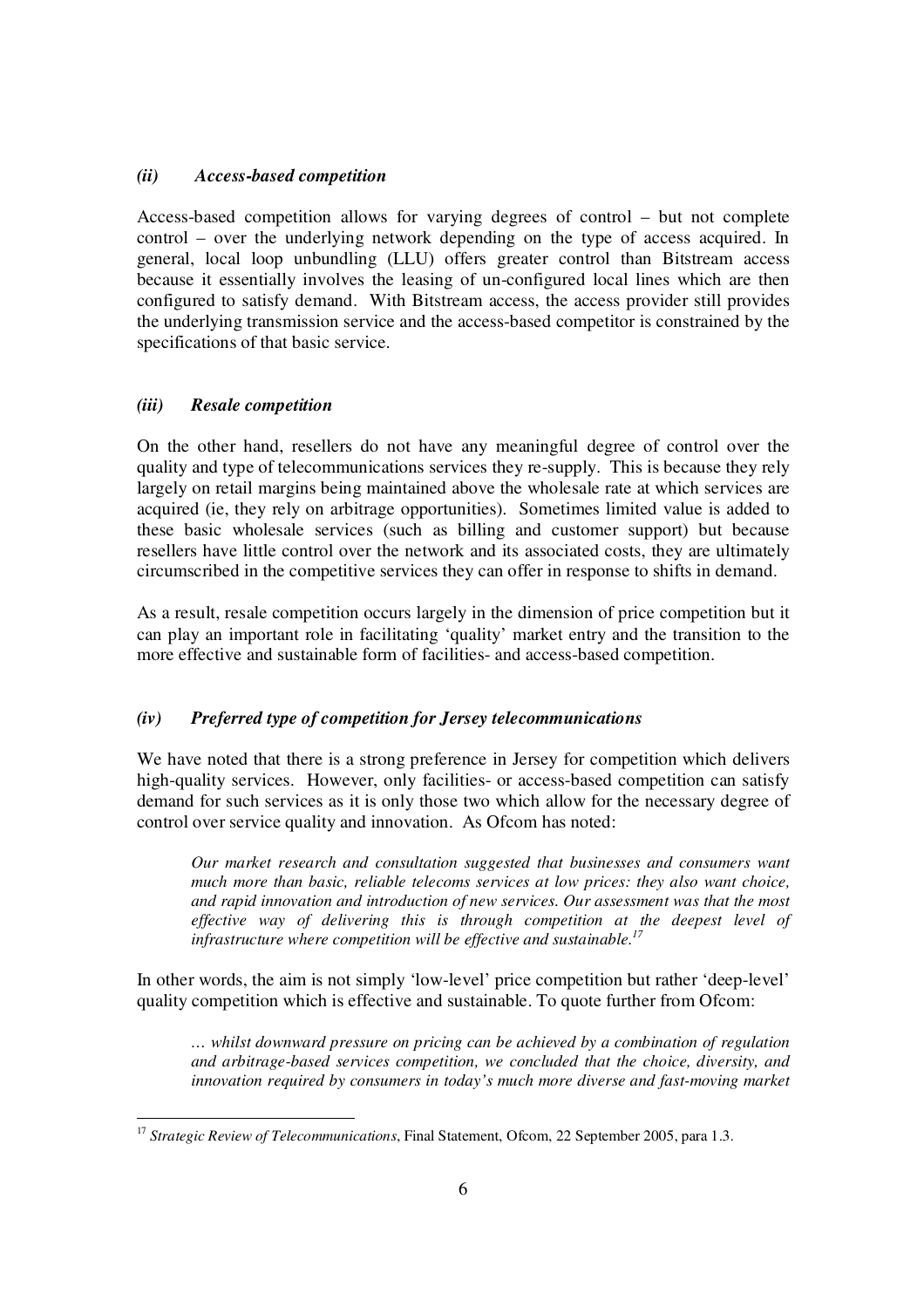*could not be achieved in this way. Innovation in particular cannot be imposed on a market as a regulatory requirement. Services-based competition does encourage innovation in relation to branding, billing, and packaging of services, but much of the innovation that consumers value in telecoms stems from the ability to combine both network and service capabilities. 18*

## **4. SATISFACTION OF DEMAND THROUGH REGULATION**

Should competition not satisfy demand for high quality telecommunications services, the JCRA is required to regulate:

*The Law provides that if demand for a certain service, in terms of quality or type, is not being met by licensed operators in the industry, the JCRA is legally required to take steps to deal with this issue. To do so, it has the powers to require licensed operators to make or contribute to investment in any infrastructure that is required for the purposes of ensuring that these current and prospective demands for telecommunications services are provided for. 19*

However, it is problematical whether the JCRA can require such investment. Regulators cannot create investment, nor are they well placed to micro-manage such investment. That is for the industry and the market.<sup>20</sup> In the words of Michal Gal:

*Competition is also trusted because there is little basis for faith that regulators possess the knowledge and the motivation required to fine-tune business behaviour on behalf of consumers. 21*

As discussed later, it may be that a regulated monopolist at the network level is the most efficient way to meet demand, particularly if that demand is for high quality network services which require significant upfront investments that may be stranded if market entry fails.<sup>22</sup> The reason that it may be the preferred option is the evidence of international experience that effective and sustainable competition is proving difficult to introduce at the network level. First discussed is international experience generally, followed by the experience in the UK and then Jersey.

<sup>&</sup>lt;sup>18</sup> ibid., para 3.11.

<sup>19</sup> *Privatisation Discussion Paper*, op.cit., p8.

<sup>&</sup>lt;sup>20</sup> This is not a flippant disregard of regulation in this area. Refer Alfred Kahn, one of the foremost figures on the process of deregulation in *Letting Go: Deregulating the Process of Deregulation - Temptation of the Kleptocrats and the Political Economy of Regulatory Disingenuousness*, Alfred E. Kahn, MSU Public Utilities Papers, 1998, pp 92 and 102: 'The [regulator] has in effect declared: "We will determine not what your costs are or will be but what we think they ought to be. Why should we bother to let the messy and uncertain competitive process determine the outcome when we can determine at the very outset what those results would be and prescribe them now?"… if regulators are wise enough to be able to prescribe the results competition would produce, there is no need for competition.'

<sup>21</sup> *Competition Policy for Small Market Economies*, op.cit., p13.

<sup>&</sup>lt;sup>22</sup> Described in economics as 'sunk' costs. High sunk costs create barriers to entry as, by their nature, sunk costs cannot be recouped in the event of failed entry (eg, it is difficult to literally dig up sunk networks and resell them).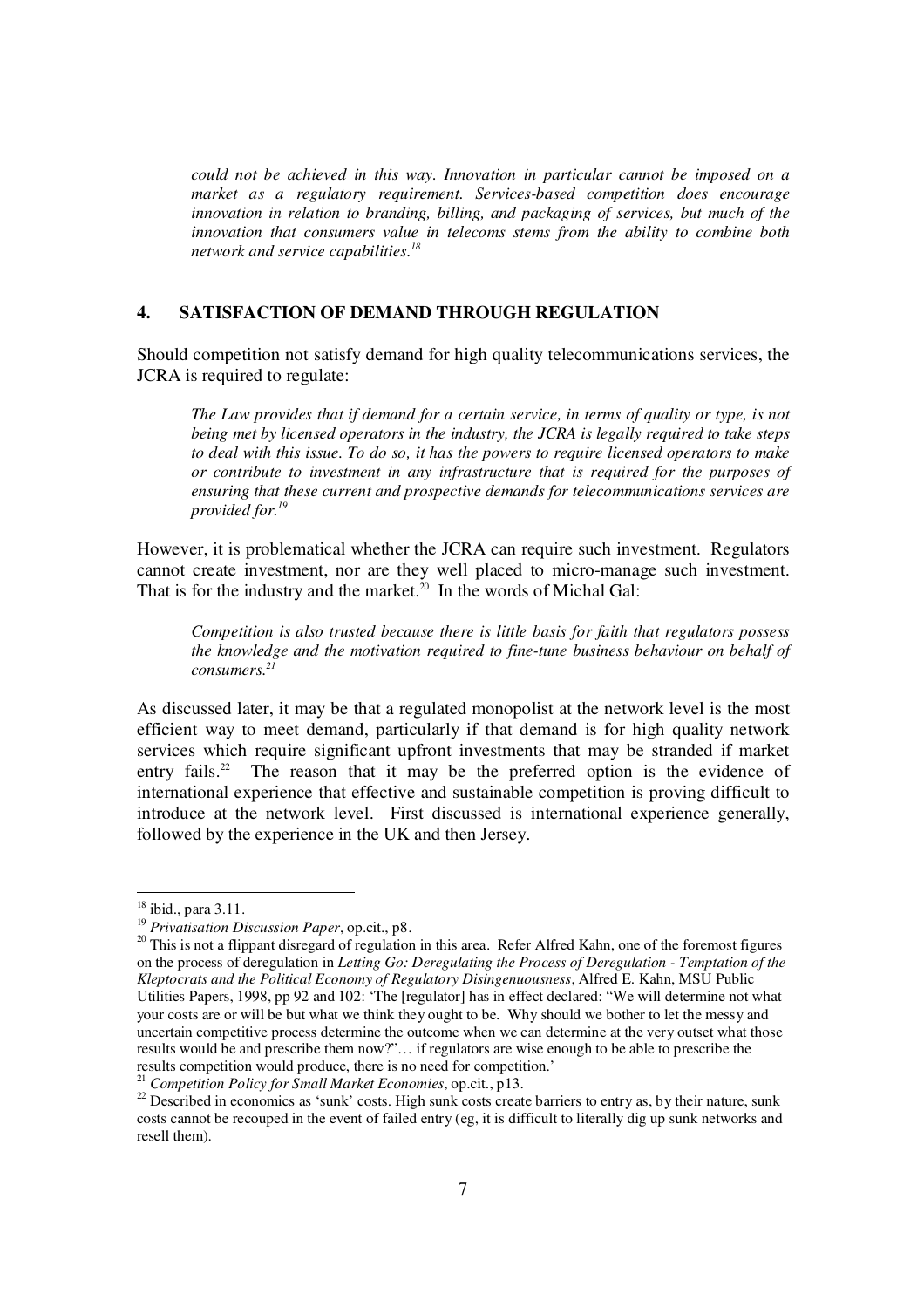## **5. EXPERIENCE WITH DEVELOPMENT OF COMPETITION**

#### *(i) International experience*

Internationally, competition has tended to develop differently in the two broad telecommunications sectors: the wireless (including mobile telephony and wireless broadband access such as Wi-Max) and the fixed-line sectors.

#### *Wireless competition*

In wireless (particularly the mobile sector), competition is emerging on an effective and sustainable basis.<sup>23</sup> This is largely because wireless networks are not as capital intensive as fixed-line networks, thus making it economically feasible to roll-out competing vertically integrated networks on a sustainable basis.

Jersey is a good example in respect of mobile telecommunications where there is already one new competitive operator with a second about to enter the market. The new mobile entrant, Cable & Wireless Jersey operating under the brand name 'Sure', obtained a market share of approximately 9 per cent by 1 December 2006. It is a vertically integrated company providing mobile services over its own network (and JT's mobile network through an interconnection arrangement negotiated under the auspices of the JCRA).

The second entrant is Bharti trading as 'AirTel'. As for Cable & Wireless, Bharti intends to enter the market on a vertically integrated basis with its own mobile network but when current environmental problems over the placement of transmission masts are resolved.

As both Cable & Wireless and Bharti will have control over their own networks and associated costs, effective and sustainable competition appears most likely to emerge in the mobile sector under the current regulatory rules. Accordingly, the JCRA sees no apparent reason to change those rules to facilitate greater levels of competition in this sector.

In relation to broadband wireless access, the technology is still largely at a developmental stage internationally and it would be premature to intervene in this market, particularly given that the economics may be similar to that of the other wireless sector, mobile. In Jersey, broadband wireless access has not been introduced.<sup>24</sup>

As competition in the mobile sector is developing (or indeed, has developed) on an effective and sustainable basis and it is too premature to consider regulatory intervention in the broadband wireless sector, the rest of this paper focuses on promoting competition

<sup>23</sup> For example, see conclusion of Ofcom in *Strategic Review of Telecommunications*, Final Statement, 22 September 2005, para 4.13: 'Mobile telecoms networks lack the enduring economic bottlenecks that we found to exist in fixed networks. Competition has been sustainable between a sufficient number of networks, each providing end-to-end services to customers, to constitute effective competition.'

<sup>&</sup>lt;sup>24</sup> Newtel, a local licensee currently providing fixed-line services, has Wi-Max licences for Jersey.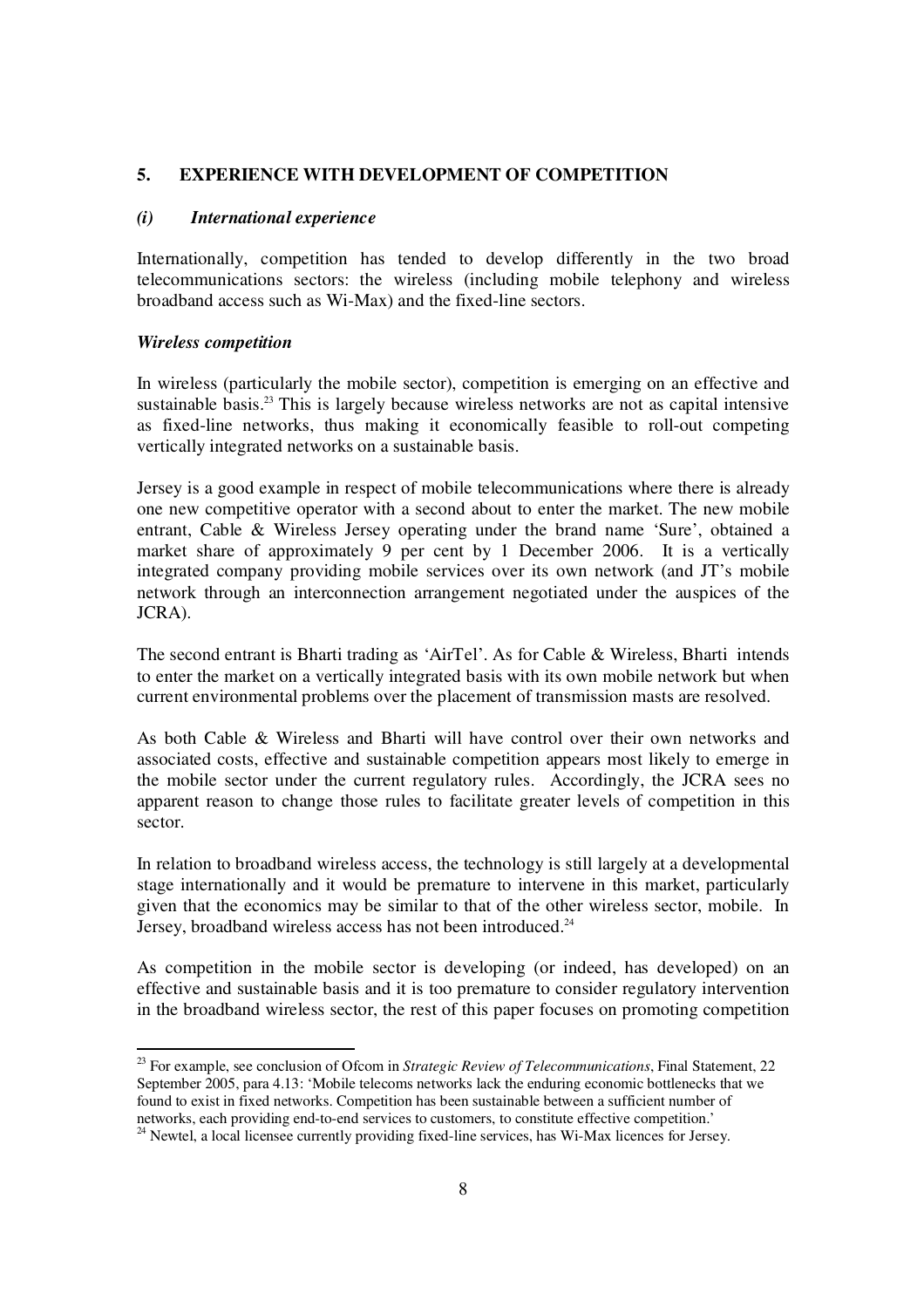in the fixed-line sector of telecommunications. Discussed first is how the different forms of fixed-line competition have developed internationally. Then we discuss the situation in the UK and then in Jersey.

#### *Fixed-line competition*

In fixed-line telecommunications, a distinction should be made at the outset between core networks and the customer access network (otherwise known as the 'local loop' or the 'last mile' from the local exchange to the customer).<sup>25</sup>

Core networks have better economics than local loops (largely because of the amount of traffic they carry) and competition internationally has developed on a sustainable basis in this area. <sup>26</sup> However, Jersey's small economy and industry economies of scale have tended to preclude that form of competition locally. As core networks have not in themselves raise competition issues under the existing regulatory framework in Jersey, the rest of this paper focuses on the development of competition in the customer access network.

Turning to international experience with the development of competition in the customer access network, that experience tends to show that competition has not developed in the local loop on an effective and sustainable basis. This is the general outcome in both large and small economies.

With respect to facilities-based competition in the local loop, 'cherry-picking' in premium markets (typically CBD markets serving high value business customers) has occurred but ubiquitous network roll-out is rare.

The JCRA is aware of only two instances where facilities-based competition in the local loop has occurred on an effective and sustainable basis: the US and Hong Kong. In both cases there are specific factors responsible. In the US, it is the existence of urban cable networks originally designed for pay TV which can now, with technological developments such as IP telephony, compete strongly with the networks of the incumbent telecommunications companies. In Hong Kong, it is the economies of density which have enabled multiple network roll-out.

In relation to access-based competition in the local loop, there are on-going problems with equality of access that make development of this form of competition difficult. As Ofcom, the UK telecommunications regulator, commented during its Strategic Review of Telecommunications conducted over 2004 and 2005:

 $25$  Core networks connect the hierarchy of exchanges in a network and connect to other networks locally, nationally and internationally. Depending on their status in the hierarchy, they can carry vast amounts of telecommunications traffic.

<sup>26</sup> Ofcom has also come to this view in *Strategic Review of Telecommunications*, Phase 2 consultation document, Ofcom, 18 November 2004, p5: 'Understandably, fixed infrastructure competition has followed the margin in the system, with competition to BT focused on core and backbone networks.' Indeed, in the international sector, there is an over-supply of core networks.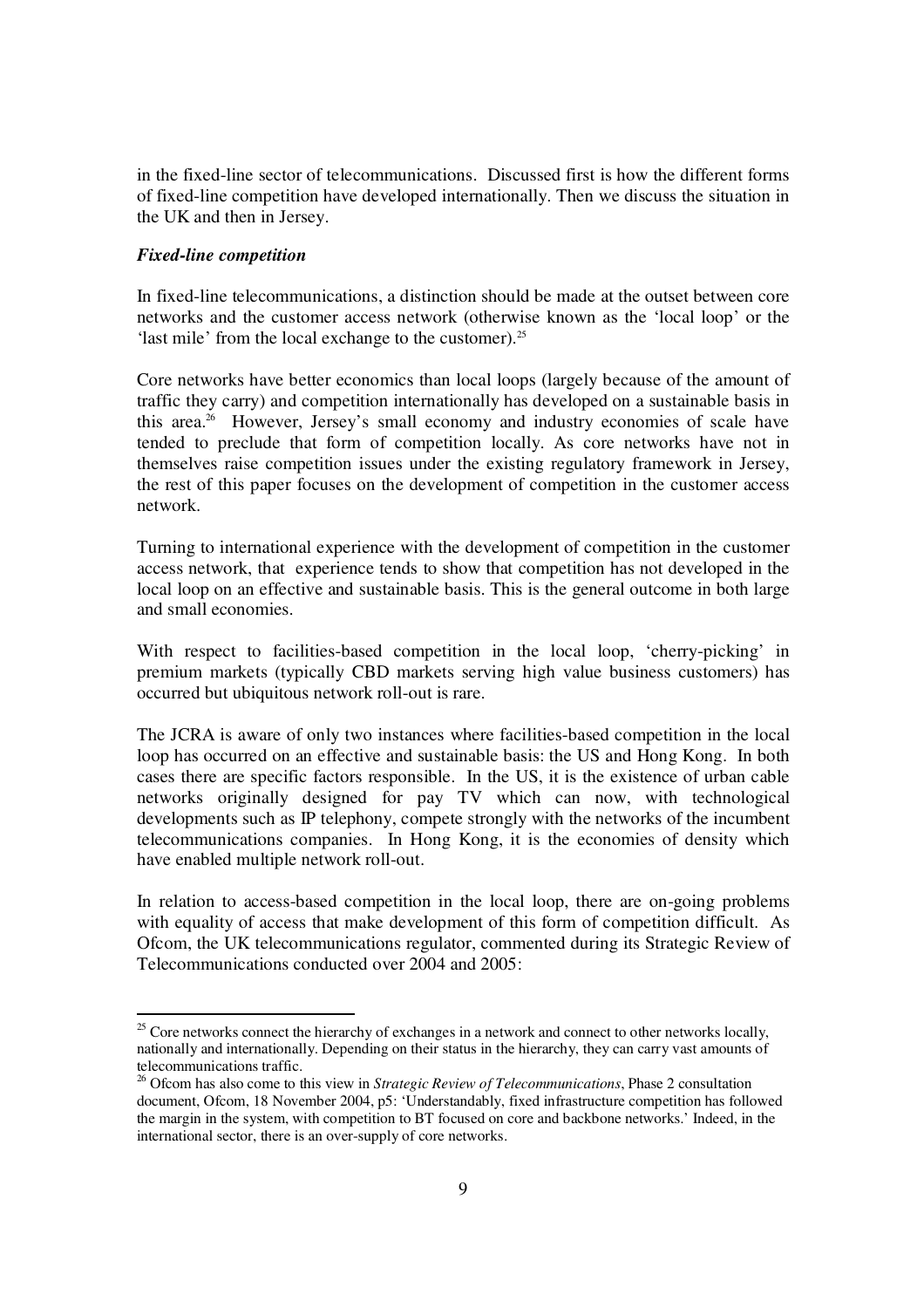*… despite twenty years of regulatory intervention, competition in fixed line telecoms remains fragile…[There is] an unstable market structure in fixed telecoms, dominated by BT and with alternative providers that are, in the main, fragmented and of limited scale. 27*

The reasons are discussed in the next section but, combined with the lack of facilitiesbased competition, it would appear that the local loop remains a natural monopoly so far as effective and sustainable competition is concerned.<sup>28</sup>

Resale competition has emerged but, as discussed, this is not an optimal form of competition. Indeed, even this form of competition appears to be diminishing. This is an important point with much relevance to Jersey so it is worth quoting extensively from Ofcom on this point:

*… the degree of competitive pressure exerted on BT by alternative carriers and service providers today may even diminish in the medium term if the regulatory status quo is maintained. Much of the competition that has emerged has done so because of the existence of high prices resulting from BT's historic monopoly position. Competitors have been able to enter the market and make returns by competing against those high prices. But as prices fall, the inherent advantages accruing to BT as a result of its scale and its ability to exploit its vertical integration will become increasingly important. This problem has been compounded by entry focusing on short-term arbitrage opportunities which result from the structure of pricing…. As prices fall and arbitrage opportunities diminish, entrants must develop the scale to compete with BT and the ability to overcome the inherent advantages of vertical integration. At the moment, neither of these conditions exist in the market, which we believe is one reason why so many of BT's competitors are currently experiencing very difficult trading conditions. 29*

There is an issue of whether wireless networks, particularly 3G and the new breed of broadband wireless networks such as Wi-Max, will increasingly become close substitutes for fixed-line local loops because of technological convergence. However, in the JCRA's opinion, wireless networks are not sufficiently close substitutes so as to constrain the pricing power of dominant fixed-line local loop network operators. <sup>30</sup> Nor is it considered that they are likely to be in the near future given the current advantage of fixed-line networks in providing reliable and resilient broadband telecommunications services to customers who demand those types of high quality services (eg, banks and other financial institutions).

<sup>27</sup> *Strategic Review of Telecommunications Phase 2 Proposals*, News Release, Ofcom, 18 November 2004. <sup>28</sup> A natural monopoly occurs where, because of economies of scale deriving from large upfront

investments, a single firm can supply an entire market more efficiently than two or more firms in competition with each other. The belief that telecommunications was no longer a natural monopoly due to technological developments fed most telecommunications liberalisation policies (see, for example, para 6 of *Draft Telecommunications (Jersey) Law 200-*, Statement of Industries Committee, lodged au Greffe, 3 July 2001). However, the local loop in particular is proving to be an intransigent natural monopoly. 29 *Strategic Review of Telecommunications*, Phase 2 consultation document, Ofcom, 18 November 2004,

para 4.98.

<sup>30</sup> Ofcom drew the same conclusion. Refer para 4.5 in its *Strategic Review of Telecommunications*, Final Statement, 22 September 2005. See also Lehr and Hubbard in *Economic Case for Voluntary Structural Separation*, William H Lehr and R Glenn Hubbard, paper prepared for 31st Annual Telecommunications Policy Research Conference, George Mason University, 15 September 2003, p6.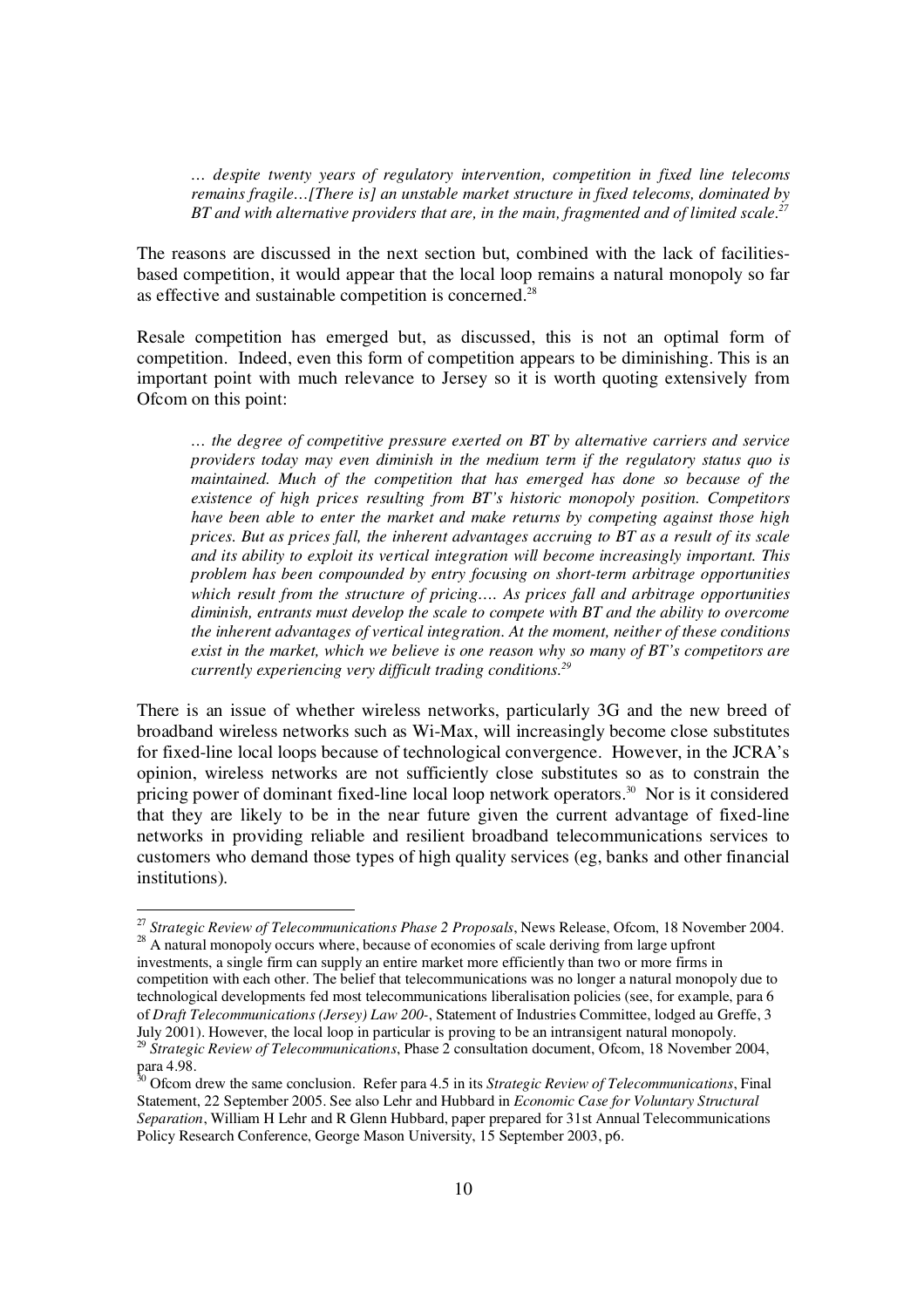#### *(ii) Experience in Jersey*

Jersey is no different to the international trend. Understandably, no facilities-based competition has developed in the provision of fixed-line services over the local loop given the small size of the market, high upfront capital costs and the resulting economies of scale.

A local independent licensee, Newtel, does own and operate a cable TV network which it acquired from Jersey Cable (a subsidiary of Channel TV). It currently supplies cable TV services to social housing estates over this network. <sup>31</sup> However, it is not of a suitable grade for the delivery of modern digital telecommunications. Further, the costs of upgrading its network (involving upgrading all its nodes and reconfiguring its customer access lines) would far outweigh the economic returns from its limited location and likely customer base. Accordingly, this cable network is unlikely to develop as an effective and sustainable source of competition to JT's network (nor its planned next generation network or NGN). 32

Further, there is no access-based competition in the local loop. While the JCRA has the power to require JT to provide local loop access, a consultation in 2005 proved inconclusive as JT at the same time announced its intention to roll out a NGN which could affect the way that access may be achieved. Even so, there has been no market demand for such access (ie, there has been no requests made to the JCRA for it to use its powers to order access). Presumably this is because access-based competition, while not involving the high upfront capital costs of rolling-out a network, still requires significant investments in transmission and routing equipment and backhaul links to its core network.

As discussed below, Newtel's current business is largely as a reseller of JT's Internet access services with plans to provide voice telephony over the Internet (VoIP) services. However, it does have plans to invest in network facilities and obtain access to JT's NGN so that it can gain more control over the type and quality of services it supplies, particularly in relation to VoIP which requires a high standard of quality to be competitive with the traditional voice telephony services provided by JT. 33

However, even if access is achieved, international experience would strongly suggest that effective and sustainable competition is unlikely to emerge in the future under the current

<sup>&</sup>lt;sup>31</sup> Newtel also provides direct off-island backhaul for SME's using its upgraded core fibre network which forms a ring around the CBD in St Helier. However, as discussed, this network is not directly relevant.

 $32$  There is a similar situation in the UK where cable networks did not develop as effective and sustainable competitors to BT's ubiquitous network. In the UK, this was primarily due to the fact that they never became the default distribution platform for pay TV and its geographic spread remains limited. Indeed, one cable operator, NTL has announced its intention to provide telecommunications services over BT's unbundled local loop. Refer *Strategic Review of Telecommunications*, Phase 2 consultation document, Ofcom, 18 November 2004, para 4.92.

 $33$  Newtel has advised the JCRA that it would prefer Bitstream access over LLU as the latter may not be economical on JT's new NGN, which extends closer to buildings and thus requires more nodes and more equipment per capita.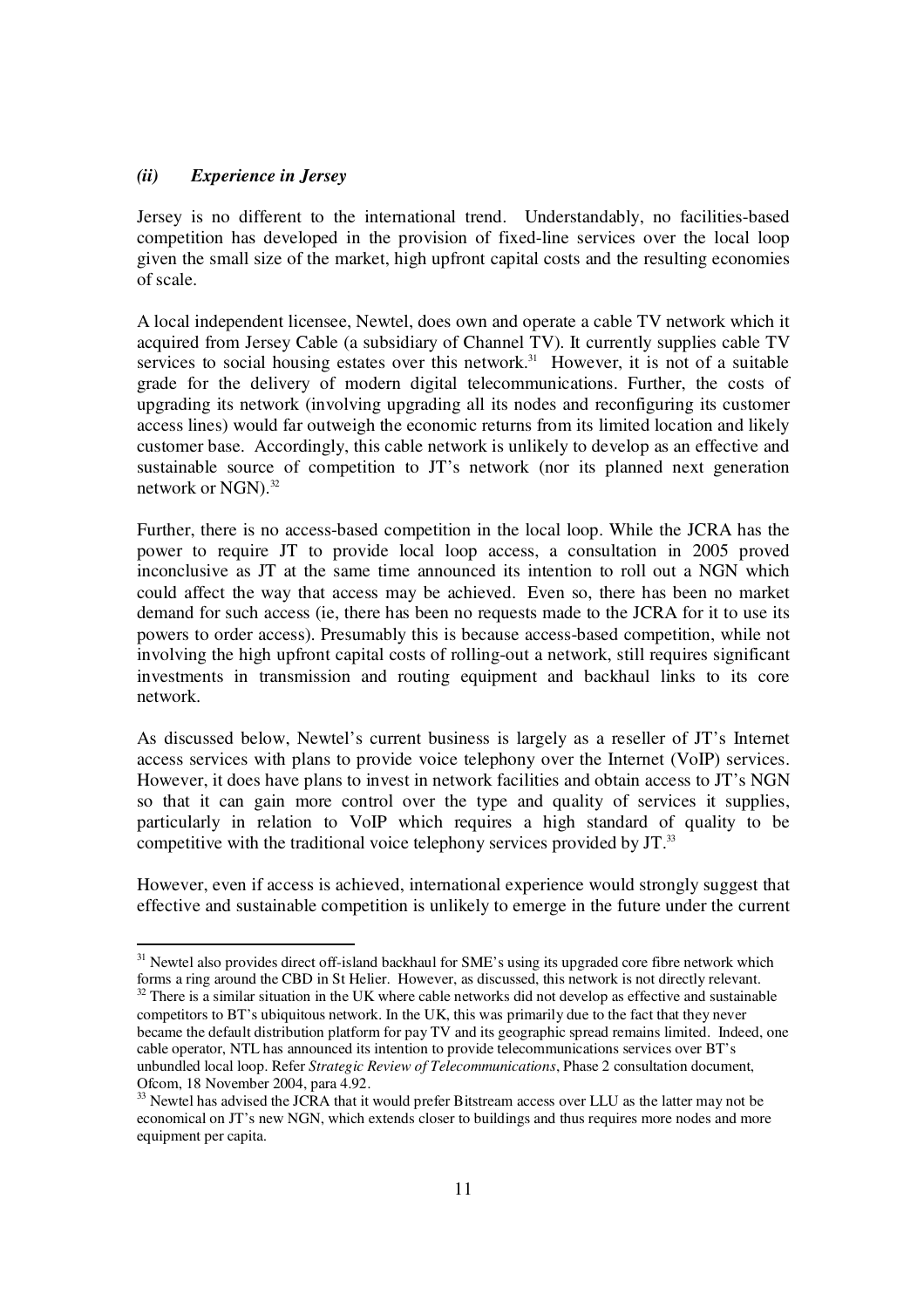structure of JT and with the current regulatory rules. The reasons are central to this paper and are discussed at length in the next section.

The only current form of competition in Jersey is resale competition. Newtel's current business is largely as a reseller of JT's network services. In particular, it currently provides broadband access services (eg, Internet access) using JT's network and retail broadband service as a base. It currently has around 4,500 broadband customers. However, because it relies on JT for service delivery, there is minimal service differentiation (eg, its bandwidth is the same as JT's).

In addition, Newtel and Cable & Wireless currently provide legacy pre-select national and international voice telephony services. However, their customer numbers are relatively insignificant: Newtel's customer base has dwindled from several hundred down to about 120, of which 20 are business users, while Cable & Wireless has about [confidential] customers of which around [confidential] are business users. Moreover, as discussed, resale competition is not the most effective and sustainable form of competition because resellers have minimal control over their service quality and costs.

## **6. THE PROBLEM: LACK OF SUSTAINABLE COMPETITION**

The strong conclusion from the preceding overview of international experience is that competition in the local loop has not developed on an effective and sustainable basis in most jurisdictions where liberalisation of telecommunications has been undertaken. The reasons for this are now discussed.

## *(i) High capital costs and economies of scale*

In relation to facilities-based competition, international experience demonstrates that it is generally not economically feasible for local loop networks to be duplicated or overbuilt because of the high capital costs involved. Combined with economies of scale, these upfront costs constitute formidable barriers to entry. Indeed, they often prove insurmountable when the incumbent also:

- has a ubiquitous and operational network;
- is vertically integrated reaping economies of scope;
- has advantages of incumbency; and
- benefits from customer inertia and high switching costs.

When the small market size in Jersey is added to the list, it becomes clear that they may well constitute an absolute barrier to facilities-based competition in Jersey.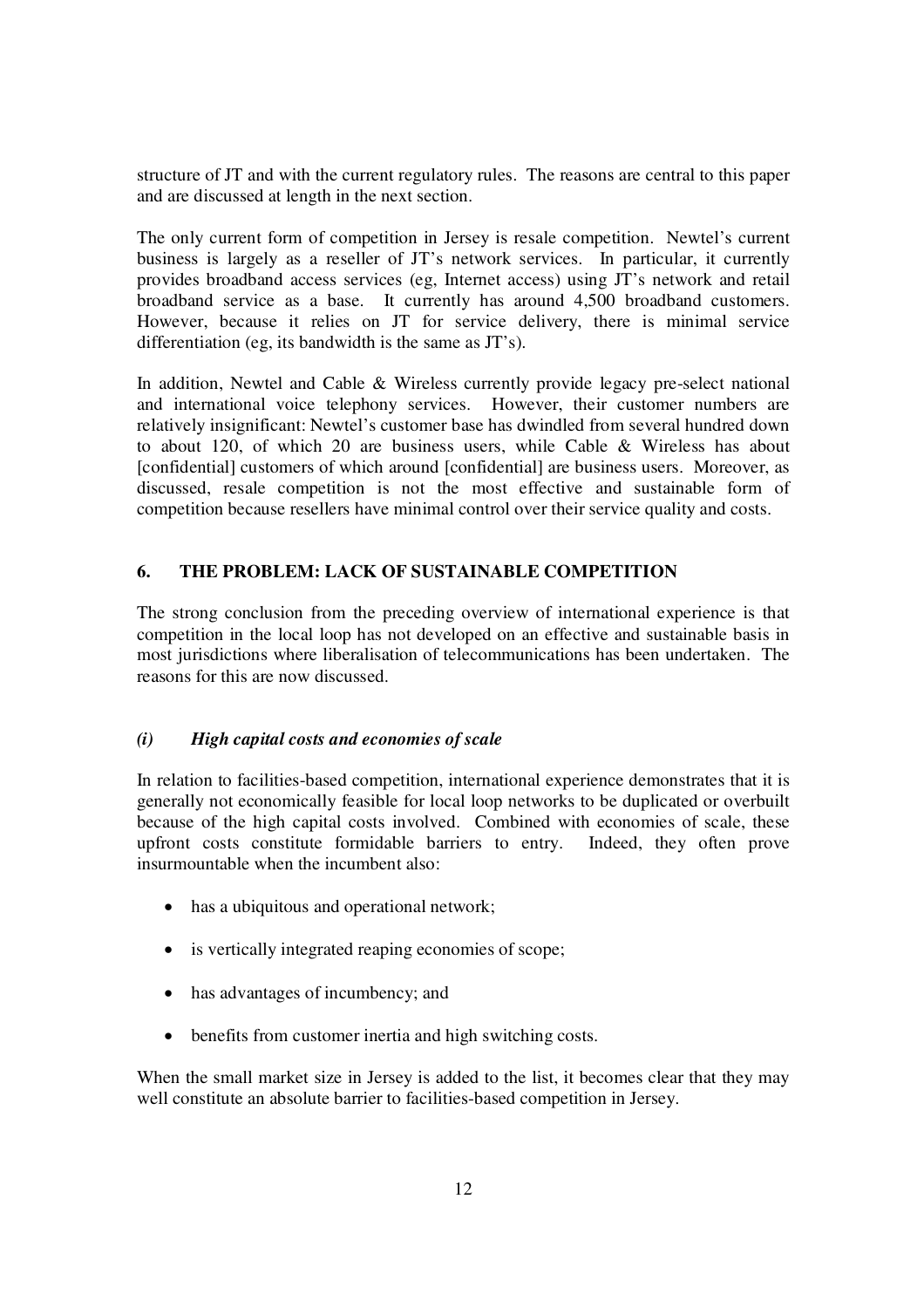And if further reason is needed, the shift to NGNs and the necessary investments required will make it more difficult still:

*The technology shift to IP-based networks requires new investment, to supply what are likely to be products with lower margin than was available in the legacy products and services. There is little appetite for new investment to compete with BT Group plc at the local access level, and in some areas even in backhaul from the Local Exchange to the core network. This is a challenge. 34*

Accordingly, the remainder of this paper will focus on access-based competition as a means of satisfying demand for high quality services in telecommunications.

## *(ii) Lack of equality of access*

International experience also demonstrates that access-based competition is proving an elusive object. Put simply, for access-based competition to develop on an effective and sustainable basis, there must be equality of access (sometimes called 'equivalence') but regulation has failed fully to ensure such access. In the UK, for example, Ofcom has made the following comments on regulatory failure in that country:

*We believe that UK telecoms regulation has yet to overcome the problems of enduring economic bottlenecks combined with lack of equality of access to these parts of the network. The problem of enduring economic bottlenecks is that the economies of scale and sunk costs of telecoms networks, especially for fixed access networks, are particularly hard for new entrants to overcome. Yet if new entrants do not build their own fixed access or backhaul networks, they are reliant instead on BT to provide wholesale access to its network. They then face the problem of inequality of access. Those who rely on BT to provide such access have experienced twenty years of:*

- *slow product development;*
- $\bullet$ *inferior quality wholesale products;*
- $\bullet$ *poor transactional processes; and*
- $\bullet$ *a general lack of transparency.*

*While individually each issue might seem immaterial, cumulatively they make the reality of competing against a vertically-integrated player an economically unattractive proposition. 35*

In attempting to provide equality of access, jurisdictions around the world have resorted to increasingly complex and detailed regulatory rules which, in several respects, result in micro-management of the incumbent's commercial activities by the regulator. This is not optimal for any of the interested parties. In another example from the UK, Ofcom comments on this point:

<sup>34</sup> *Strategic Review of Telecommunications*, Phase 2 consultation document, op.cit., p5.

<sup>35</sup> ibid., paras 1.19 – 1.20.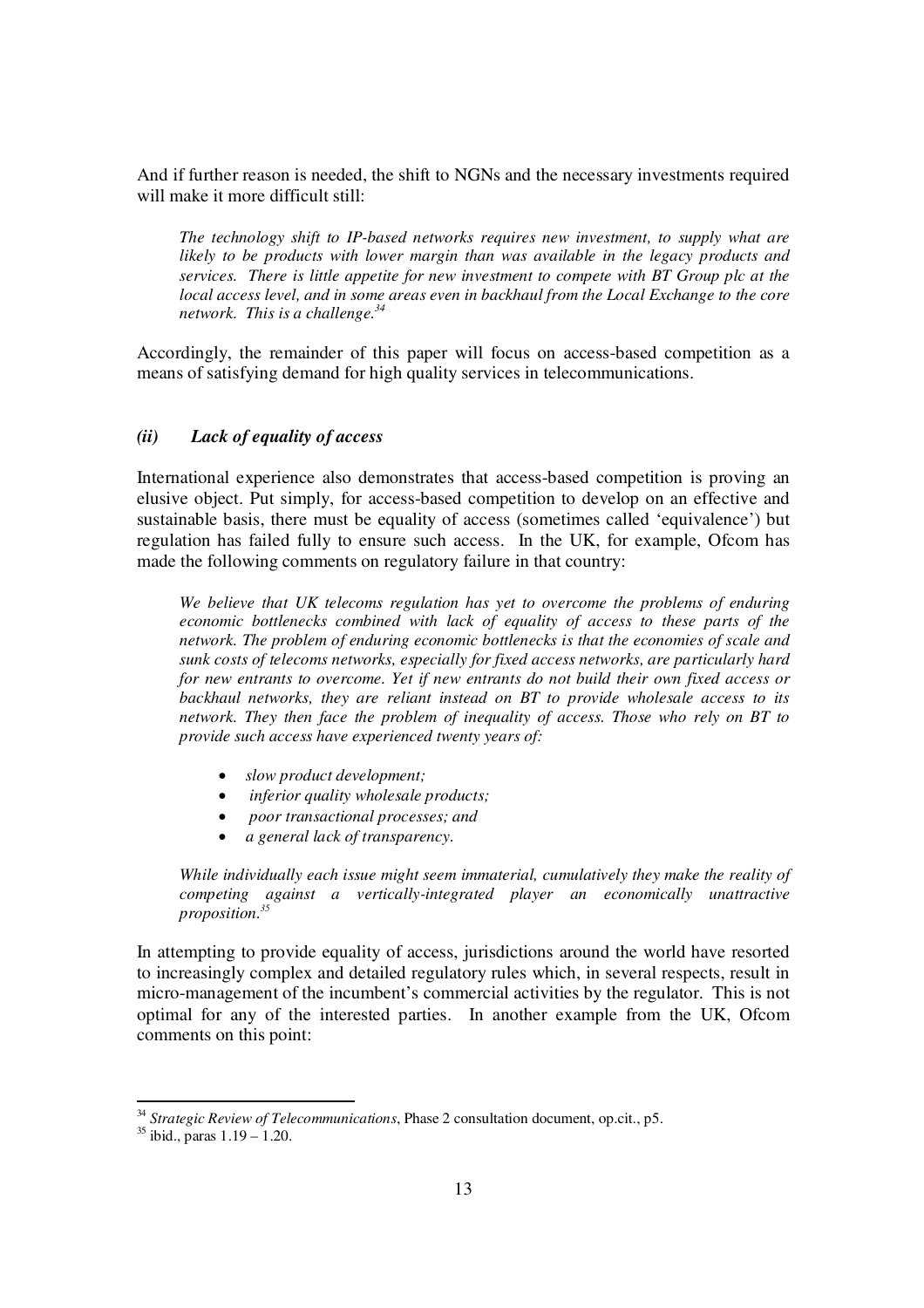*This outcome [complex and detailed regulatory rules] is not optimal for citizens and consumers, for BT's competitors nor for BT itself. It is restrictive and costly to all parties, and at this stage of network and technology development it is potentially damaging to our long-term competitiveness as a nation. This will become an even more critical issue with the deployment of next generation technologies, where current rules of interconnection and many of the related wholesale products will no longer apply.*

*For all of these reasons a continuation of the status quo is neither acceptable nor desirable. 36*

#### *(iii) Competition and incentives*

Economics is the science of incentives and it is no more true than in the area of competition economics. In economics, incentive is the pursuit of self-interest. As Adam Smith points out, self-interest is no bad thing because it is ultimately in the public interest, absent any market failure. Michal Gal comments:

*The economic theory underlying competition laws is based on the belief that the market's invisible hand is, potentially at least, a far more powerful guardian of the social welfare than any other form of regulation. Competition draws competitors into the market to remove excess profit. It stimulates incumbents to greater productive and dynamic efficiency. It weeds out the inefficient by the objective test of market survival, and it assures the optimal allocation of resources in productive activities. 37*

In addition, there is an additional legal incentive created by fiduciary duty where public companies are involved:

- $\bullet$  publicly-owned companies are under an obligation to its shareholders to maximise profits, provided that they do so by legal means; and
- $\bullet$  it is a breach of fiduciary duty for a company's directors to knowingly manage a company in a way that reduces profits.<sup>38</sup>

Telecommunications is an almost unique industry in that, to achieve the necessary 'anyto-any connectivity', competing telecommunications network companies must reach agreement on the terms and conditions of interconnection to each other's networks.<sup>39</sup> However, to do deals with competitors is likely to raise issues under general competition law and, more self-interestedly, it may not be in a company's commercial interest to willingly reach agreement with its competitor because it may mean lost customers and lost profits.

<sup>36</sup> ibid., paras 1.22 – 1.23.

<sup>37</sup> *Competition Policy for Small Market Economies*, op.cit., p13.

<sup>&</sup>lt;sup>38</sup> Henry Ford was once sued for breach of fiduciary duty for granting his workers a pay rise.

<sup>&</sup>lt;sup>39</sup> 'Any-to-any connectivity' is the ability of a customer connected to one network to call a customer connected to another network. It is necessary because a customer will not normally connect to a particular network if customers of other networks cannot be reached.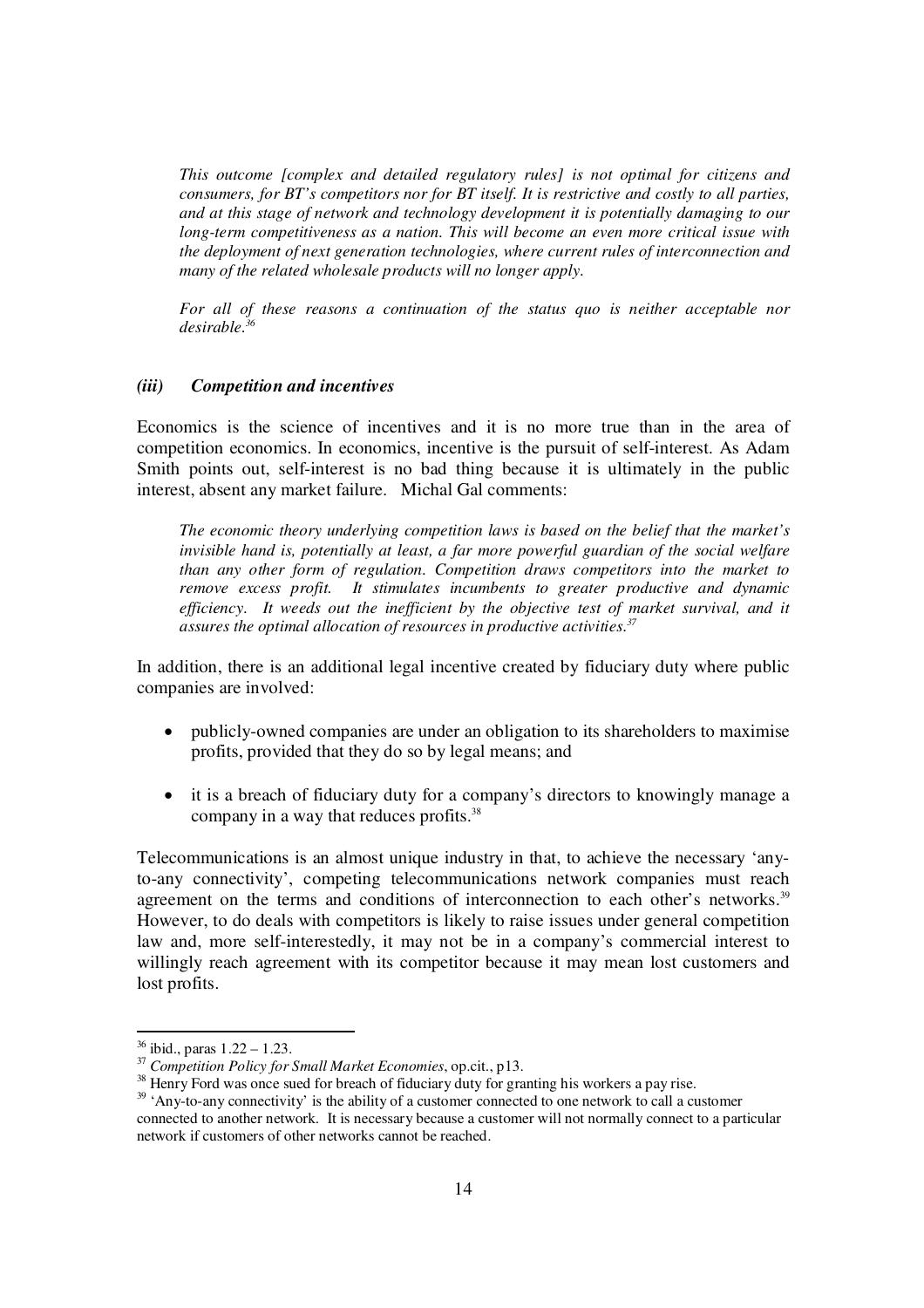Here lies the crux of the problem in telecommunications:

- there is a need for regulations requiring access to be granted on 'fair and reasonable' terms to overcome commercial incentives and override fiduciary obligations; but
- like leading a horse to water, incumbents will have a strong incentive to favour its own at the expense of new entrants when forcibly obliged to grant access against its own commercial interest.

In the words of Alfred Kahn, if one was the Almighty and in full possession of the facts, one may regulate to successfully overcome such incentives. However, mortal regulation has simply not been up to the task. This has amply been demonstrated by the above discussion of international experience in respect of local loop access over fixedline networks.

The particular reasons why regulation has been sub-optimal in developing access-based competition first needs a discussion of the broad range of regulatory tools available to regulators.

#### *(iv) Regulatory tools in general*

Of course, the ultimate regulatory tool is the market itself. However, as mentioned, there are clear incentives to inhibit the free working of the market for private gain. Adam Smith in an oft-quoted passage spoke about the tendency for competitors to agree amongst themselves in a conspiracy against the public:

*People of the same trade seldom meet together, even for merriment and diversion, but the conversation ends in a conspiracy against the public, or in some contrivance to raise prices. 41*

Similar tendencies are equally true with respect to the unilateral exercise of market power by, for example, leveraging it into downstream markets for private gain.

The States of Jersey have adopted a number of regulatory tools to promote competition in telecommunications where there is market failure or the potential to create market failure:

<sup>40</sup> *Whom the Gods Would Destroy, or How Not to Deregulate*, Alfred E. Kahn, First Distinguished Lecture, AEI-Brookings Joint Center, AEI Press, 2001, p2: '… "unregulation" has provided the occasion for pervasive demonstrations of the very propensities of regulation that are the principal reasons for its abandonment – propensities to micromanage the process; to prescribe the results that, it is anticipated, the Almighty would have produced if He or She were in full possession of the facts; to handicap the competitive process to produce visible competitors; and, opportunistically, to produce visible price reductions'.

<sup>41</sup> *Wealth of Nations*, Adam Smith.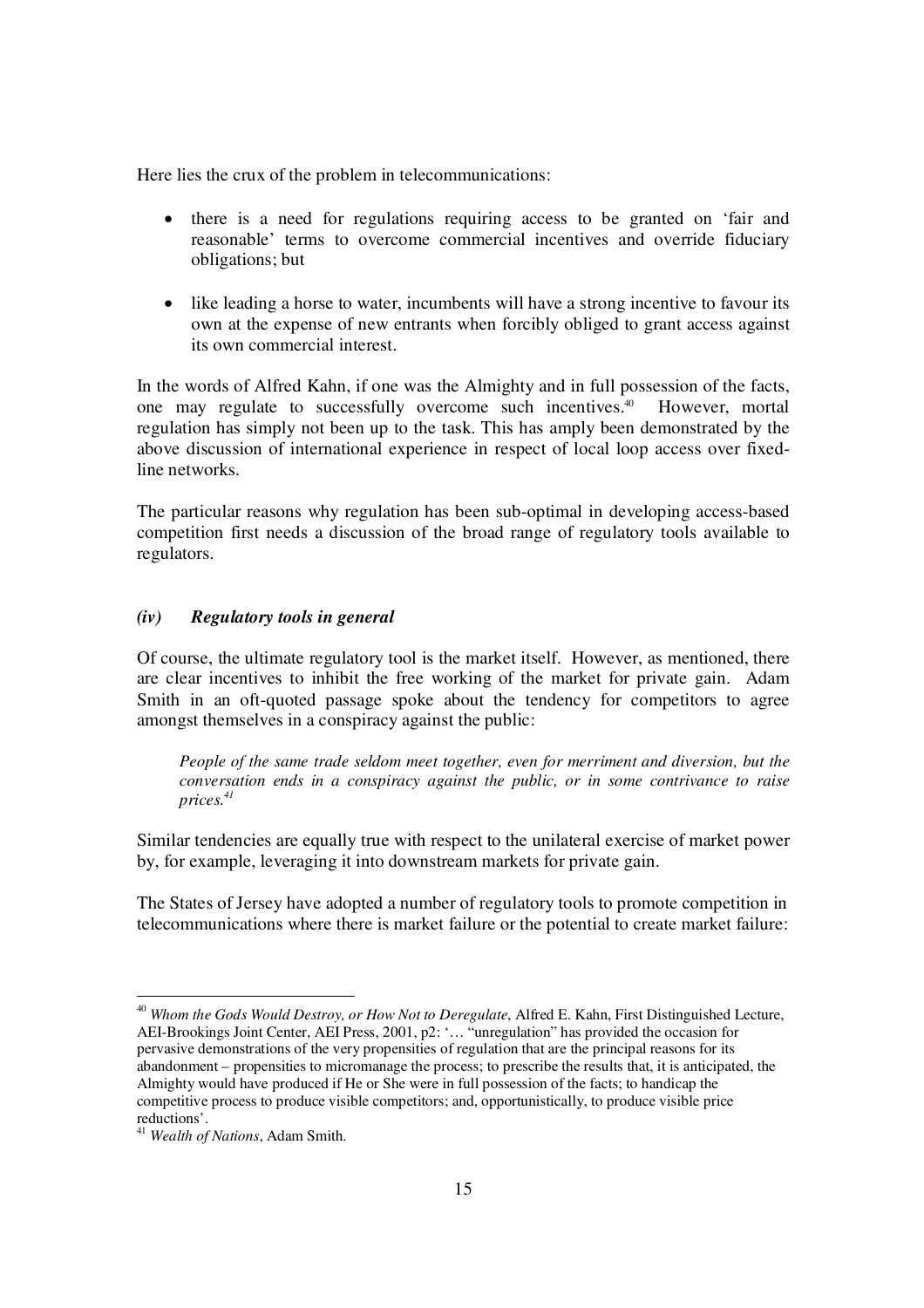- the Competition (Jersey) Law 2005 which prohibits *ex post* anti-competitive arrangements, abuse of dominance (such as leveraging of market power, refusal to supply, price discrimination and predatory pricing) and anti-competitive acquisitions and mergers; and
- $\bullet$  the Telecommunications (Jersey) Law 2002 which prohibits *ex ante* certain conduct (such as unfair cross-subsidisation, undue preference and unfair discrimination) and imposes certain obligations (such as requirements to provide network access, to separate accounts).<sup>42</sup>

These laws may be referred to as 'behavioural' rules in that they attempt to deal with market conduct. Another form of regulation which is discussed later as a possible option to behavioural regulation is structural regulation.

## *(v) Regulatory tools not optimal*

The current regulatory framework in Jersey can compensate to some degree but not wholly for the issues inherent in vertical integration. First, in relation to the Competition (Jersey) Law 2005, this general competition law is not optimal for the following reasons:

- it is designed to promote and protect existing levels of competition in industries across-the-board but it cannot guarantee an introduction of competition into previously monopolistic markets such as telecommunications; and
- being *ex post* in nature, it deals with conduct after the event and may encourage a 'cheat and chase' mentality in interests of getting away with it or, if not, delay. 43

In relation to the Telecommunications (Jersey) Law 2002, this industry-specific law is not optimal for the following reasons:

- in requiring access to be granted on 'fair and reasonable' terms, it has to deal with the incentives not to grant such access (as discussed above);
- the accounting separation provisions, which are an integral part of the Law, are not wholly sufficient to guarantee equality of access (for the reasons discussed below); and
- in general, industry-specific regulation is *ex ante* in nature which necessarily is

<sup>42</sup> *Ex post* regulation may be characterised as taking action after the event while *ex ante* regulation requires pre-approval before implementation. The latter is clearly more interventionist and is typically imposed to pro-actively introduce competition into previously monopolistic industries. When competition becomes established, it is generally wound-back with full reliance placed on *ex post* competition law.

<sup>43</sup> The merger and acquisitions provision of the law are *ex ante* in that they require pre-merger notification, but these provisions are not directly relevant to this paper.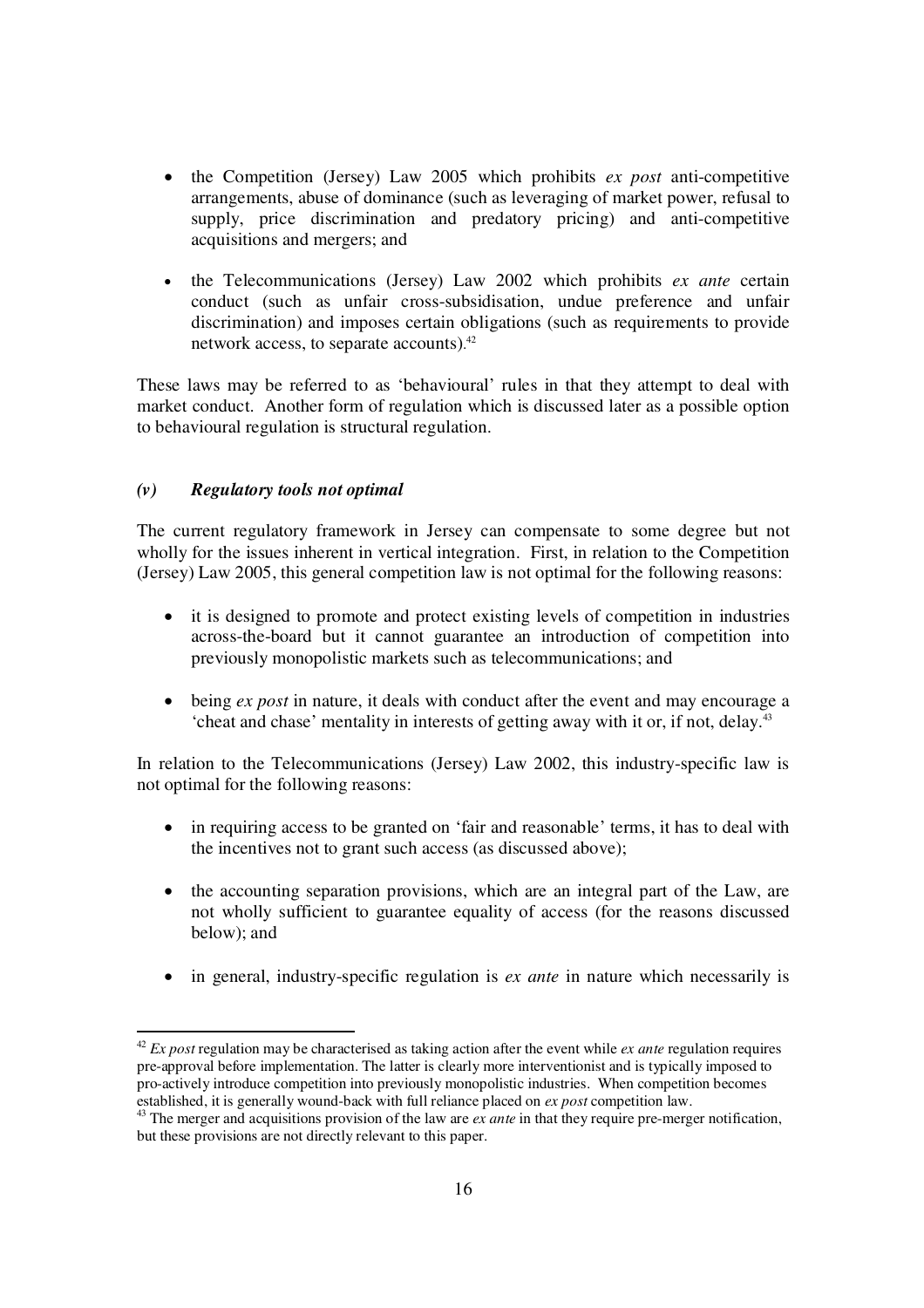heavy-handed despite the States policy of light-handed regulation.<sup>44</sup>

## *(vi) Accounting separation*

Initially, most jurisdictions (including Jersey's) required incumbents to 'separate their accounts' so that any unfair cross-subsidisation or undue preference would become transparent and be dealt with swiftly by the regulator. Accounting separation has become an integral part of telecommunications law (including Jersey's). However, it has proven to be particularly problematical for the following main reasons:

- given the multiplicity of telecommunications services that can now be provided by one telecommunications company (sometimes marketed as 'triple play' or 'quadruple play' packages), it is extremely difficult to properly allocate the joint or common costs (such as network rollout and maintenance costs, corporate overheads, etc) between the various services;
- it imposes substantial regulatory burdens on both the regulator and the regulated because the costs sought to be identified are 'economically efficient' costs (eg, they include 'opportunity costs') which have little bearing on commercial decision-making and require the creation of a new set of accounts in addition to 'management accounts' (for company budgeting and strategic planning purposes) and 'statutory accounts' (eg, for tax purposes) – partly because of this, the JCRA temporarily waived last year the requirement for JT to update their accounts on a current cost basis; 45
- the accounts are not sufficiently separated so as to enable separate identification of costs attributable to specific services and to show any below-cost predatory pricing, anti-competitive price discrimination or unfair cross-subsidisation;
- $\bullet$  there are well known arguments over the level of access charges and the appropriate costing methodology (eg, should it be historically based, current cost or forward looking; what should be the time frames, long run or short run; should it be incremental cost or avoidable cost; etc?); and
- in respect of enforcement, the incumbent has clear informational advantages over the regulator on the most relevant costs and levels of demand.

To give a flavour to the on-going and well-known problems associated with accounting separation in particular and behavioural rules in general, at Appendix B may be found extracts from a commentary on a judgment in Australia involving their application.

<sup>&</sup>lt;sup>44</sup> Competition Law, Progress Report of Industry Committee presented to the States 3 September 2002, p4.

<sup>&</sup>lt;sup>45</sup> JT confidentially estimated to the JCRA that the annual costs of performing current cost accounting is unlikely to be less than £ [confidential] per annum.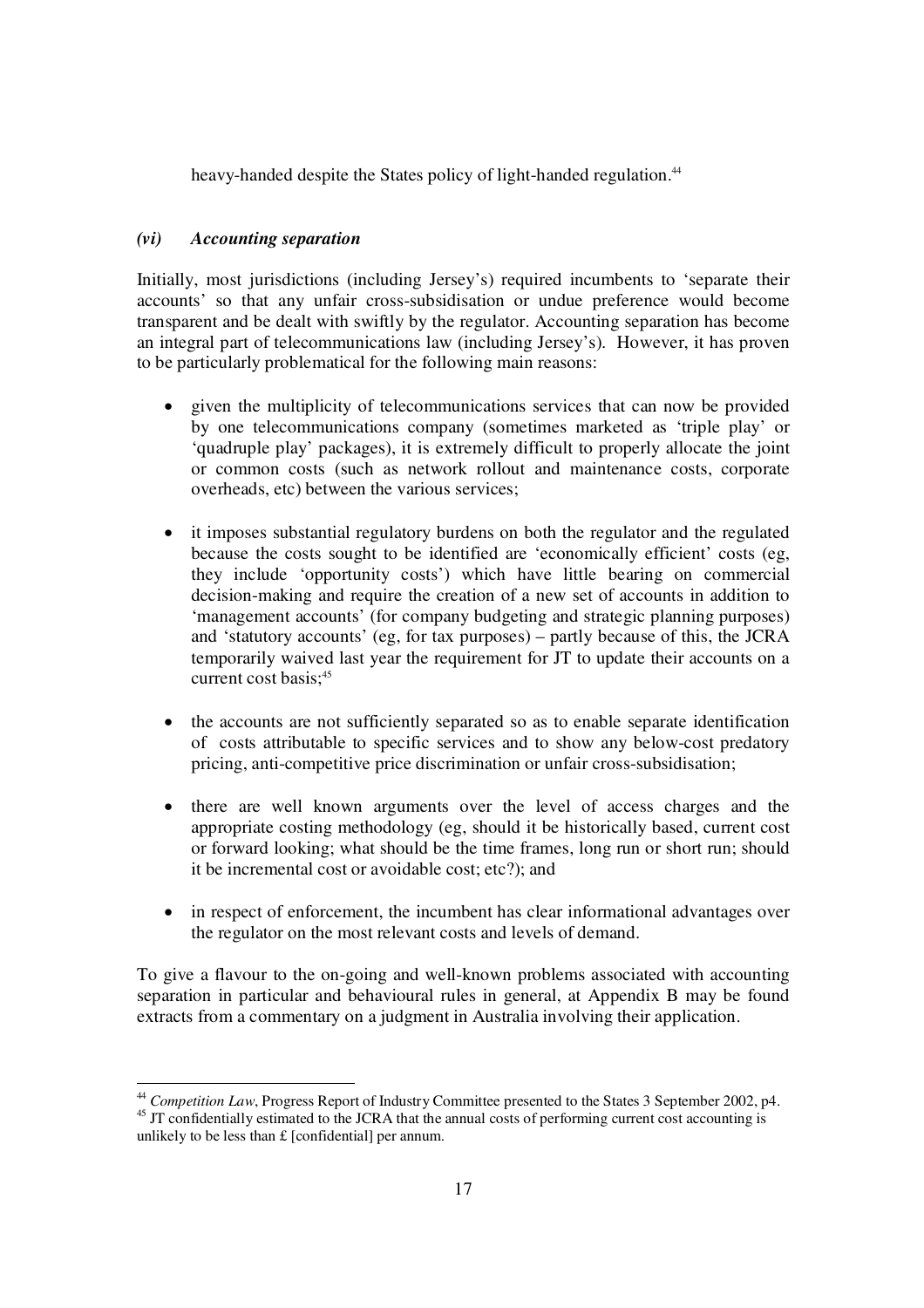## *(vii) Regulatory experience in Jersey*

There have been a large number of complaints received by the JCRA about alleged anticompetitive conduct by JT since the introduction of fixed-line competition in 2003 and mobile competition in September 2006. Confidentiality prevents the JCRA from divulging the particulars of these complaints but many can be traced back to JT's control of the ubiquitous local loop in Jersey and the market power that derives from it.

From the JCRA's experience with dealing with these complaints, the regulations have not always been optimal largely for the reasons discussed above. Further, dealing with these complaints is proving demanding of the JCRA's resources and, presumably, those of JT too. <sup>46</sup> For example, JT in its last Annual Report estimated that its costs of regulatory compliance were in excess of £1 million per annum.

## **7. INTERNATIONAL RESPONSES TO THE PROBLEM**

Telecommunications laws initially designed to introduce competition were, as discussed, generally of the 'behavioural' type. However, as demonstrated by international experience, this form of regulation has not been fully successful in introducing accessbased competition.

Apart from behavioural regulation, another form of regulation is structural regulation. This regulation attempts to restructure markets or market participants so as to make them more structurally competitive. It may initially be more interventionary than behavioural regulation but the underlying rationale is that restructuring is a one-off intervention designed to remove the incentives for anti-competitive behaviour and be less reliant on behavioural regulation and the high on-going costs it necessarily entails.

There are two broad forms of structural regulation – operational separation and structural separation – designed with the aim of making the telecommunications industry more structurally competitive. These are discussed in general terms before turning to a discussion of how they have been adopted in a number of countries in an effort to make access-based competition more effective and sustainable.

## *(i) Operational separation*

Operational separation involves the separation of the wholesale and retail operations of a dominant telecommunications company but the separated entities remain under the same corporate ownership. This option is increasingly being deployed in a number of countries in attempts to overcome the lack of effectiveness of behavioural regulation in dealing with the incentives of incumbents to discriminate in favour of their own.

<sup>46</sup> A confidential example is provided in confidential version of this paper.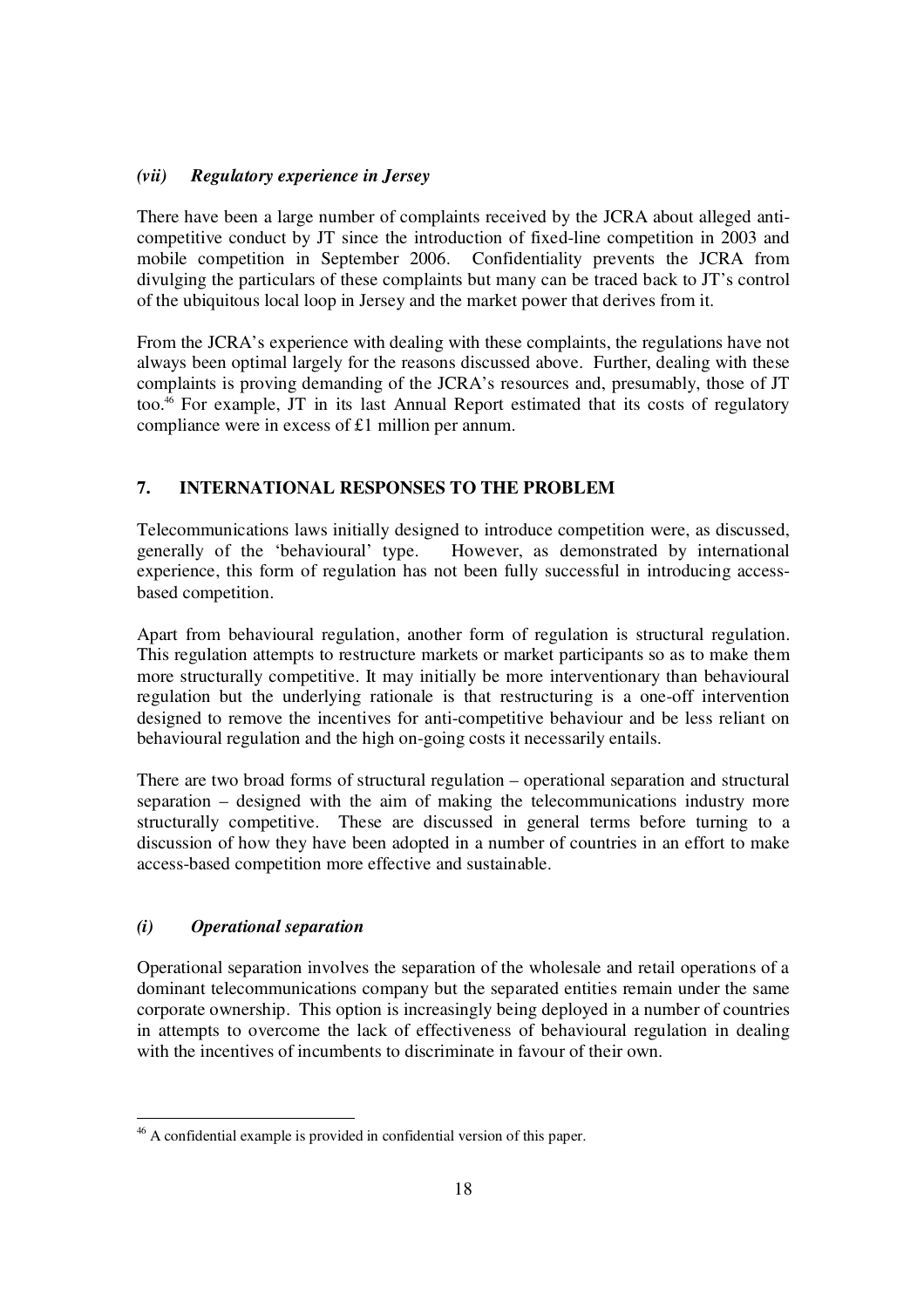## *The UK*

One example is the UK where operational separation was adopted following the Strategic Review of Telecommunications conducted during 2004 and 2005 by Ofcom. A singular feature of operational separation as it has been adopted in the UK is that it is more regulatory intensive than the old behavioural regulation it replaced. For example, it involved:

- the drafting of more than 230 separate legally-binding undertakings with British Telecom (BT);
- the development by Ofcom of indicators to measure compliance with the undertakings and the publishing by Ofcom of regular updates on implementation of the undertakings;
- $\bullet$  the drafting of new codes of practice and building of Chinese Walls within BT; and
- $\bullet$  the creation of an Equality of Access Board (EAB) to monitor compliance with the undertakings.

The regulatory intensiveness of operational separation has been acknowledged by Ofcom:

*In local access and other wholesale access products, efficient and sustainable competition is likely to require some continuing regulation to secure genuine equality of access, right through from product design to customer handover. Such regulation needs to be focused on a more limited range of wholesale products than to date – where there are real bottlenecks that are likely to endure. However, where it is focused, it also needs to be more intensive than hitherto. 47*

Furthermore, one year after been put in place, there are still problems in introducing effective and sustainable access-based competition:

*… the actual implementation, particularly of equivalence, has raised a number of issues, for instance in the way in which equivalence was applied and the quality of the equivalence management platform used to deliver equivalence. In addition, during the implementation of the Undertakings over the last 12 months, service performance across a range of wholesale products has at times been poor, and promised improvements have not always been fully delivered, or maintained.*

*There is clearly a significant amount of work still to do both in terms of addressing outstanding issues as well as on the delivery of upcoming milestones. 48*

## *New Zealand*

<sup>47</sup> *Strategic Review of Telecommunications*, Phase 2 consultation document, op.cit., p6.

<sup>48</sup> *Evaluating the impact of the Telecoms Review: an interim report one year on*, Ofcom 18 October 2006, paras 1.5 and 1.7.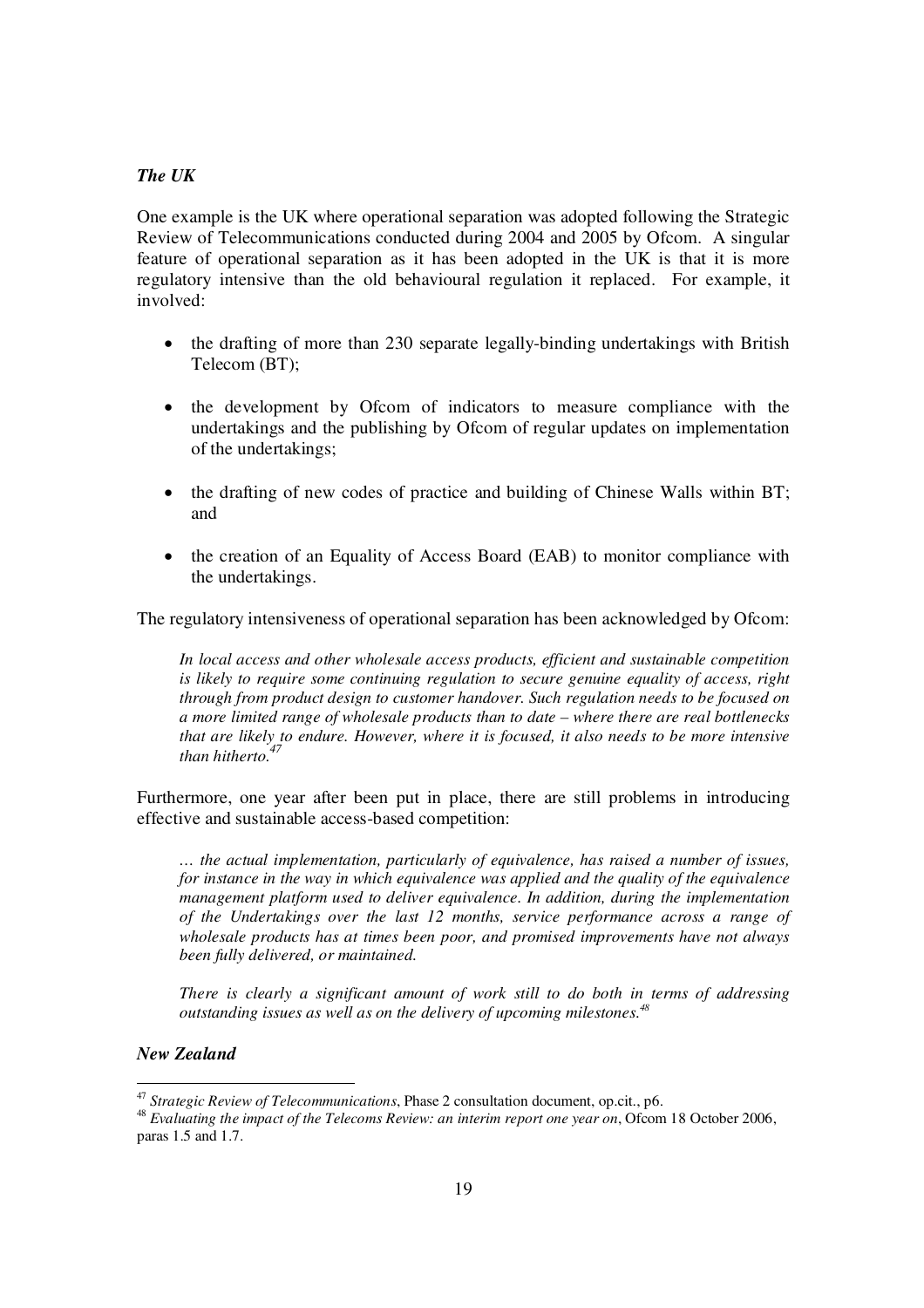The New Zealand Government has recently introduced legislation to require Telecom New Zealand to operationally separate its retail and wholesale business activities in the interests of promoting competition and efficiency for the long term benefit of users:

*In order to ensure that all the competitors in the telecommunications markets have equivalent access to Telecom's key network services, the majority recommend that Telecom create an operationally separate network access services unit with an independent oversight group. The majority are concerned that Telecom would still have the ability and incentives to favour its own retail units over its competitors if its network access services were not operationally separate from its other wholesale units and its retail units. In our opinion, it is difficult to guarantee a Chinese wall between entities that are not operationally separate. 49*

As the enabling legislation was only introduced in November 2006 and has yet to pass through Parliament, it is too early to judge the New Zealand version of operational separation.

#### *Australia*

In 2005 the Australian Government passed legislation for the operational separation of Telstra's retail and wholesale businesses to promote equivalence in the supply of network services. However, despite the Government's approval of Telstra's operational separation plan, implementation is still problematical and resource intensive:

*… the implementation of operational separation is not yet complete. Telstra is now required to implement the strategies for service quality, information equivalence, information security and customer responsiveness, which relate to Telstra's wholesale services generally, and notional internal contracts, key performance indicators and the price equivalence framework, which relate to designated services. 50*

It is interesting to note that structural separation of Telstra had been originally recommended by a Committee of Inquiry as part of the telecommunications liberalisation process in Australia in the 1990's:

*… the preferred response to this concern [the incentive of vertically integrated owners of essential facilities to inhibit competitors' access to the facility] is usually to ensure that natural monopoly elements are fully separated from potentially competitive elements through appropriate structural reforms. In this regard it is important to stress that mere "accounting separation" will not be suf icient to remove the incentives for misuse of control over access to an essential facility. Full separation of ownership or control is*

<sup>49</sup> *Telecommunications Amendment Bill*, Report of the Finance and Expenditure Committee, 27 November 2006, p4.

<sup>50</sup> *Telstra's operational separation plan approved*, Media Release 062/06, Minister for Communications, 23 June 2006.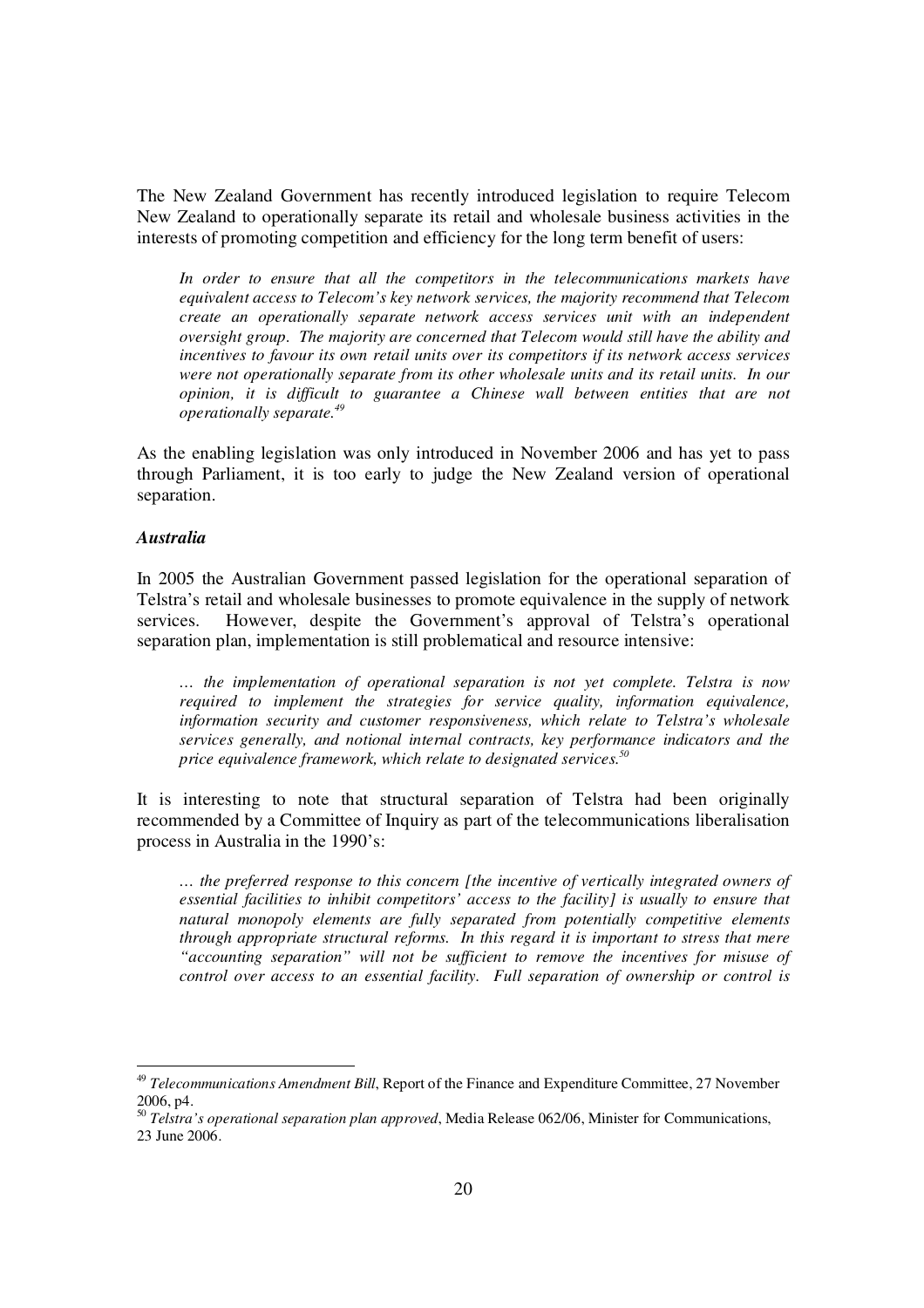*required. In fact, failure to make such separation despite deregulation and privatisation is seen as a major reason why infrastructure reform in the UK has been disappointing. 51*

However, that opportunity has been largely lost with the subsequent privatisation of Telstra. The Government's only practical option has been operational separation. There may be lessons for Jersey given the proposed sale of its incumbent telecommunications company, JT.

#### *Italy*

In June 2006, the President of the Italian communications regulator, AGCOM, announced that he was currently investigating the operational separation of Telecom Italia's network and commercial operations. 52

#### *(ii) Structural separation*

The most clear-cut solution is to remove the incentive to discriminate. This can effectively be done through structural separation (ie, the complete ownership and management separation of the wholesale and retail arms so that there is no commonality of interest between the two).

#### *Possible structure*

There are many ways to structure the separation of wholesale and retail operations but, as a working model for the purposes of analysis (ie, a possible model but not necessarily a recommended model in the detail), the JCRA adopts the example of a wholesale arm (referred to as 'NetCo') which would own all local loop fixed network assets and infrastructure on the island of Jersey. 53

In addition to the local loop, NetCo might also own and operate the core network as there is a strong economic case for keeping the two networks together:

*Telecommunication networks are complex systems consisting of many components, which require close coordination in their design and operation, which plausibly can give rise to*

<sup>51</sup> *National Competition Policy*, Report of the Independent Committee of Inquiry (the 'Hilmer Report'), August 1993, p241.

<sup>52</sup> *Italy regulator favours separating Telecom Italia network, commercial ops*, AFX (via Finanz Nachrichten) 9 June 2006.

<sup>&</sup>lt;sup>53</sup> NetCo could be a legally incorporated entity operating under a separate brand. Apart from network assets and infrastructure ownership, it could also possibly control all relevant rights-of-way and easements, and the international gateway (and associated interconnection, transit and peering arrangements). NetCo could develop products in response to specifications from retail service providers (and supply these to other retail service providers on an equivalent basis, potentially with a lag for the innovator to harvest their innovation). It might have a large procurement function. All services provided to retail service providers could be clearly defined and tariffed. As a separate legal entity, NetCo would have self-standing finance, legal and human resource functions.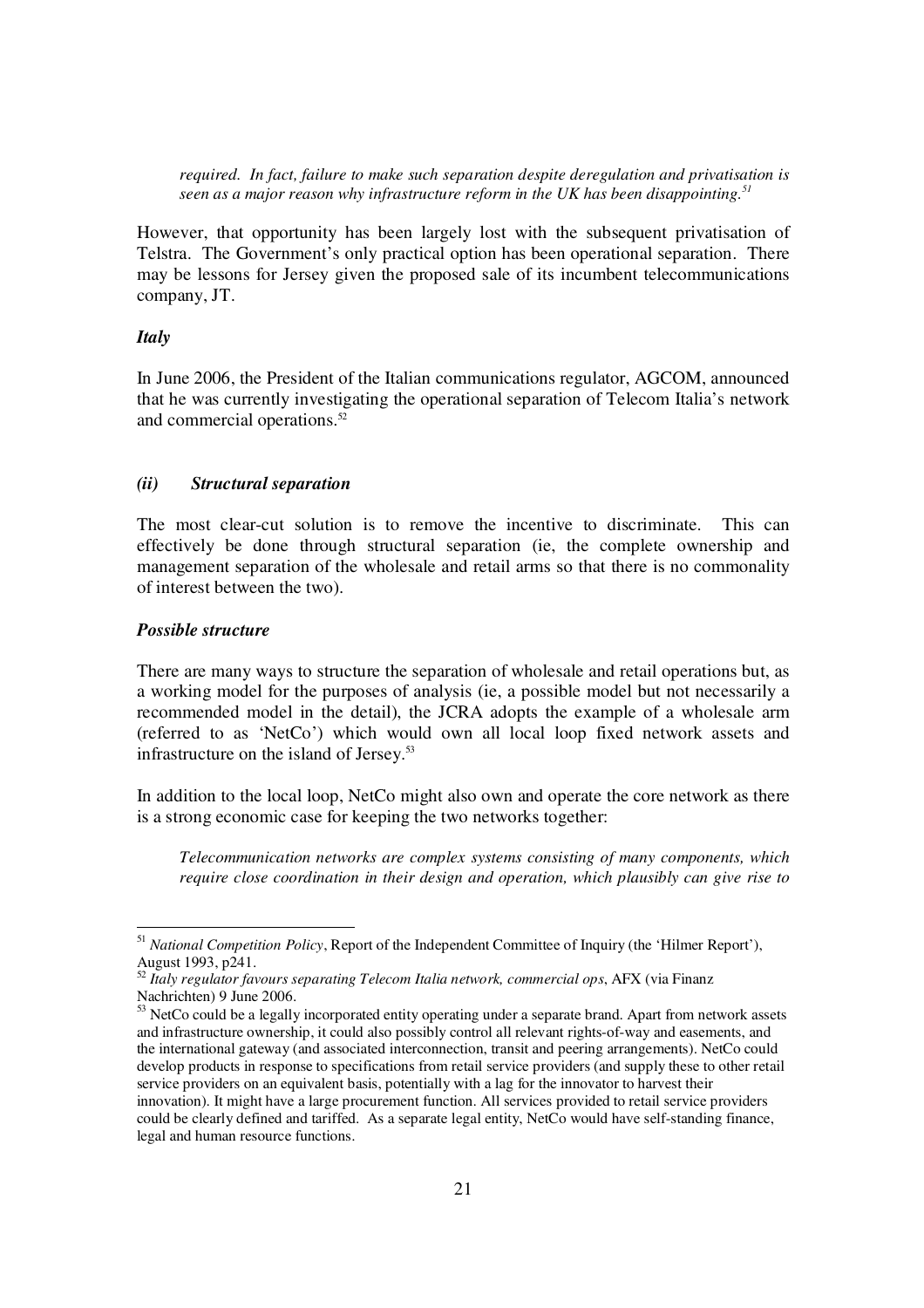*significant coordination economies if these networks are owned and operated as a single entity. 54*

In the example, the retail business (referred to as 'RetailCo') might initially be an assetlight entity focusing on sales, marketing and customer care of retail telecommunications services to business and residential users in Jersey. RetailCo could initially develop service requirements and specifications for NetCo but, in the interests of promoting 'deep-level' competition, it would not be precluded from developing its own network infrastructure (eg, LLU co-located equipment). 55

Under structural separation, and with the appropriate price regulation of the wholesale business, there would be incentives to supply network services to as many access-seekers as possible in the interests of maximising profits. In turn, this could lead to increased levels of competition in retail markets and the benefits that competition brings in terms of lower prices, higher quality and more innovative services.

The JCRA is not aware of any jurisdiction that has yet adopted pure structural separation. The option was actively considered by Ofcom but ultimately it accepted as a more proportionate measure operational separation undertakings that were offered by British Telecom (BT) in lieu of structural separation:

*Ofcom believes that it would not be proportionate to break up BT at this time, because we think the package of undertakings that we have accepted is sufficient to address the problems that we identified in the market. Ofcom accepts that there are certain benefits to BT's vertical integration. It is important to note that Ofcom does not have the power to break up BT; Ofcom would have to refer the issue to the Competition Commission. If the issue was referred, the Competition Commission might or might not think that break-up was a suitable remedy. 56*

#### *Europe*

While the option of operational separation was ultimately accepted in the UK, the European Commission is currently actively inquiring into structural separation as an option in the context of its current review of EU electronic communications regulatory framework in view of the continuing problems it is experiencing with other measures in promoting competition:

*I believe that the policy option of structural separation could answer many competition problems that Europe's telecom markets are still facing today. Perhaps we have to be as*

<sup>54</sup> *Economic Case for Voluntary Structural Separation*, William H Lehr and R Glenn Hubbard, paper prepared for 31st Annual Telecommunications Policy Research Conference, George Mason University, 15 September 2003, p13.

 $55$  RetailCo would maintain its own billing and customer service systems. It would also have its own separate IT systems as it is particularly important that there be no sharing of any commercially sensitive information or any process advantage. Like NetCo, it would operate as a separate legal entity and would have self-standing finance, legal and human resource functions. It would also maintain a small procurement function.

<sup>56</sup> *Strategic Review of Telecommunications*, FAQs, Ofcom, 22 September 2005, para 8.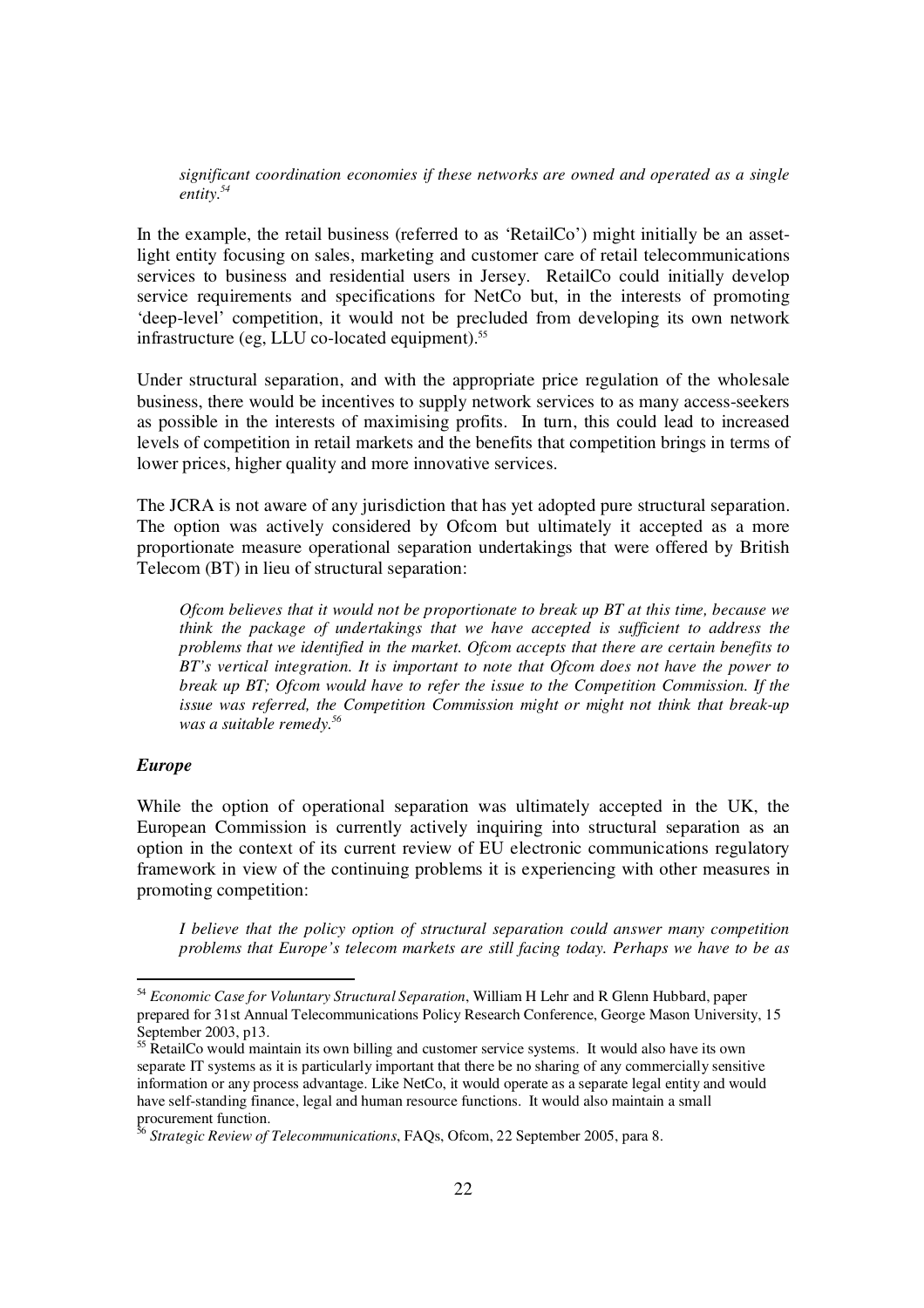*radical as regulators were in the US in the 1980s to make real progress? Of course, we will have to find our own European solutions, adapted to the needs of our continent. But "a European way of structural separation" is certainly a policy option that needs to be discussed intensively in the forthcoming months. 57*

## *(iii) Faroes version of structural separation*

The Faroe Islands has a population of nearly 50,000. In June 2005, it implemented a version of structural separation in the light of continuing competition complaints from new entrants about gaining access to the fixed-line network and basic infrastructure of the incumbent, Føroya Tele.

The Faroese version does not separate the ultimate ownership of the wholesale and retail divisions as would occur under full structural separation but it effectively deals with the incentives to discriminate by providing positions for representatives of retail competitors on the Board of the wholesale network company and by making the wholesale and retail companies 'sister' companies rather than having them in a parent/subsidiary relationship. Both companies remain in government ownership. This form of structural separation is also proving successful in synchronising demand and supply.

In view of its potential relevance for Jersey, the Faroese version of structural separation is now described in more detail from information provided to the JCRA by the Faroe Islands national telecommunications agency, Fjarskiftis Eftirliti.

The process leading to adoption of structural separation was commenced with the establishment of a working group following complaints about access to Føroya Tele's network. The working group comprised representatives from the relevant Government policy department, the regulator, the incumbent Føroya Tele and the new entrants.

The group put forward three proposals: operational separation (by Føroya Tele), full structural separation (by the new entrants) and a version of full structural separation (by the regulator). The Government adopted the regulator's proposal in June 2005. It has the following key elements:

- Føroya Tele kept in government ownership (privatisation was being considered at the time but not proceeded with as it was recognised that if privatised, the opportunity would be lost to structurally separate Føroya Tele);
- Føroya Tele became the 'parent company' with two 'sister companies' at the same level (ie, neither is a subsidiary of the other) created underneath it: FT Net as the network company and FT Samskifti as the retail services company;

<sup>57</sup> *The 2006 Review of EU Telecom rules: Strengthening Competition and Completing the Internal Market*, Speech by Viviane Reding, EU Information Society Commissioner, Brussels, Bibliothèque Solvay, 27 June 2006.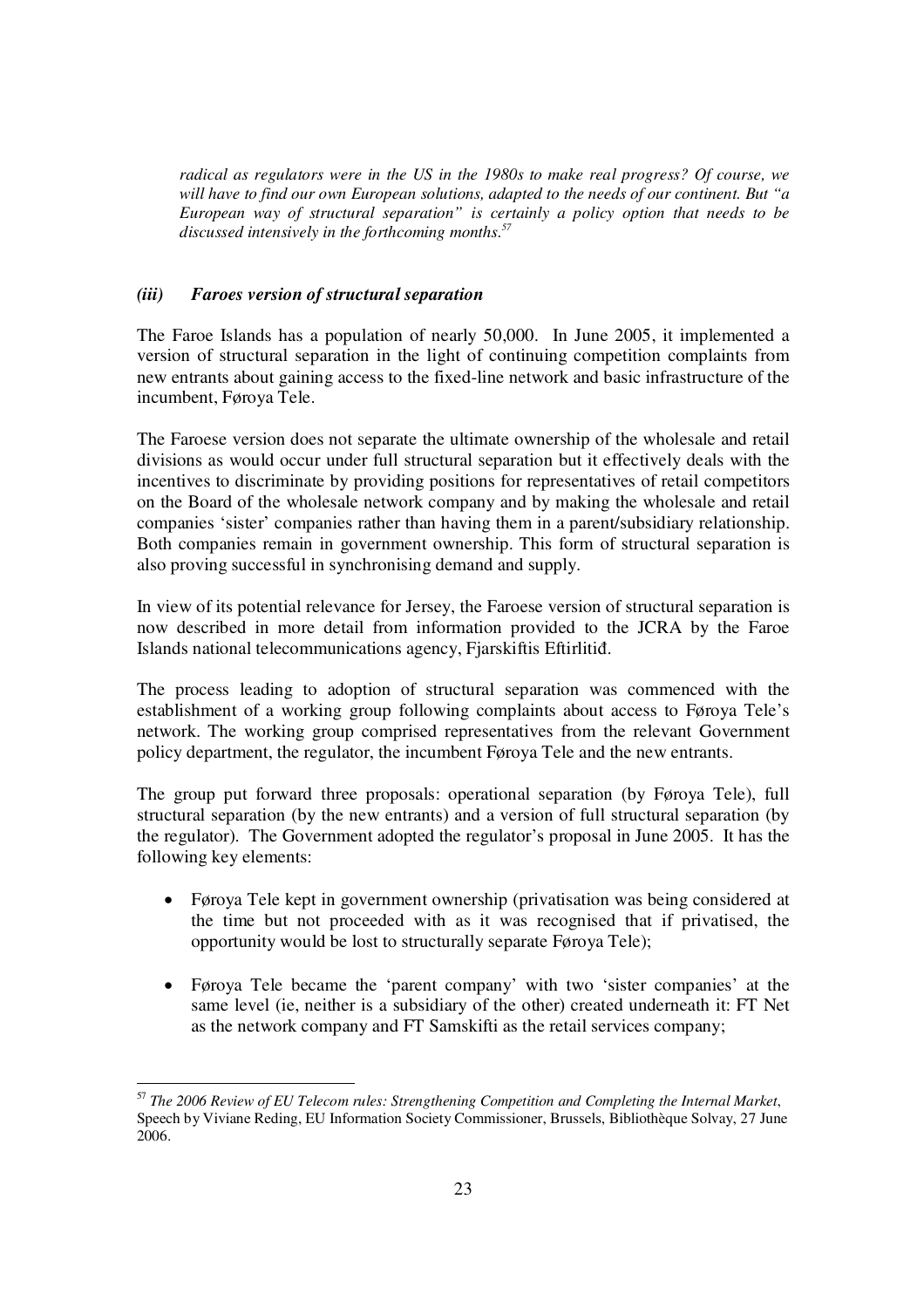- Føroya Tele, FT Net and FT Samskifti have separate boards, separate Chairmen and separate external audits; and
- the Chairman of FT Net is independent of Føroya Tele (ie, he comes from outside the company group) and representatives from downstream competitors have postions on the Board of FT Net;

The Director of Fjarskiftis Eftirlitid, Jógvan Thomsen, has informed the JCRA that this form of structural separation 'works very well' in providing equal access to service providers. In addition he has informed the JCRA of the following benefits:

- there is a sychronisation of demand and supply of telecommunications services with having a representative on the Board of FT Net
- FT Samskifti has become more cost-focused and productively efficient by concentrating on its core activities of retail service provision and, as a result, its net revenue has increased;
- Kall the new entrant is doing better in terms of market share than before structural separation;
- there are fewer complaints about access (complaints are more to do with the complaints typically made under general competition law, eg bundling); and
- there is no need for resource intensive accounting separation.

Jógvan Thomsen has also expressed his willingness to meet States Ministers to discuss the Faroes experience with their version of structural separation.

## **8. BENEFITS OF STRUCTURAL SEPARATION**

The benefits of structural separation are now discussed in more detail.

## *(i) Removal of incentives to discriminate – more competition and demand*

The primary advantage of structural separation is that it removes the incentive of a vertically integrated incumbent network provider to lessen competition in downstream retail markets by discriminating in favour of its own downstream operation when providing access to its essential network facilities.

Removing the incentive to discriminate through structural separation would be likely to encourage a profit-maximising monopoly network provider to supply as much of its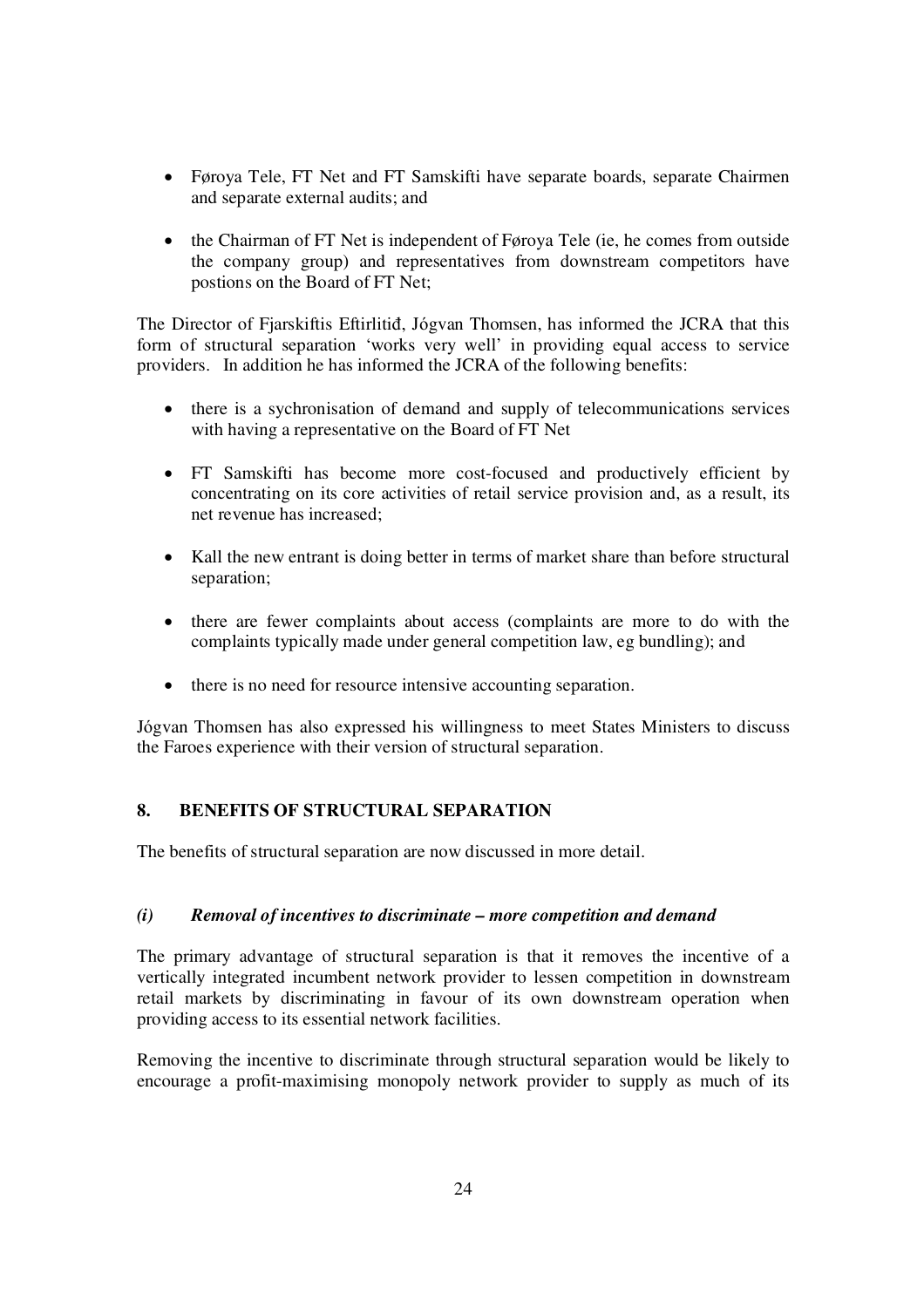network services as possible *provided* the access prices of the monopolist are regulated to allow for recovery of economic costs but no more. 58

With access openly encouraged across-the-board, competition in the downstream market would, in principle, be enhanced as existing competitors compete on a more level playing field and potential competitors seek to enter the market in the knowledge that they will not be discriminated against. <sup>59</sup> Positive feedback loops could be created as the increased level of competition would be likely to enhance demand for network services and, in turn, expand the market.

By promoting competition, allocative and dynamic efficiencies are promoted for the ultimate benefit of the economy. While the enforcement of competition law can result in trade-offs between allocative and productive efficiencies, with structural separation there may well be a symmetry of interest: the Faroes example indicates that productive efficiencies can well increase in concert with allocative efficiencies as the separated entities concentrate on their core activities.<sup>60</sup>

## *(ii) Less need for regulation*

With the removal of the incentive to discriminate, there is obviously less need for regulation designed to prevent such conduct. <sup>61</sup> The Organisation for Economic Cooperation and Development (OECD) has commented on the easing of the regulatory burden in the following way:

*The regulation of an integrated firm must overcome the incentive of the incumbent to deny access. This form of regulation is therefore an on-going battle against the actions and information advantage of the incumbent as it seeks to use whatever means it has available to it to restrict access to its rivals. In contrast, by eliminating the incentive to deny access, vertical separation permits a lighter-handed form of regulation (such as price cap*

<sup>&</sup>lt;sup>58</sup> Structural separation still requires regulation of prices but, as discussed later, regulation of such prices is generally less burdensome when incentives to discriminate have been removed. Regulation of network prices is still necessary because a profit-maximising monopolist in an unregulated environment would find

it more profitable to restrict supply of network services and increase prices. 59 This is an in-principle statement. As discussed later, small markets combined with economies of scale may limit the potential for competition to develop.

<sup>60</sup> A point also noted in *Economic Case for Voluntary Structural Separation*, William H Lehr and R Glenn Hubbard, paper prepared for 31st Annual Telecommunications Policy Research Conference, George Mason University, 15 September 2003, p15.

<sup>&</sup>lt;sup>61</sup> Structural separation is essentially concerned with the removal of incentives to *vertically* foreclose downstream competition in order to advance the competitive position of a downstream subsidiary (such as by leveraging upstream market power into downstream markets through such conduct as anti-competitive bundling, margin squeezing, cross-subsidisation and refusal to supply). Upstream and downstream products are generally complementary products (ie, one is needed to supply the other). However, structural separation does not directly address incentives to *horizontally* foreclosure competition (ie, conduct designed to damage competitors who supply substitute products in competition with your products). Therefore, the need for regulation will not completely go away as there still remains the potential for anticompetitive conduct at the horizontal level, particularly the potential for abuse of market power if the retail arm of the incumbent is in a dominant position.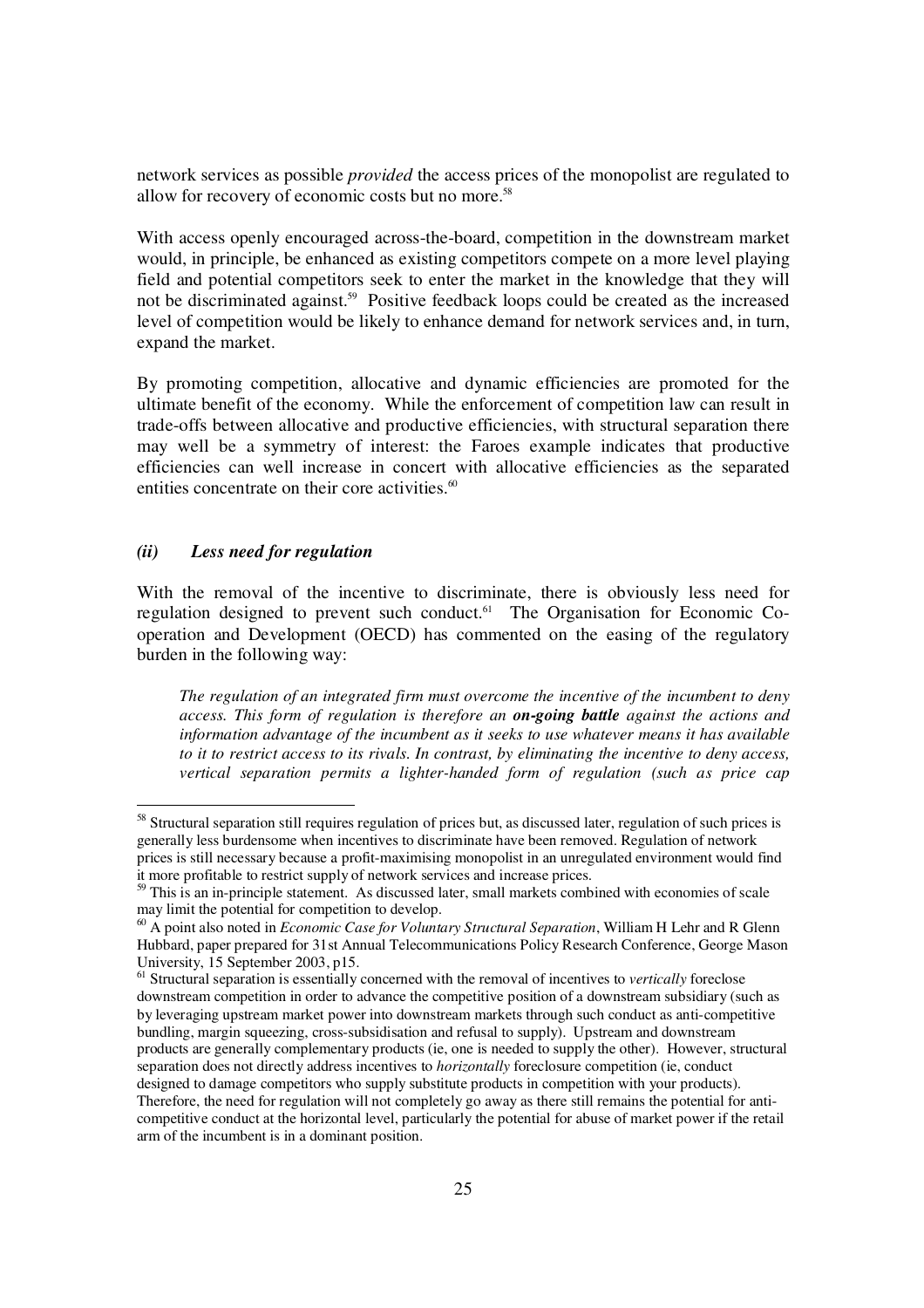*regulation, or regulation of baskets of prices), which allows greater discretion to the regulated firm, allowing it to use the information that it has more efficiently. 62 [emphasis added]*

The 'on-going battle' occurs in respect of both *ex ante* regulation and *ex post* competition law enforcement. As the OECD has commented in respect of *ex ante* regulation:

*An integrated firm, in contrast to a separated firm, benefits from any action which delays the provision of, raises the price or lowers the quality of access. An integrated firm will therefore use whatever regulatory, legal, political or economic mechanisms are in its power to delay, restrict the quality or raise the price of access. Furthermore, the integrated firm has strong incentives to innovate in this area, constantly developing new techniques for delaying access. Although the regulator can address these techniques as they arise, it is likely to always be "catching up" with the incumbent firm. Regulation, despite its best efforts, is unlikely to be able to completely offset the advantage of the incumbent. 63 [emphasis added]*

And as the OECD has commented in respect of *ex post* competition law enforcement:

*In most countries the competition authority will also have a role to play in controlling the ability of the incumbent to restrict competition in the non-competitive activity. But, for the same reasons (the information advantage of the incumbent, the slowness and imperfection of competition law enforcement processes, the incentives on the incumbent to innovate in anticompetitive behaviour, the incentives of an incumbent to use legal processes to delay enforcement decisions and the competitive disadvantage of the new entrants in the face of delay and imperfect enforcement), antitrust enforcement is also unlikely to be able to completely offset the advantage of the incumbent relative to the new entrants. 64*

In addition, structural separation makes it relatively easier for the regulator to obtain reliable information about network costs as it reduces the opportunity to shift costs and profits around the enterprise through internal transfer pricing (as would occur with unfair cross-subsidisation, for example). In short, it is easier to regulate a separated monopolist than a vertically integrated one.

The OECD concludes on the regulatory issue:

*In summary, effective regulation of an integrated firm increases the demands on the regulator and the regulatory regime, requires a tighter control on the behaviour of the integrated firm and is unlikely to be fully successful at offsetting the incentives of the incumbent to act anti- competitively. Vertical separation lightens the demands of the regulator, allows a lighter, more efficient control of the behaviour of the incumbent and is more successful at promoting competition overall. 65*

<sup>62</sup> *Restructuring Public Utilities for Competition*, OECD, 17 September 2001, p21.

 $63$  ibid., p22.

 $<sup>64</sup>$  ibid., p22.</sup>

 $^{65}$  ibid., p23.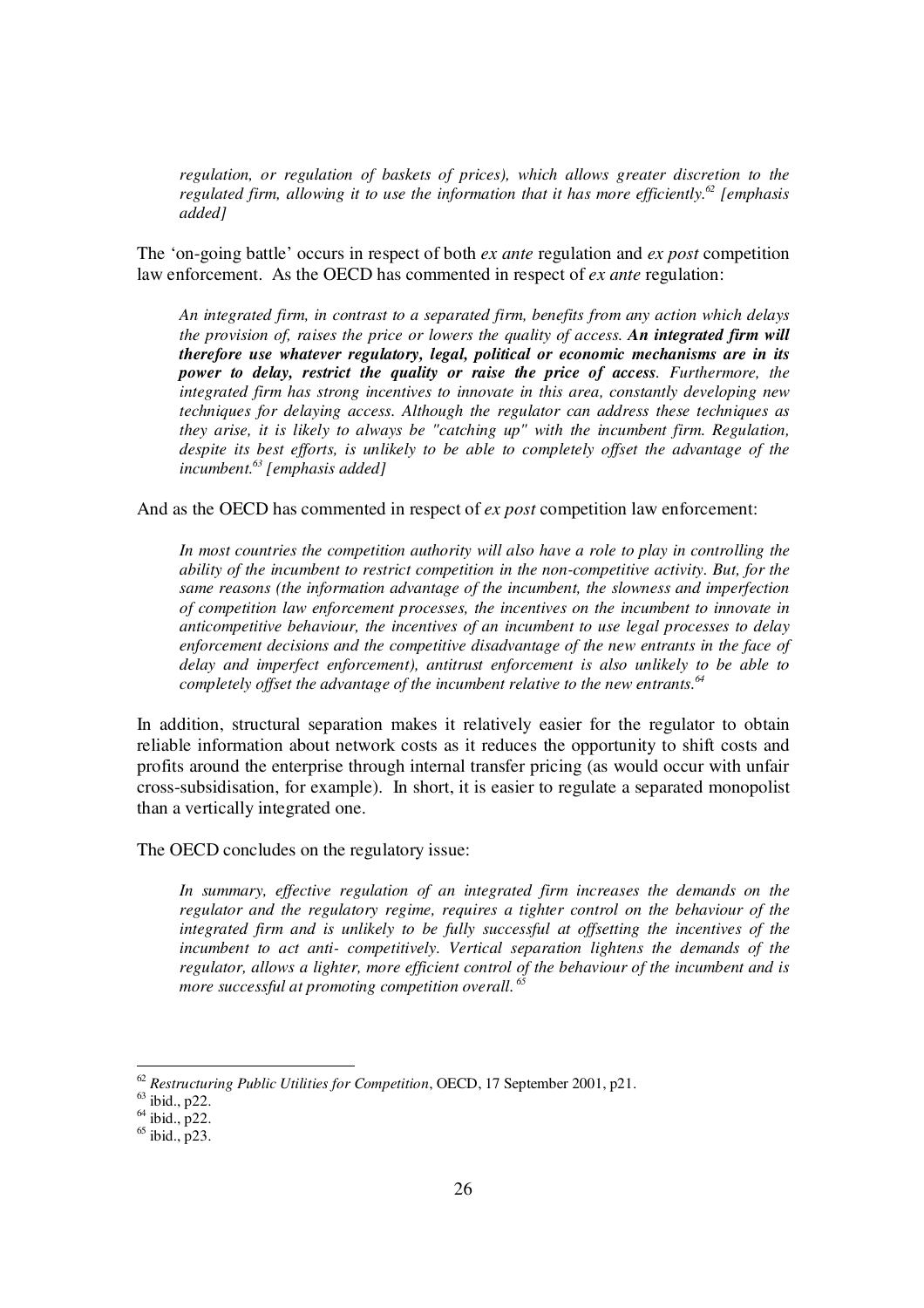## *(iii) Investment incentives*

Positive feedback loops can also create incentives for further network investment. For example, while a vertically integrated dominant network provider has an incentive to restrict capacity, an appropriately price-regulated and separated dominant network provider is likely to have an incentive to invest in additional network capacity to cater for any increased demand in downstream markets brought about by intensified retail competition.

## *(iv) Increased value to shareholder*

The JCRA is aware that, should the proposed sale of JT proceed, there may only be interest in purchasing JT on an integrated basis and that that interest may only come from another telecommunications company. However, from a competition perspective, there would appear to be advantages in letting the market decide this issue, particularly since there are economic and commercial reasons why there may be market interest in bidding for separate entities.

Economically, vertical separation may, in some cases, enhance the value of the separated firms. In other words, there may be vertical dis-economies of scope. One possible source of a loss in efficiency from vertical integration is a loss of management focus, as the skills required to operate the two components may be distinctly different. For example, the JCRA is informed that in the Faroe Islands the retail operator has become more costfocused and efficient by concentrating on its core activities of retail service provision and, as a result, its net revenues have increased since structural separation.

Commercially, the JCRA observes that there are specialist infrastructure investors and operators who, with regulatory oversight, are capable of operating NetCo on an efficient basis. For example, there is Babcock & Brown who have acquired Eircom in Ireland and have indicated that splitting Eircom's wholesale and retail arms was a likely option because of the higher earnings multiples from separating the businesses.<sup>66</sup> Two others are Macquarie Bank of Australia and TPG-Newbridge of the US, both of whom have made separate bids for the infrastructure assets (ie, not retail businesses) of PCCW, the incumbent telecom in Hong Kong.

These firms are driven by returns to investors and have the incentive to operate efficiently. Accordingly, they may view telecommunications infrastructure and its steady cash flows as an ideal addition to its many infrastructure trusts.<sup>67</sup> Although in a different industry, the JCRA understands that, following the separation of British Gas in the UK, the combined value of the separated businesses increased to more than double the value of the integrated business. <sup>68</sup> On the other hand, if the investment is highly geared it might also imply risky equity and a greater likelihood of financial distress. 69

<sup>66</sup> *B&B wouldn't rule out Telstra*, Sydney Morning Herald, 28 July 2006.

<sup>67</sup> *MacBank tipped as Li's \$7b bidder*, Sydney Morning Herald, 21 June 2006.

<sup>68</sup> *Restructuring Public Utilities for Competition*, OECD, op.cit., p26.

<sup>69</sup> *New assets on the block: the leveraging of grids, docks, pipes and tarmacs*, Agenda, Oxera, October 2006.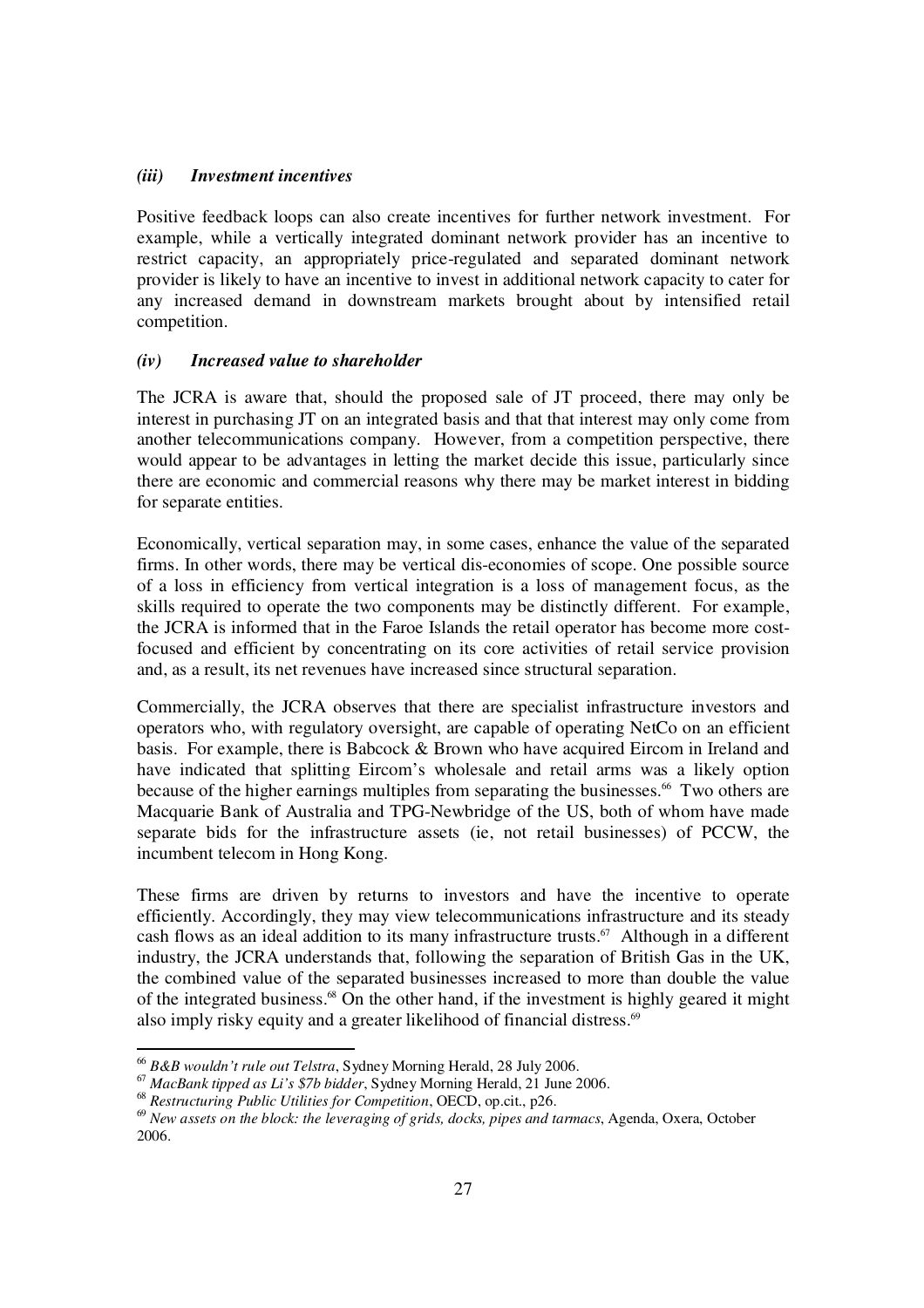## **9. COSTS OF STRUCTURAL SEPARATION**

#### *(i) On-going loss of economies of scope*

The primary disadvantage of structural separation is the potential loss of economies that derive from vertical integration (ie, the economies of scope or the productive efficiencies that arise from providing wholesale and retail services together).

There are three main sources of these economies:

- $\bullet$  greater availability of demand information allowing for more informed and efficient network investment decisions; and
- reduced transaction costs for the business entity; and  $\frac{70}{2}$
- the consolidation of corporate head office, finance, legal, human resource and IT functions across several business activities.<sup>71</sup>

Economies of scope from vertical integration may be reduced or lost through structural separation. However, the existence and the extent of the economies that may be lost should not be taken for granted. Further analysis is required for, while wholesale and retail operations are co-specialised (ie, neither can exist without the other), they are essentially distinct business activities. The network arm requires particular engineering and technical expertise which is quite distinct from the marketing and sales skills required for retailing.<sup>72</sup> Further, there may be dis-economies of scope from a lack of management focus on core activities. As mentioned, the retail services business in the Faroes became more cost-focused and efficient by concentrating on its core activities following structural separation. Finally, a company may stay vertically integrated to exploit its 'monopoly premium' and, as such, this should not be considered a legitimate 'economy of scope'.

In addition, the advantages of vertical integration can be partially exploited through longterm contractual arrangements between the network provider and retailers. Where there are vertical contractual arrangements which can achieve the same efficiency benefits as integration, the loss of economies of scope may be small.

On the other hand, it is recognised that there are real costs involved in structurally separating a vertically integrated company reaping economies of scope from that

<sup>70</sup> After Ronald Coase who first suggested in his article *The Nature of the Firm*, Economica, 1937, that firms form in large part to overcome transactional costs incurred by making contracts with suppliers of different inputs.

 $71$  The JCRA has had preliminary estimates done on a confidential basis of the costs associated with incremental staff from structural separation. The costs are estimated at  $\pounds$  [confidential] per annum.

<sup>72</sup> For example, see on this point *Economic Case for Voluntary Structural Separation*, William H Lehr and R Glenn Hubbard, paper prepared for 31st Annual Telecommunications Policy Research Conference, George Mason University, 15 September 2003, p15.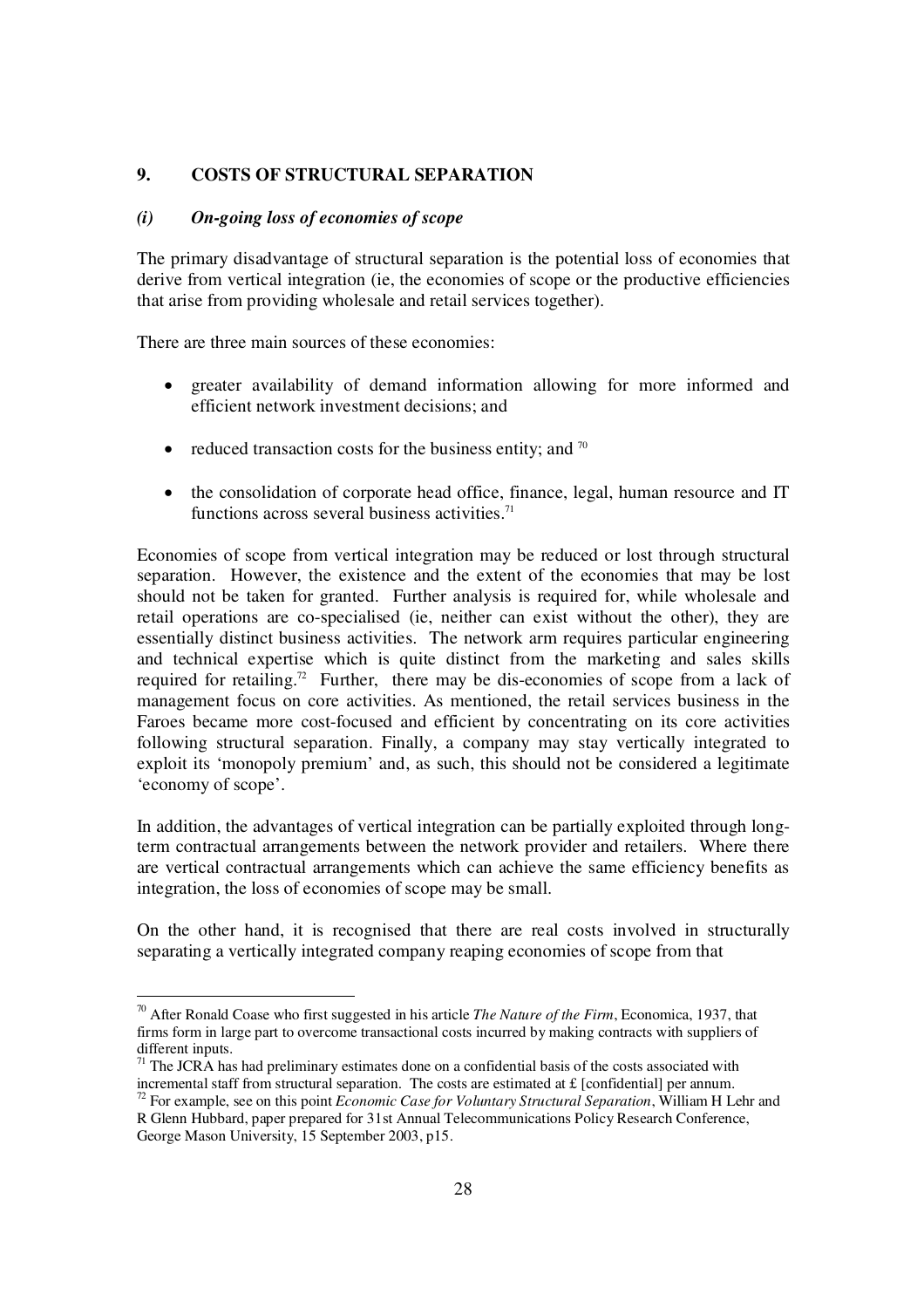integration. There may also be some business drawbacks in setting up two smaller organisations because, for example, they may be less attractive to some quality staff. On the other hand, these drawbacks can be alleviated if the acquirers are large companies offering greater career opportunities in Jersey and possibly elsewhere. Of course, actual corporate headquarter costs and other shared costs (eg, IT systems) are not likely to comprise a major component of costs because of the essentially distinct nature of the two business activities (which, in any event, may be subsumed into the overheads of any larger acquiring organisation).

The fundamental issue, as in any cost benefit analysis, is whether the costs of losing economies of scope (which may be limited for the reasons outlined above) outweigh the benefits of structural separation, particularly the wider benefits to the economy as a whole.

## *(ii) Less synchronisation of demand and supply*

Another disadvantage is that there may be a loss of synchronisation between supply and demand (ie, there is a loss of direct communication between the retailers who have firsthand knowledge of what customers want and the wholesale who provides the underlying network needed to provide services demanded).

However, should 'deep-level' competition (ie, facilities- or access-based competition) develop as a result of structural separation, there is the potential for greater synchronisation between supply and demand as such competition would result in greater control over the network and the ability to configure the network to meet the variety of customer demands (for example, greater bandwidth, greater security and reliability, data streaming, data broadcast, always-on point-to-point data connectivity, video streaming, video-on-demand, pay TV, etc).

## *(iii) Loss of welfare-enhancing effects of price differentiation*

Efficient pricing of access to networks may involve quite complex schemes, involving multi-part pricing, peak-load pricing, and differentiation between different classes of customers and demands. Structural separation may remove the ability to engage in welfare-enhancing price differentiation.

However, with any loss of the ability to differentiate, the regulator could allow a degree of discretion to the regulated firm to set its prices efficiently, perhaps through a cap on a basket of prices.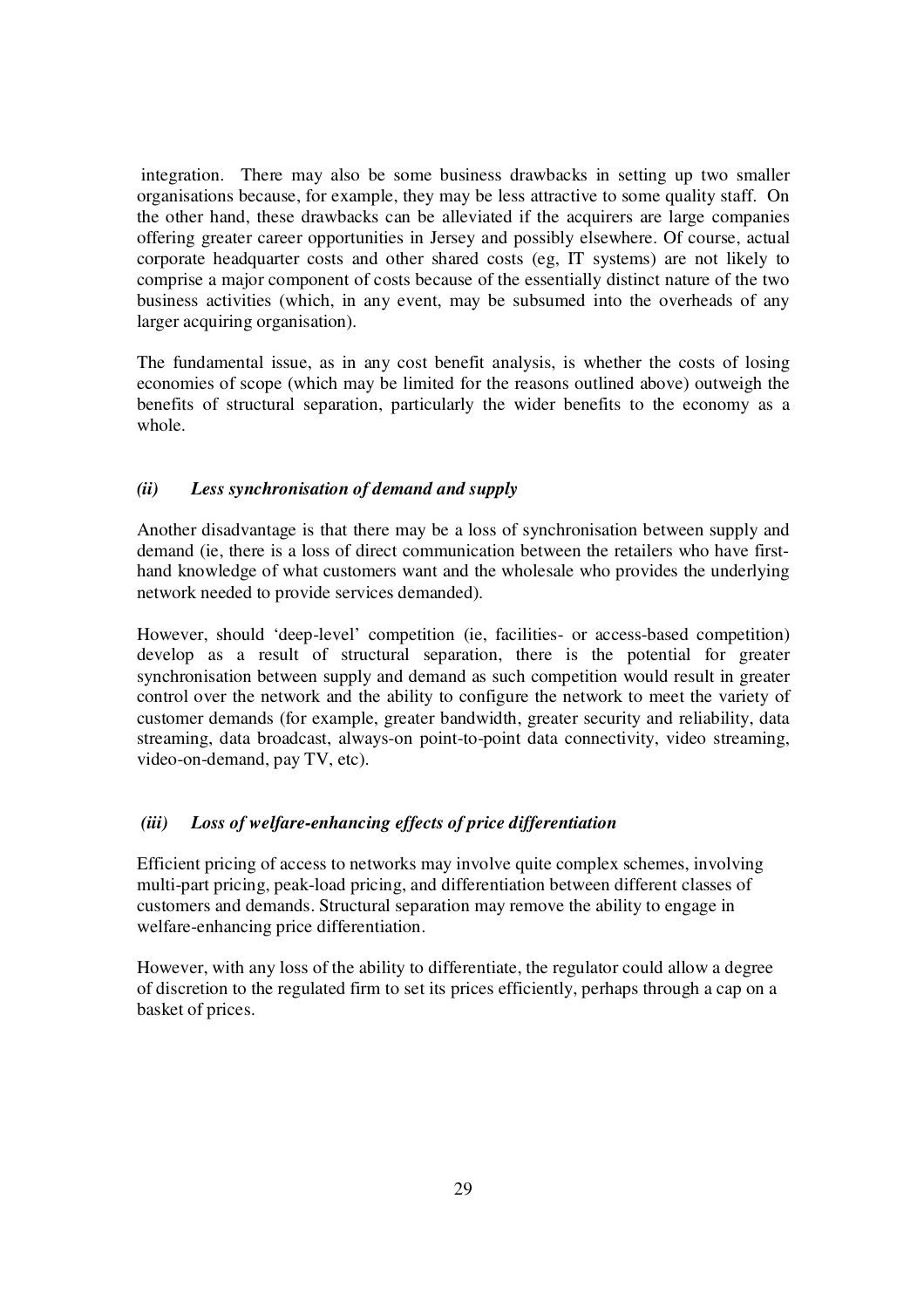## *(iv) One-off transitional costs*

In addition to the loss of any economies of scope, vertical separation may involve a substantial one-time cost associated with the break-up of the integrated firm. This cost is an important part of the cost-benefit trade-off associated with separation.

The JCRA's preliminary work done on the costs of restructuring JT estimate that the **oneoff** costs could be in the vicinity of  $\pounds$  [confidential]. This figure is likely to be much less than the wider benefits to customers and the Jersey economy, particularly the financial services sector, from an increase in effective and sustained competition in the telecommunications sector. The costs of restructuring appear reasonable in relation to JT's estimated annual (ie, **on-going**) regulatory compliance costs in excess of  $\pounds$ [confidential] (plus around  $\pounds$  [confidential] annually if it had been required to adopt current cost accounts) and incremental staff costs of  $f$  [confidential]. They are also relatively small when one takes into account the overall annual revenue of the Jersey Telecom Group of £84.5 million in 2005.<sup>73</sup>

## **10. OECD RECOMMENDATION**

In April 2001, the OECD adopted a recommendation urging member countries to consider separating the monopoly and the competitive parts of public utilities (including telecommunications), especially during the process of privatisation (the Recommendation on Structural Separation). 74

The Recommendation was adopted after a substantial study and report by the OECD which explored the benefits and costs of structural separation (and which has been quoted from extensively in this paper). This report, entitled 'Restructuring Public Utilities for Competition', concluded that there should be a presumption in favour of separation:

*An integrated firm has a strong incentive to discriminate against its downstream rivals. Behavioural regulation to overcome this incentive faces an uphill task and is unlikely to be fully effective. Experience shows that the level and quality of competition may be higher under a policy of vertical separation or operational unbundling. The benefits and costs to be balanced include the effects on competition, effects on the quality and cost of regulation, the transition costs of structural modifications and the economic and public benefits that arise from vertical integration, based on the economic characteristics of the industry in the country under review. … Given the benefits of separation in promoting competition and enhancing the quality of the regulation, there are grounds for a presumption in favour of separation. … Such a presumption minimises the risk of inefficiently restricting competition in the competitive activity and enhances the incentives on advocates of integration to produce evidence of the economic efficiency benefits of integration. 75*

<sup>73</sup> *Annual Review for 2005*, Jersey Telecom Group, p18.

<sup>74</sup> *Recommendation of the Council concerning Structural Separation in Regulated Industries*, adopted by the Council at its 1003<sup>rd</sup> session on 26 April 2001, OECD, C(2001)78/FINAL, 6 June 2003.

<sup>75</sup> *Restructuring Public Utilities for Competition*, op.cit., p27.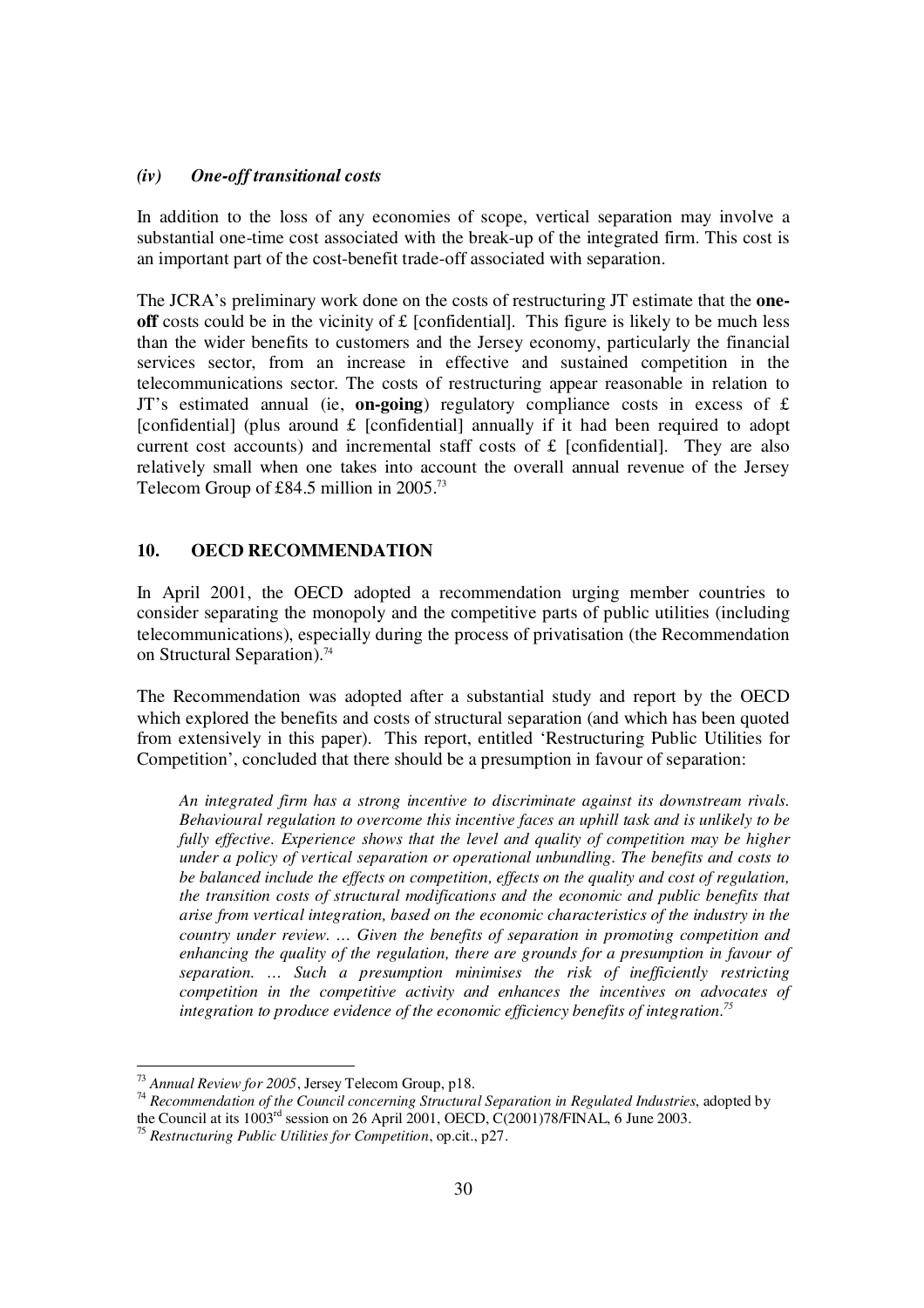It should be noted at this point that some proponents of vertical integration look for support to a report written for the OECD Working Party on Telecommunications and Information Services Policy (TISP) which concludes that there is little evidence that the benefits of structural separation of the local loop convincingly exceed the costs. <sup>76</sup> The report was written by an academic, a lawyer and an officer from the OECD Secretariat but it was only written for discussion and was not in any way endorsed by the TISP, members of the OECD or the Council of the OECD.

Moreover, the report for TISP focused on analysing a form of structural separation called 'LoopCo' which separates the local loop assets from core network assets. As mentioned in this paper, the JCRA is using the NetCo model for analysis where both local loop and core assets are combined into the one network company. As the authors of the TISP report themselves acknowledge, LoopCo is not mentioned in the OECD's report on Restructuring Public Utilities for Competition, nor has it been adopted by any member country. <sup>77</sup> Presumably this has been largely for the reason mentioned earlier in this report – there is a strong economic case for keeping different parts of the network together rather than splitting them up into separate entities.

The OECD's official position is set out in its report on Restructuring Public Utilities for Competition (which presumed in favour of separation) and its Recommendation on Structural Separation. Further, the OECD has recently reviewed member countries experience in implementing the Recommendation and concluded that the Recommendation is still important and relevant and should remain in place as it is.<sup>78</sup>

## **11. CONCLUSION**

Pulling together the various and at times complex issues and arguments outlined in this paper:

- $\bullet$  the States objective in telecommunications is to meet demand (particularly the demands of the financial sector) for telecommunications services, wherever appropriate by competition;
- competition occurs in the dimensions of price and quality but the States have expressed a preference for quality services in view of the demands of the financial sector and its importance to the Jersey economy;
- $\bullet$  resale competition typically results in price competition but it does not always provide for high quality services since it involves minimal investment in the

<sup>76</sup> *The Benefits and Costs of Structural Separation of the Local Loop*, report for OECD Working Party on Telecommunications and Information Services Policy, DSTI/ICCP/TISP(2002)13/FINAL, 3 November 2003, p6.

 $^{77}$  op.cit., p9.

<sup>78</sup> *Report to the Council on Experiences on the Implementation of the Recommendation Concerning Structural Separation in Regulated Industries*, OECD, C(2006)65, para 6.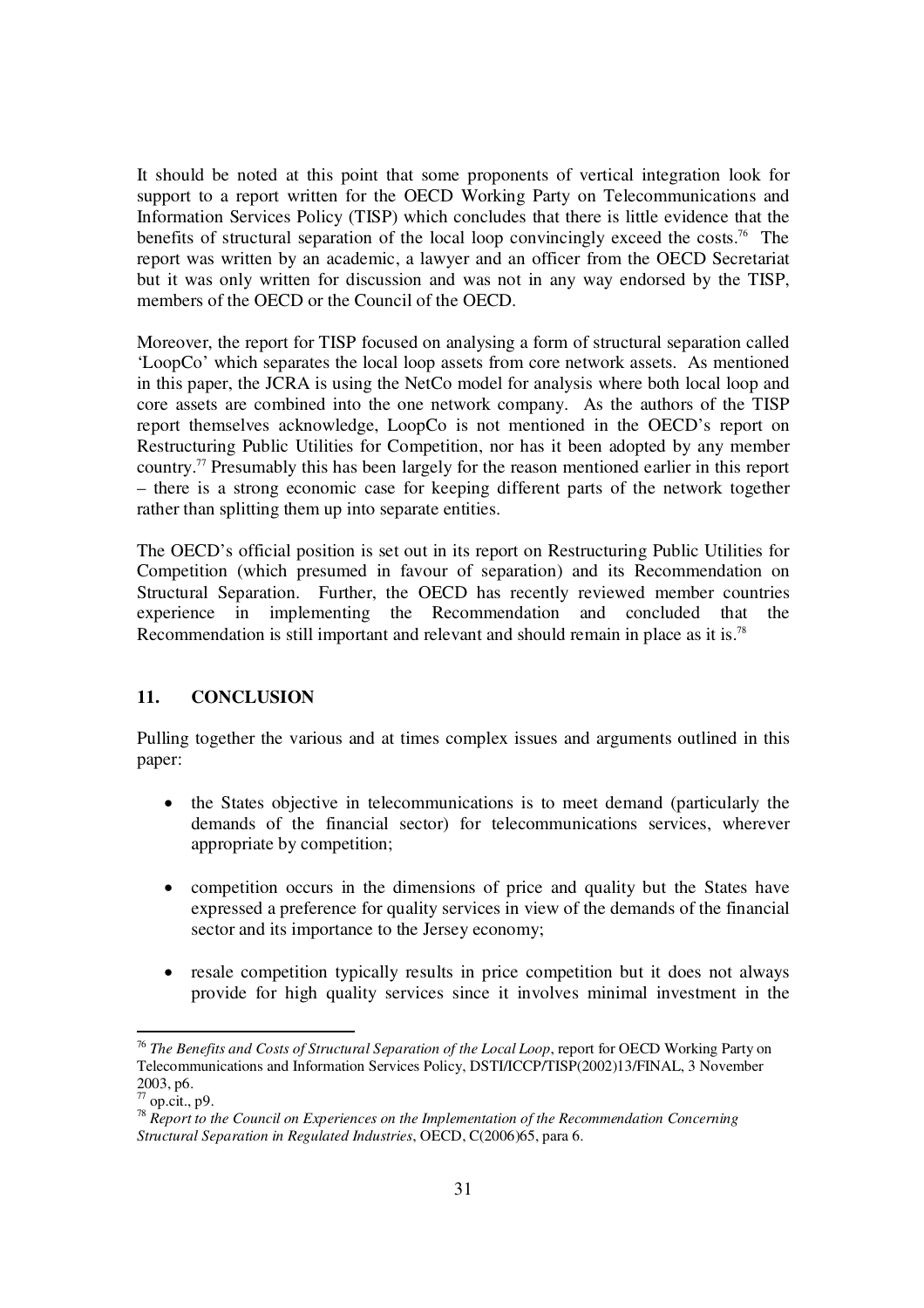necessary infrastructure (however, such competition may play an important role in facilitating market entry and the transition to more investment-based competition);

- if competition is to result in high quality services, it can only be provided by 'deep-level' investments in network infrastructure such as that afforded by facilities- and access-based competition;
- of the two, facilities-based competition is not economically feasible in Jersey given the small market size, high capital costs and economies of scale;
- access-based competition is the only potentially feasible form of competition in Jersey that will meet the demand for high quality services;
- however, on the basis of international experience and despite the best intentions of regulators, it appears that access-based competition is unlikely to develop on an effective, timely and sustainable basis while JT is structured as a vertically integrated supplier of network and retail services;
- the JCRA notes Newtel's plans to become an access-based competitor;
- if access-based competition is successful, it would be expected to deliver significant on-going benefits for the Jersey economy as a whole in both price and quality of services;
- there may be a one-off loss in States revenue from structurally separating JT rather than selling as a whole but the JCRA understands that there may be market interest in acquiring separated entities; and
- there are also likely to be on-going costs stemming from the loss of vertical efficiencies, reduced synchronisation of demand and supply, and loss of the welfare-enhancing ability to price discriminate; but
- $\bullet$  there is the likelihood of greater resale competition to keep downward pressure on retail prices.

## (*i) A unique opportunity*

Ofcom has commented on the 'once-in-a-generation' opportunity to restructure BT for the benefit of future competition during its strategic review of telecommunications: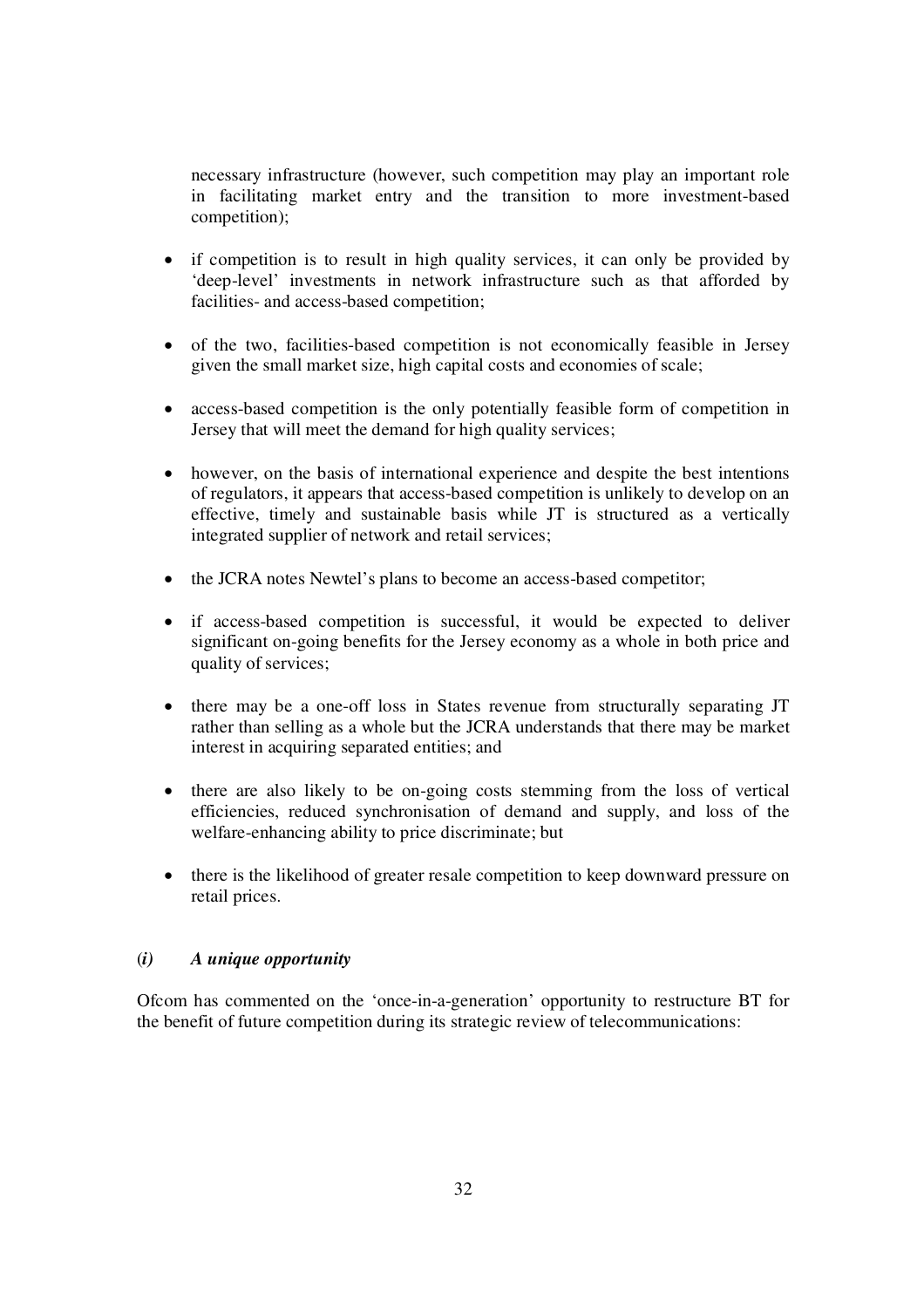*This is a once-in-a-generation opportunity to ensure that the fundamental network and regulatory structures are aligned to ensure opportunities for fair competition in future. 79*

The States of Jersey has a greater opportunity than the UK to restructure appropriately JT because it is still in States ownership. Restructuring does not preclude the ultimate sale of JT but, once sold without restructuring, that opportunity is likely to be lost for future generations.

## *(ii) Options*

The Economics Minister has requested the JCRA to advise him on the structure of JT that the JCRA believed would best serve the States policy of promoting competition in telecommunications and thereby economic growth as a whole.

The JCRA concludes from the information presented in this paper that the current behavioural regulation (in particular, accounting separation) is not optimal from the point of view of promoting effective and sustainable competition.

The JCRA does not conclusively recommend any particular option for the structuring of JT because it is aware that there are other policy objectives in addition to the promotion of competition (such as maximising return to the shareholder) as well as the possible disadvantages outlined in this paper to be put into the equation.

However, it has pointed out the benefits and costs of both operational and structural separation. The costs of structural separation include the productive efficiency losses from separating a vertically integrated enterprise. But the benefits can potentially be significantly greater because, by allowing for more effective and sustainable competition to develop, allocative and dynamic efficiencies are spread throughout the economy, including essential high quality telecommunications services for the finance sector.

The JCRA particularly points to the version of structural separation adopted in the Faroes Islands which is proving successful in operation by largely removing the incentives for discrimination by the monopoly network provider but does not have the downside of wholly losing economies of scope from vertical integration. The Director of Telecommunications in the Faroes has expressed his willingness to meet States Ministers to discuss the Faroes experience should Ministers wish to take this option further.

On the issue of whether the structurally separated network business should be kept in States ownership or privatised, the JCRA is neutral from a competition perspective for it is most likely that the structurally separated network business will remain a monopoly.

On the issue of whether the retail mobile and fixed-line operations of JT should be separated, the JCRA is of the view that there is no clear benefits in doing so, particularly

<sup>79</sup> *Strategic Review of Telecommunications*, Phase 2 consultation document, Ofcom, 18 November 2004, para 1.57.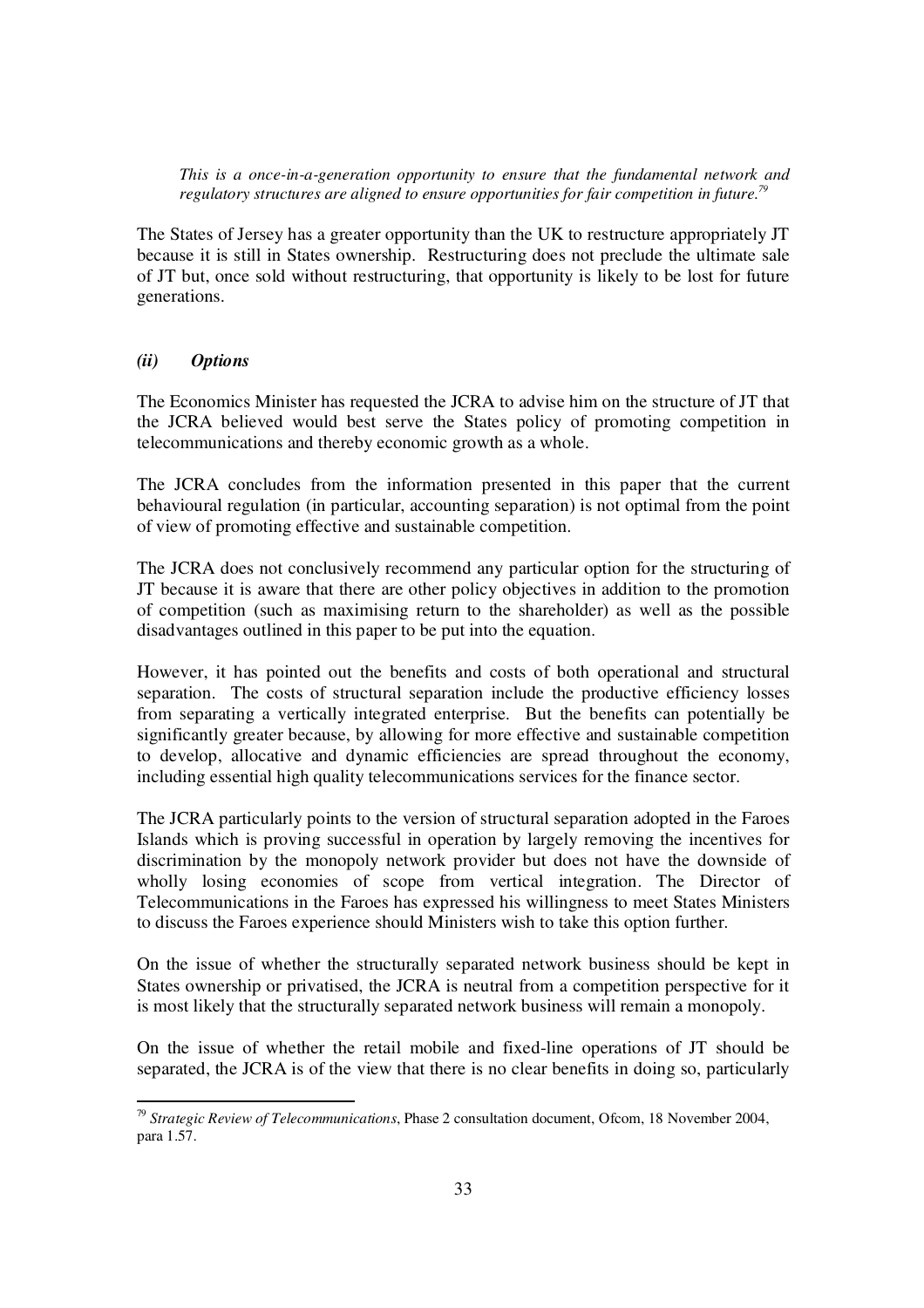in view of the previously mentioned trends in telecommunications to supply a multiplicity of services and market them increasingly together as an optional package.

Similarly, there does not appear to be any clear benefits in separating the network and retail mobile operations of JT since competition has developed in this market on a vertically integrated basis.

In conclusion, it should be emphasised that the payoffs in terms of consumer welfare, efficiency and economic growth are likely to be far greater in small economies from getting JT structurally right in the interests of promoting competition. To finish where one starts, we conclude with Michal Gal and her quotation presented at the beginning of this paper:

*Even small economies that enjoy some unusual comparative advantage must have the capacity to benefit from these hazards of fortune and to make them a basis for sustained economic development. Moreover, in small economies the importance of an appropriately structured and efficiently enforced competition policy may be greater than in large economies. 80 [emphasis added]*

<sup>80</sup> *Competition Policy for Small Market Economies*, op.cit., p5.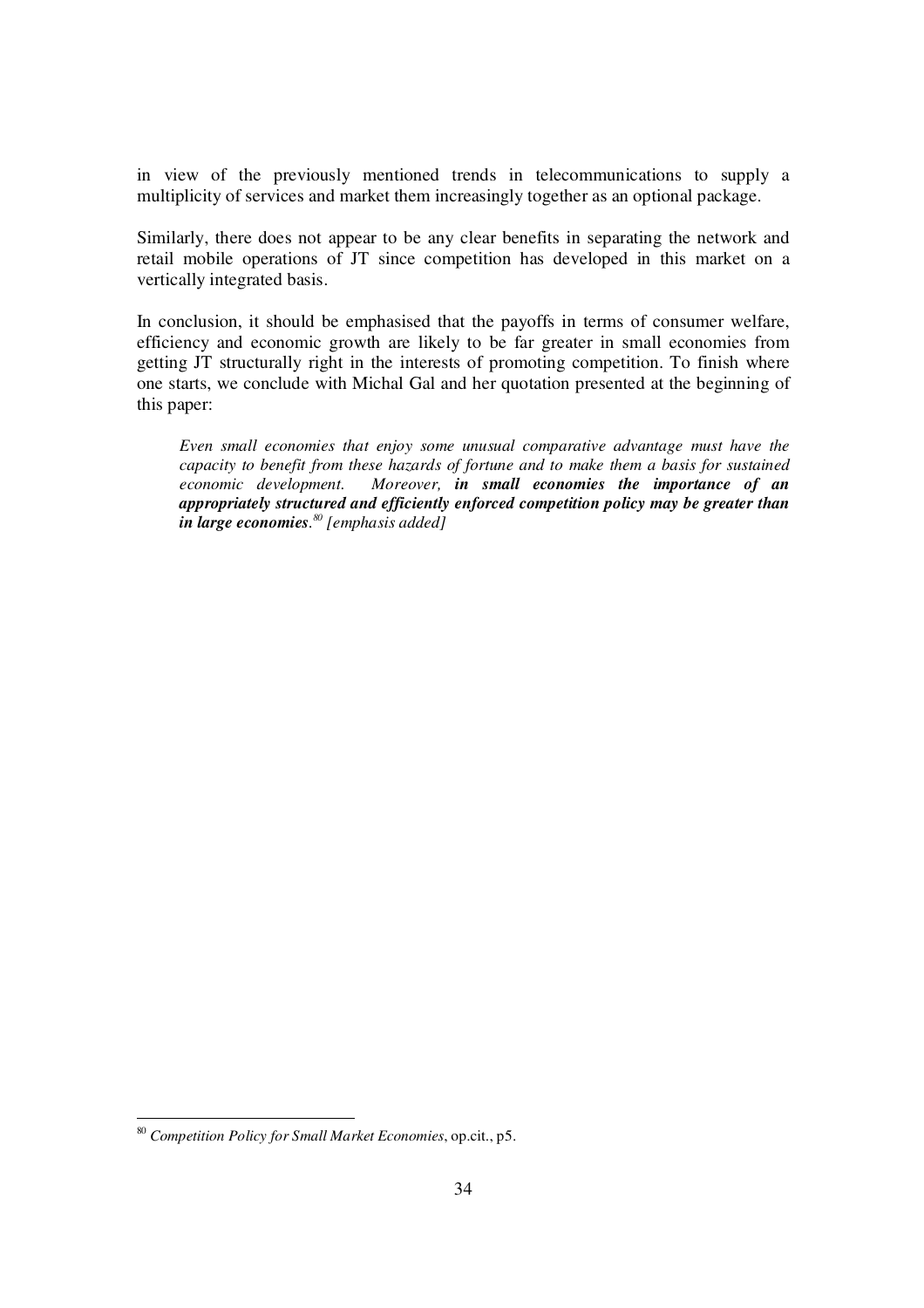## **Appendix A**

## *Terms of Reference*

#### *for advice on*

### *the structure of Jersey Telecom which best promotes competition in telecommunications and thereby economic growth as whole*

It has been proposed that the States sell its shareholding in Jersey Telecom (JT). I have agreed with the Treasury and Resources Minister that I would examine how such a sale (assuming the States decides to proceed with it) could be structured in a way which would maximise the benefits to the Jersey economy.

I refer to the 2001 OECD Recommendation concerning Structural Separation in Regulated Industries, to the effect that, in the context of privatisation, a cost-benefit analysis of structural separation, as compared with other regulatory controls such as accounting separation, should be carried out. After a review of experience with implementing this Recommendation, the OECD only a few weeks ago confirmed that it is still important and relevant. While Jersey is not of course a member of the OECD, I believe that the proposed sale of JT provides the States with a valuable (and perhaps unique) opportunity to achieve an industry structure which maximises the benefits to the economy, in particular through competition and economic growth.

I therefore request the JCRA, under Article 6(4) of the Competition Regulatory Authority (Jersey) Law 2001, to advise me on the following issues:

- 1. The structure of JT that the JCRA believes best serves the States policy of promoting competition in telecommunications and thereby economic growth as a whole, including:
	- a) selling JT in its current form, ie a transfer of ownership in JT as a whole;
	- b) retaining JT under State ownership but structurally separating the network (wholesale) business from the fixed retail and mobile businesses;
	- c) retaining JT's network (wholesale) business and selling its fixed retail and mobile businesses (separately or together);
	- d) selling JT's network (wholesale) business to one purchaser, and its fixed retail and mobile businesses to a second purchaser;
	- e) selling JT's network (wholesale) business to one purchaser, its fixed retail business to a second purchaser, and its mobile business to a third purchaser.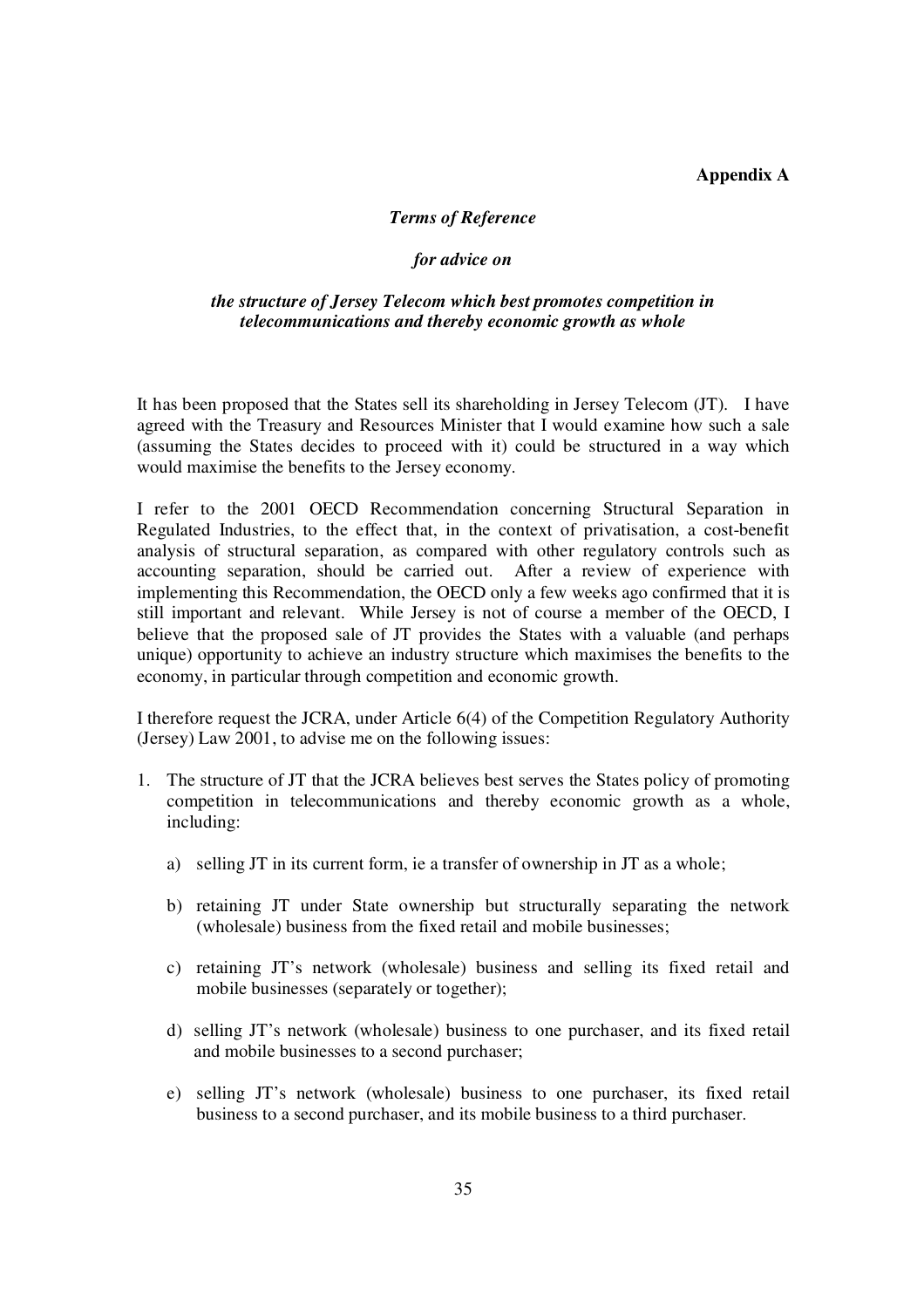- 2. The economic costs of each of the scenarios in 1(a) to 1(e) above, including:
	- i) on-going costs of regulation for both the JCRA and JT;
	- ii) one-off transitional costs of structural modifications; and
	- iii) the efficiency losses from structurally separating a vertically integrated business.

You will appreciate that I am not asking you to comment on the financial aspects of the proposed sale, on which the States is being separately advised. I am also not asking you to comment on whether the proposed sale may give rise to any issues under the Competition (Jersey) Law 2005: clearly you would only be able to advise on such issues once the identity of any potential purchaser(s) becomes known.

Senator Philip Ozouf Minister for Economic Development 2 October 2006